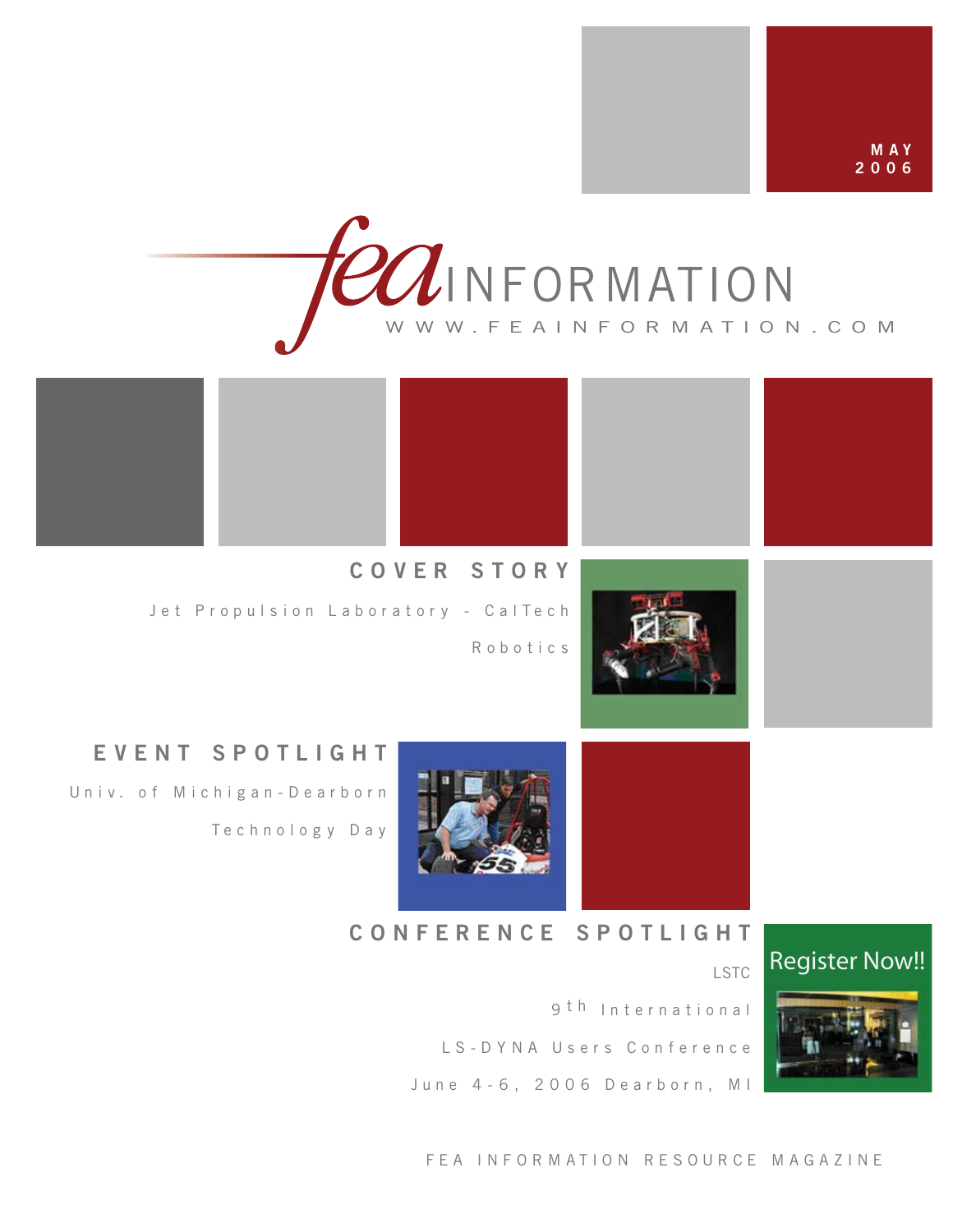## **FEA Information Worldwide Participants**



### **Contents**

| 01                                          | Index                                              |                                                        |  |
|---------------------------------------------|----------------------------------------------------|--------------------------------------------------------|--|
| 02                                          | <b>FEA Announcements</b>                           |                                                        |  |
| 0 <sub>3</sub>                              |                                                    | Interest Feature: Jet Propulsion Laboratory - Robotics |  |
| 0 <sub>5</sub>                              | Yahoo Group Yammerings                             |                                                        |  |
| 09                                          | LS-DYNA Theory Manual Order Form                   |                                                        |  |
| 10                                          | Technology Day University of Michigan              |                                                        |  |
| 11                                          | Courses - LSTC Training Classes 2006               |                                                        |  |
| 13                                          | Participant Distribution and Consulting Channels   |                                                        |  |
| 14                                          | <b>FVFNTS</b>                                      |                                                        |  |
| 15                                          | LS-DYNA Resource Page                              |                                                        |  |
| 21                                          | Hardware & Computing and Communication Products    |                                                        |  |
| 22                                          | Software Distributors                              |                                                        |  |
| 24                                          | <b>Consulting and Engineering Services</b>         |                                                        |  |
| 25                                          | <b>Educational &amp; Contributing Participants</b> |                                                        |  |
| 29                                          | The LS-DYNA Conference Information                 |                                                        |  |
| Editor:                                     | <b>Technical Writers:</b>                          |                                                        |  |
|                                             | <b>Trent Eggleston</b>                             | Dr. David Benson                                       |  |
| <b>Managing Editor:</b><br><b>Uli Franz</b> |                                                    |                                                        |  |
| <b>Marsha Victory</b>                       |                                                    | Dr. Ala Tabiei                                         |  |
| <b>Technical Editor:</b>                    |                                                    | Suri Bala                                              |  |
| <b>Art Shapiro</b>                          |                                                    | <b>Technical Consultants:</b>                          |  |
| <b>Graphic Designer:</b>                    |                                                    | <b>Steve Pilz</b>                                      |  |
| <b>Wayne L. Mindle</b><br>Reza Sadeghi      |                                                    |                                                        |  |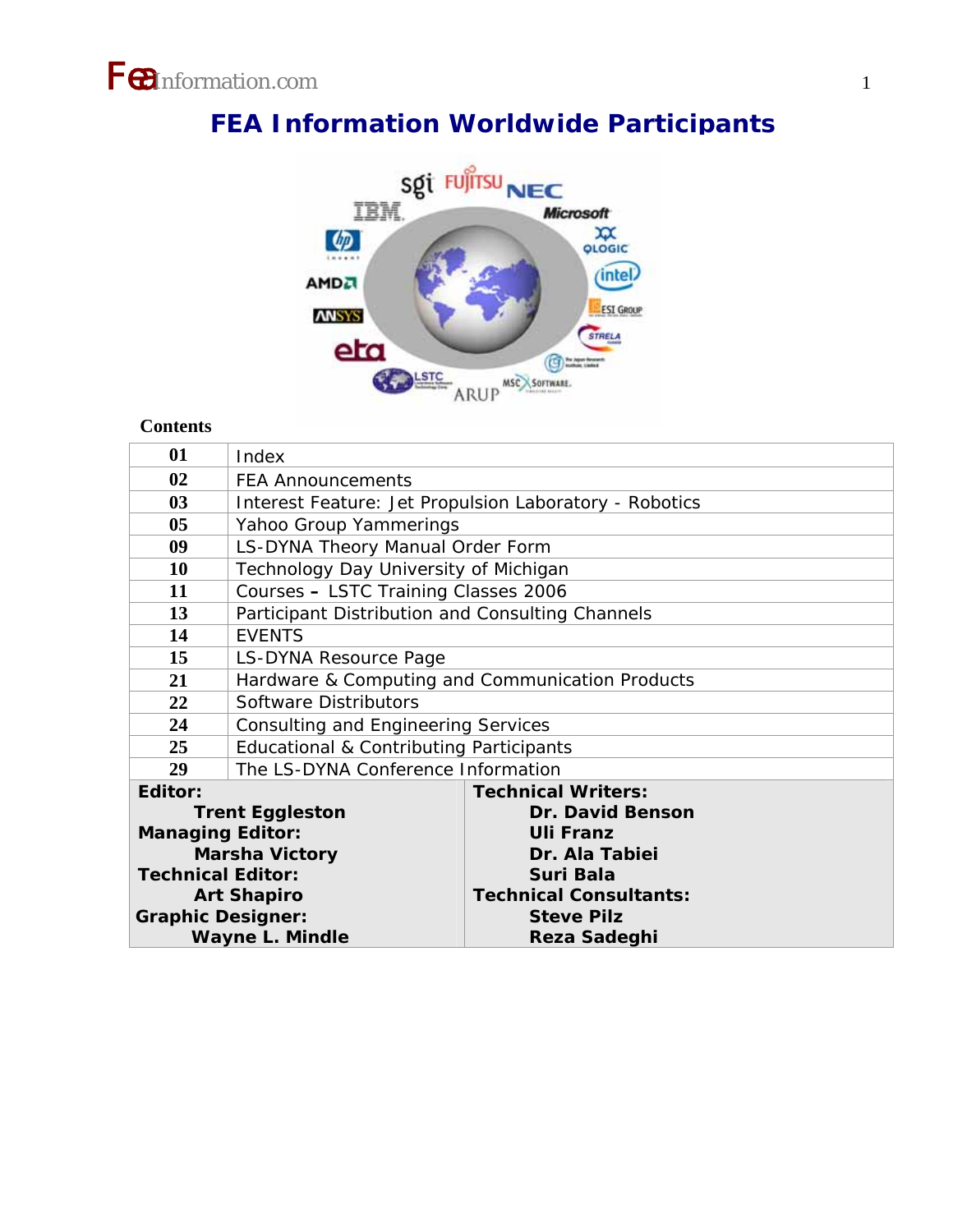

## **FEA Information Announcements**

### **Special Interest Announcement:**

LS-DYNA now being supported on Mac OS X

| <b>IMPP Interconnect and MPI</b> |              |                                   |                      |
|----------------------------------|--------------|-----------------------------------|----------------------|
| <b>Vendor</b>                    | O/S          | <b>HPC</b><br><b>Interconnect</b> | <b>IMPI Software</b> |
| Apple                            | Mac OSX 10.4 |                                   | LAM/MPICH            |

### **LS-DYNA International Users Conference -June 04-06, 2006 Our Participant's to visit:**

| Booth<br><b>Number</b> | <b>Alpha Order</b>  |  |
|------------------------|---------------------|--|
| 106                    | <b>ANSYS</b>        |  |
| 400                    | AMD                 |  |
| 208                    | <b>ARUP</b>         |  |
| 305                    | ESI                 |  |
| 200                    | <b>ETA</b>          |  |
| 303                    | <b>FUJITSU</b>      |  |
| 101                    | НP                  |  |
| 405                    | IBM                 |  |
| 201                    | <b>INTEL</b>        |  |
| 103                    | JRI                 |  |
| 301                    | <b>MICROSOFT</b>    |  |
| 308                    | <b>MSC.SOFTWARE</b> |  |
| 207                    | <b>NEC</b>          |  |
| 102                    | <b>QLogic</b>       |  |
| 100                    | <b>SGI</b>          |  |

### **Sincerely,** *Trent Eggleston & Marsha Victory*

The content of this publication is deemed to be accurate and complete. However, FEA Information Inc. doesn't guarantee or warranty accuracy or completeness of the material contained herein. All trademarks are the property of their respective owners. This publication is published for FEA Information Inc., copyright 2003. All rights reserved. Not to be reproduced in hardcopy or electronic copy. Note: All reprinted full articles, excerpts, notations, and other matter are reprinted with permission and full copyright remains with the original author or company designated in the copyright notice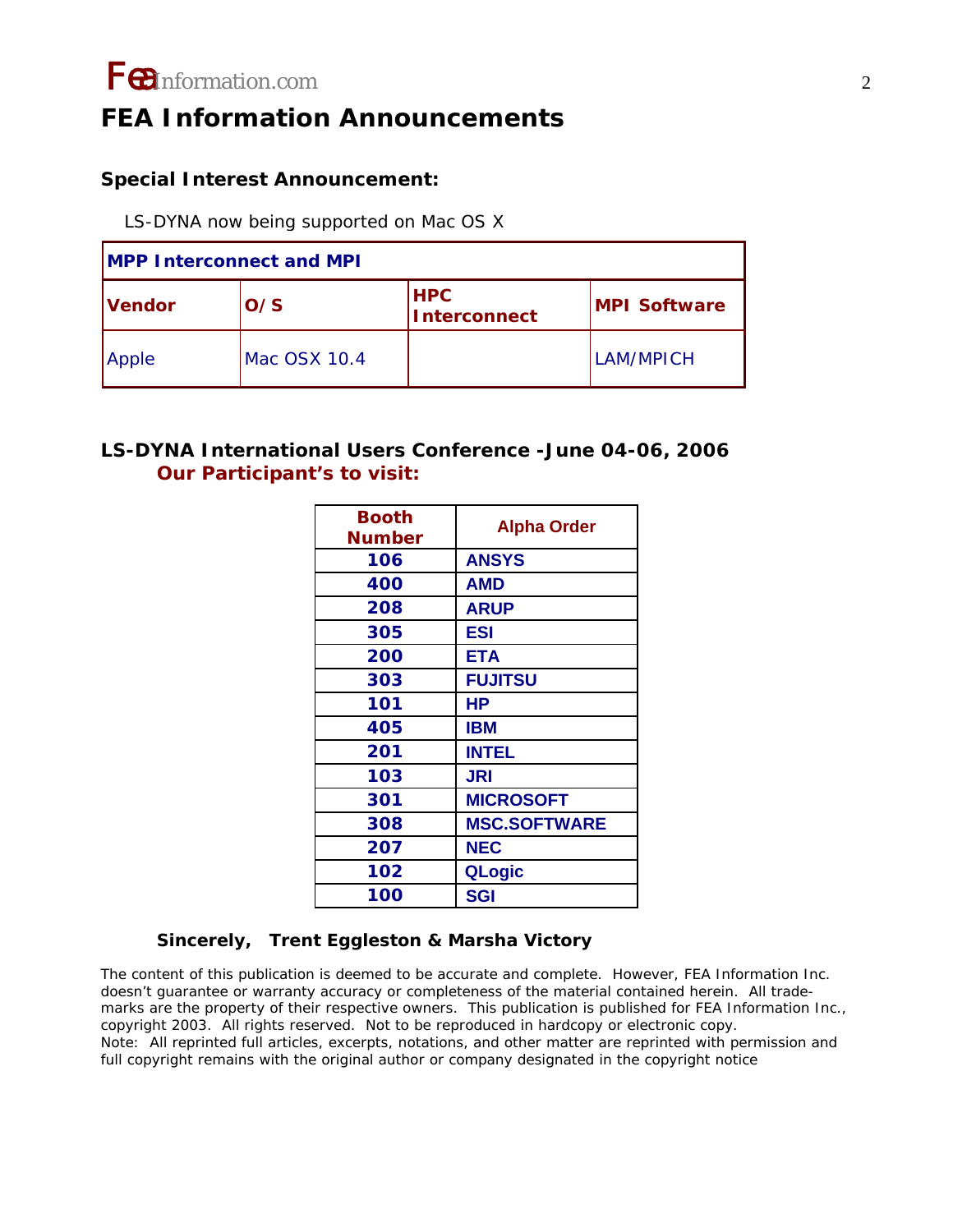

## **Jet Propulsion Laboratory – California Inst. of Technology © Copyright 2006 www.jpl.nasa.gov**



**http://www.jpl.nasa.gov/news/features.cfm?feature=1101** 

Limber Robot Might Hitchhike to Space May 11, 2006

Lemurs, those wide-eyed, active, monkey-like animals running around the island in the movie "Madagascar," are known for their ability to leap. A robotic lemur being tested at NASA's Jet Propulsion Laboratory moves more slowly, but might someday take its own giant leap - by going into space with astronauts.



The crawling robot, Lemur, was built to help astronauts complete small jobs in space. "Lemur could be an astronauts pet monkey," says JPL engineer Brett

Kennedy who designed the 6-limbed robot. Lemur performs a variety of functions with attachable tools.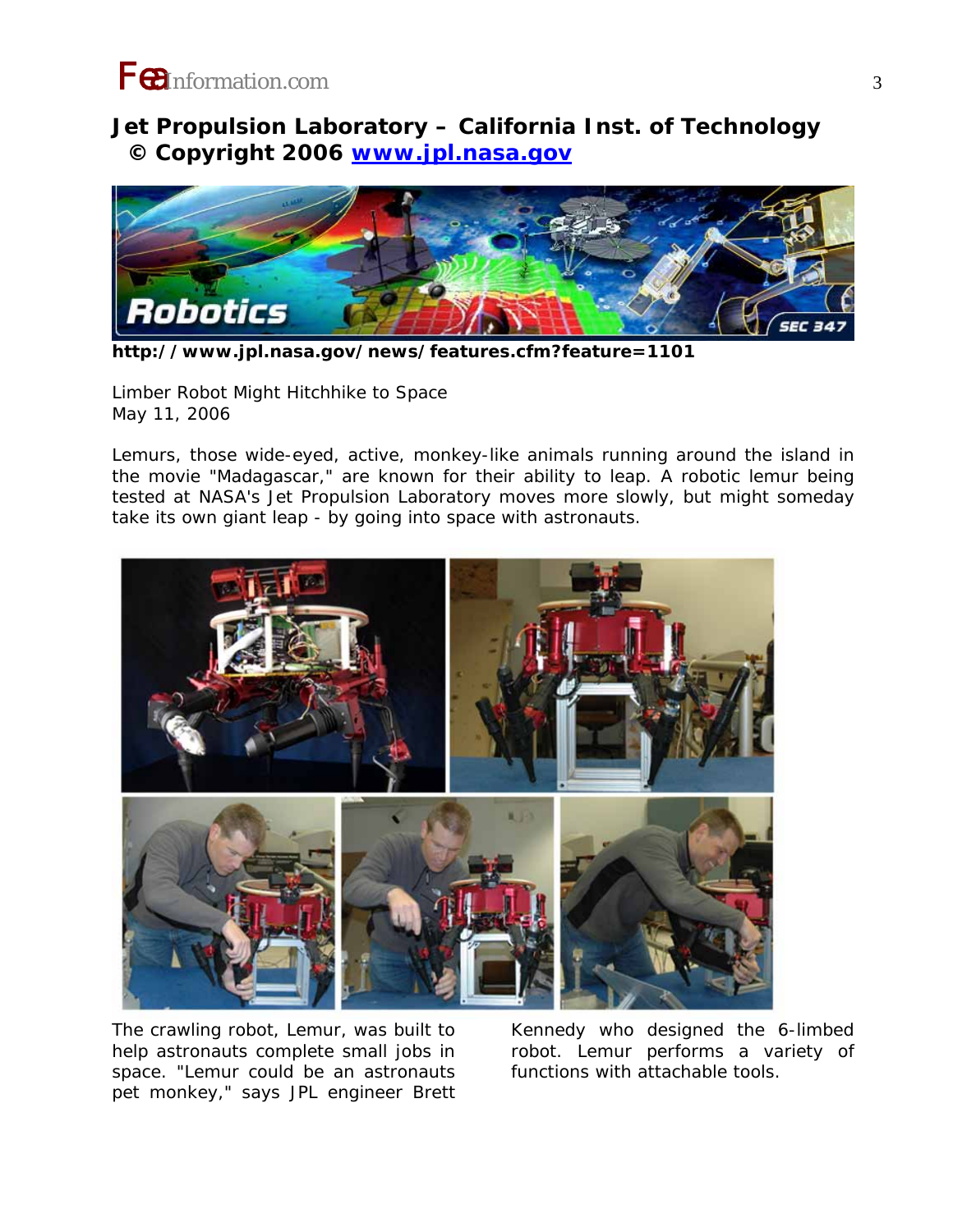

"Lemur," short for the Limbed Excursion Mechanical Utility Robot, was originally conceived to help maintain future spacecraft and space stations. It weighs in at just 26 pounds (12 kilograms) and is small enough to hitch a ride on the space shuttle or NASA's planned crew exploration vehicle.

"Lemur could be an astronaut's pet monkey," says JPL engineer Brett Kennedy, principal investigator for the robotic project. "It can perform tasks that are too small for astronauts to do easily. It's built to get into the nooks and crannies of a structure."

To make Lemur flexible and versatile, Kennedy and his team combined the body styles and abilities of an octopus, a crab and a primate into a six-limbed robot with Swiss army knife tendencies. Attachable tools fit onto each limb and perform a variety of functions. Lemur can support itself evenly on three legs while two other limbs are freed up to work. And the sixth limb? "It's a bonus, and besides, five limbs would look funny," Kennedy says.

Since there's no gravity in space, Lemur could work upside down, as long as one limb is anchored. Astronauts could instruct Lemur to perform simple fixes inside or outside a spacecraft, eliminating the need for a human spacewalk.

Lemur's circular body enables it to move in any direction. Its "eyes," two

stereo cameras on a circular track mounted on top, can swivel freely, which means the base of the robot doesn't have to rotate. "It saves time, because we can turn the cameras in the direction we want to move and then go," explains Kennedy. Lemur also has a palm-sized camera that doubles as a microscope.

In JPL test labs, Lemur has already learned some impressive tricks. For example, one limb has fastened a screw into a structure, with another limb shining a flashlight on the operation. In one experiment, engineers attached an ink pen to one of Lemur's limbs and developed a set of computer programs to teach the robot how to write its name.

With all its gadgetry and talents, Lemur might have a bright future not only as an assistant astronaut, but also as a Martian rock climber. Lemur could scamper up much steeper hills and cliffs than the Spirit and Opportunity rovers that are currently wheeling around on Mars. "We built Lemur with limbs so it can use both arms and legs just as a biological primate would," Kennedy said.

Kennedy and his colleagues hope Lemur and its sibling, Lemur IIb, will be ready to make the leap to space travel within the next decade. At that point, back on Earth, Kennedy and his colleagues will also be leaping – for joy.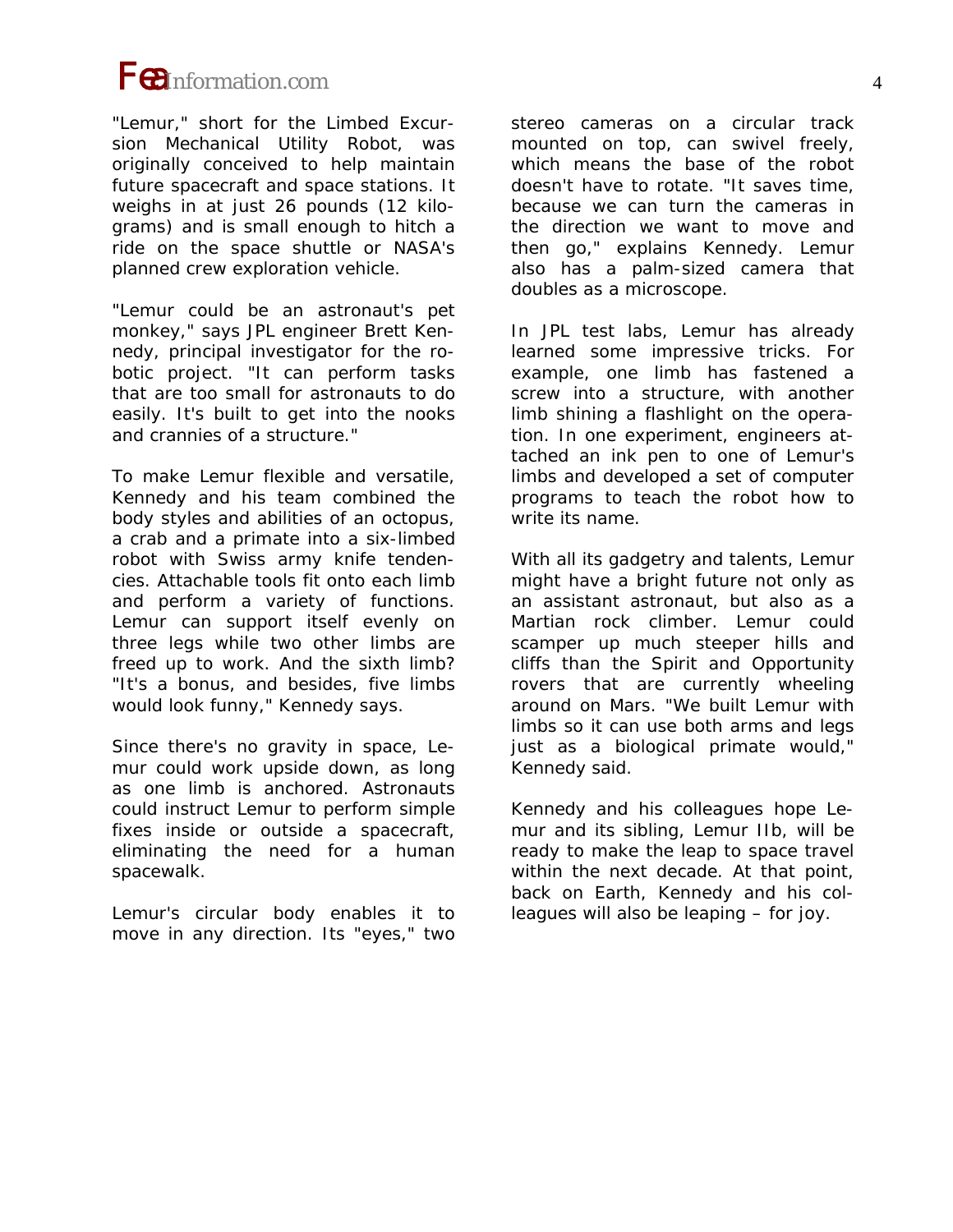

### **Yahoo Group Yammerings**

| <b>Jim Kennedy</b> | <b>Len Schwer</b>                                   |
|--------------------|-----------------------------------------------------|
| KBS2 Inc.          | <b>Schwer Engineering &amp; Consulting Services</b> |
| jmk@kbs2.com       | Len@Schwer.net                                      |

**Jim Kennedy & Len Schwer plan to attend the LS-DYNA User's Conference in Dearborn on 4-6 June. If you see them, please introduce yourself as a Yahoo Group participant, or Yammerings fan.** 

### **It's always nice to associate a face with email colleagues.**

This installment of "Yahoo Yammerings" features four questions, with responses, from the past month of postings to the LS-DYNA Yahoo Group:

- *1. Information in LS-DYNA d3hsp & messag files*
- *2. RCFORC File Contents?*
- *3. Mat 5 (\*Mat\_Soil\_and\_Foam)?*
- *4. UMAT with Erosion?*

#### **Question: Information in LS-DYNA d3hsp & messag files?**

When I run LS-DYNA, I always get this information:

The LS-DYNA time step size should not exceed 0.262E-04

I wonder what is meaning of the first value and how to determine it? Also,

| global x velocity | $0.00000E + 00$ |
|-------------------|-----------------|
| global y velocity | $0.00000E + 00$ |
|                   |                 |

Can someone tell me how to calculate the global velocity, it is very different from the initial velocity?

#### **Response by Conrad Izatt**

The first value that you have quoted is I assume the time step calculated for the contact surfaces. The segments in the contact surfaces each have a stiffness and mass associated with them.

Therefore, just like ordinary elements, each contact segment has a time step required for numerical stability. The time step quoted is the smallest value calculated by LS-DYNA for all of the master/slave sides of the contact surfaces. So, to be sure that the contact surfaces remain stable, the time step should not exceed this value.

In practice, I have found that it is often possible to use larger time steps than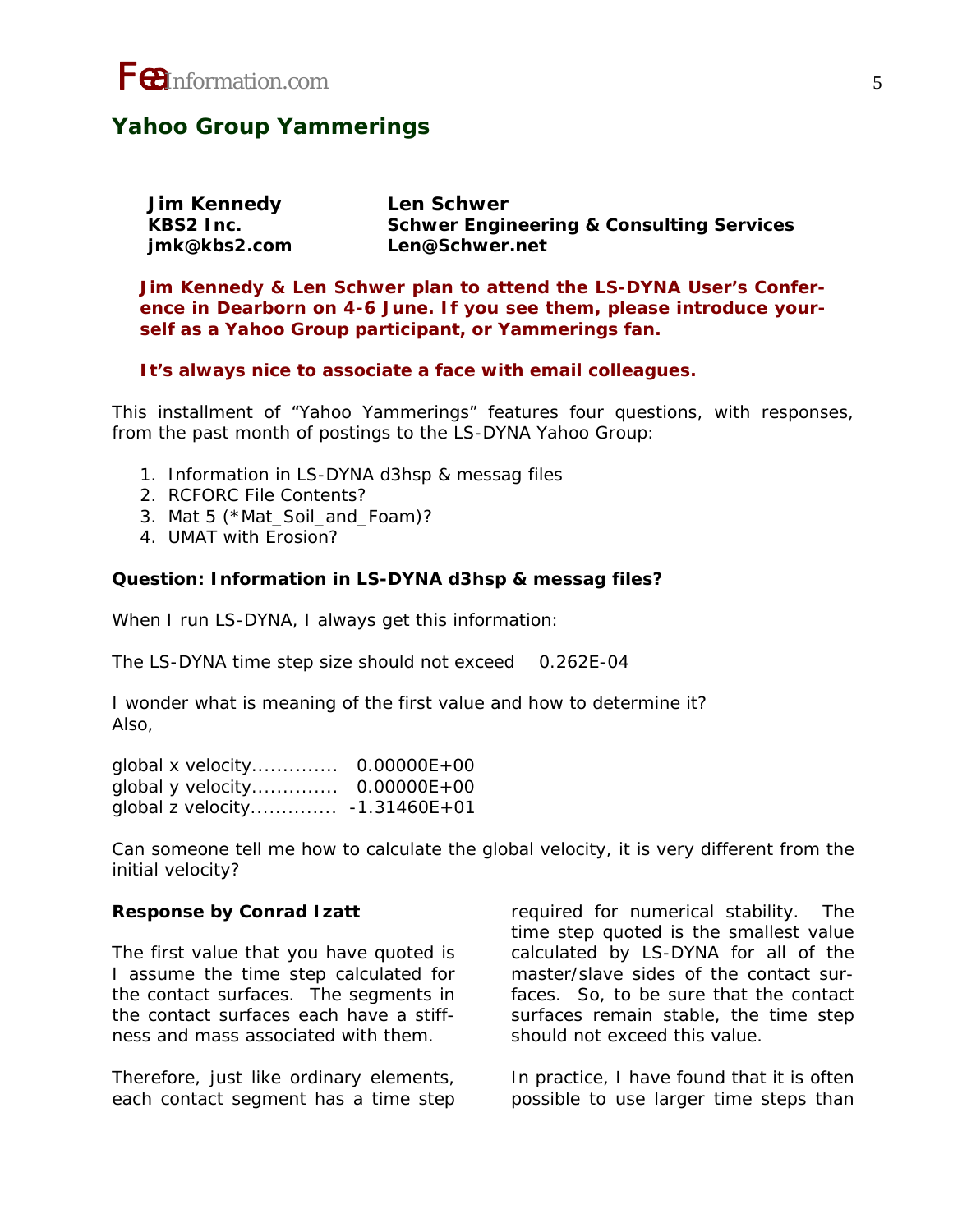

this without the contact surfaces becoming unstable, but you should be aware that there might be a problem.

The global XYZ velocities are the average velocity for the whole model, i.e. this is the velocity of the center-ofgravity of the entire model. So this will not be the same as your initial velocity if some parts of the model are not moving or have a different initial velocity.

### **Response by Jim Kennedy**

This time step value is only a warning to advise you to check this if you have contact instability problems.

I suggest that you look at Chapters 23.3 Penalty Method and 23.7 Sliding With Closure and Separation of the LS-DYNA Theory Manual for some discussions of time step size scaling for contact. You also might look at Suri Bala's notes for information, in particular, see Chapters 4.0, 4.1 and 4.2 Contact Stiffness Calculations and Chapter 7.3 Standard Penalty-Based or Soft Constraint Stiffness Method:

Bala, Suri, "Contact Modeling in LS-DYNA - Parts 1, 2, 3, and 4", Livermore Software Technology Corporation, 2001.

(can be found under author list here) http://www.feainformation.com/fea\_ne ws\_author.shtml

You also might the following useful information:

ftp://ftp.lstc.com/outgoing/faq/contact. soft1

ftp://ftp.lstc.com/outgoing/faq/contact. soft2

As for the global velocity, this value is made from the momentum equation

(nodal values) of all parts having a mass, no matter whether they have a velocity or not: global velocity = (sum of mass x veloc-

ity)/(sum of mass)

### **Question: RCFORC File Contents?**

In the RCFORC file, I have 3 slaves and 3 masters, also there are Time, X,Y,Z and Mass information. Can anyone explain what these item represent?

### **Response by Jim Kennedy**

The RCFORC file provides the resultant interface forces for the various \*CONTACT\_(options) from your input data file. In most contact definitions, there are two surfaces involved, one is designated a master side and the other is the slave side. The contact surfaces are usually defined by plane segments of shell or solid elements.

The X, Y, Z are the global components of the resultant interface force. The mass values are the sum of the master and slave segment values, respectively, given in the contact definition.

### **Question: Mat 5 (\*Mat\_Soil\_and\_Foam)?**

I am trying to use Mat\_5 to model a soil. To do this I want to define the soil behavior under a compressive load. The LS-DYNA manual states that pressure in compression must be entered as positive and that the natural log of relative volume in compression is negative.

That's OK, but in the same manual, there is an example curve in which the log of relative volume is positive!! So, I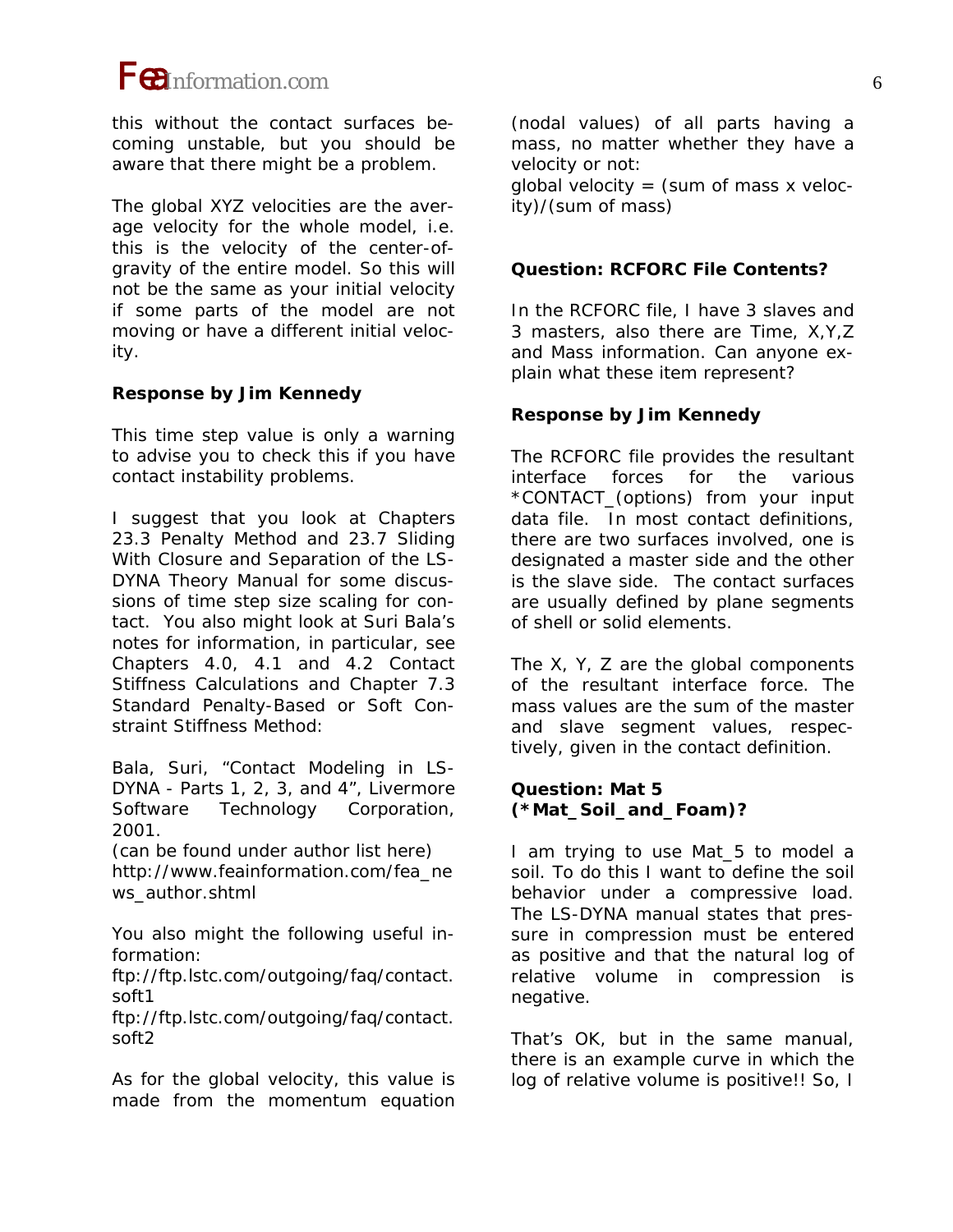

am wondering which should be the correct sign to be used in the curve for Mat\_5, positive or negative?

### **Response by Len Schwer**

The text instructions are correct. The example curve is the typical way such results are displayed in civil engineering applications.

The conflict you note is the difference between continuum mechanics sign convention, used by LS-DYNA, and the standard civil engineering sign convention of compression positive for geomaterials.

Also, I \*think\* LS-DYNA checks the input and automatically reverses the sign of the volume strain if it is entered as positive.

### **Response by Jim Kennedy**

Please look at the following example taken from the LS-DYNA Examples Manual:

http://www.dynaexamples.com/Examp lesman-

ual/Material/index.php?example=Foam

### **Question: UMAT with Erosion?**

I have a UMAT with a damage model and I'm trying to implement erosion with solid elements. I know we need to vectorize the subroutine, but it is not working, even with a very simple elastic material model. There is no support from LS-DYNA for UMAT problems, so if anyone is also working with UMAT, any help is appreciated!

### **Response by Jim Kennedy**

Fabio Mantovani and Mahmoud Amini discussed this subject back in April of 2005. Please see Messages # 5798, 5799, 5805, 5807, 5808, 5809, and 5810. Perhaps these messages may be of some help.

There is a subroutine example provided in Appendix A of the LS-DYNA Version 970 User's Manual.

Go the following site: ftp://ftp.lstc.com/outgoing/faq/user\_de fined\_materials

Many of your questions can be answered there on how to create a custom executable, where to obtain userdefined routines, example input decks, a user-defined material class (always a good idea), how to get class notes, FAQ answers, etc.

Leon Shawn and Florian Biehl also provided a discussion concerning user defined MAT\_024 back on March 8 and 9, 2005. Please see Messages  $# 5433$ , 5458, 5459, 5470, and 5476. Perhaps these messages may be of help or they can provide you some help for the latest subroutines.

### **LS-DYNA Yahoo Groups**

There are over 1790 subscribers from all over the world, and this list seems to grow by a hundred new subscribers ever few months; no small testament to the rapidly growing popularity of LS-DYNA. The group currently averages about 250 message per month, i.e. about 10 message per day. You can subscribe to the group by sending an email request to LS-DYNAsubscribe@yahoogroups.com or by vis-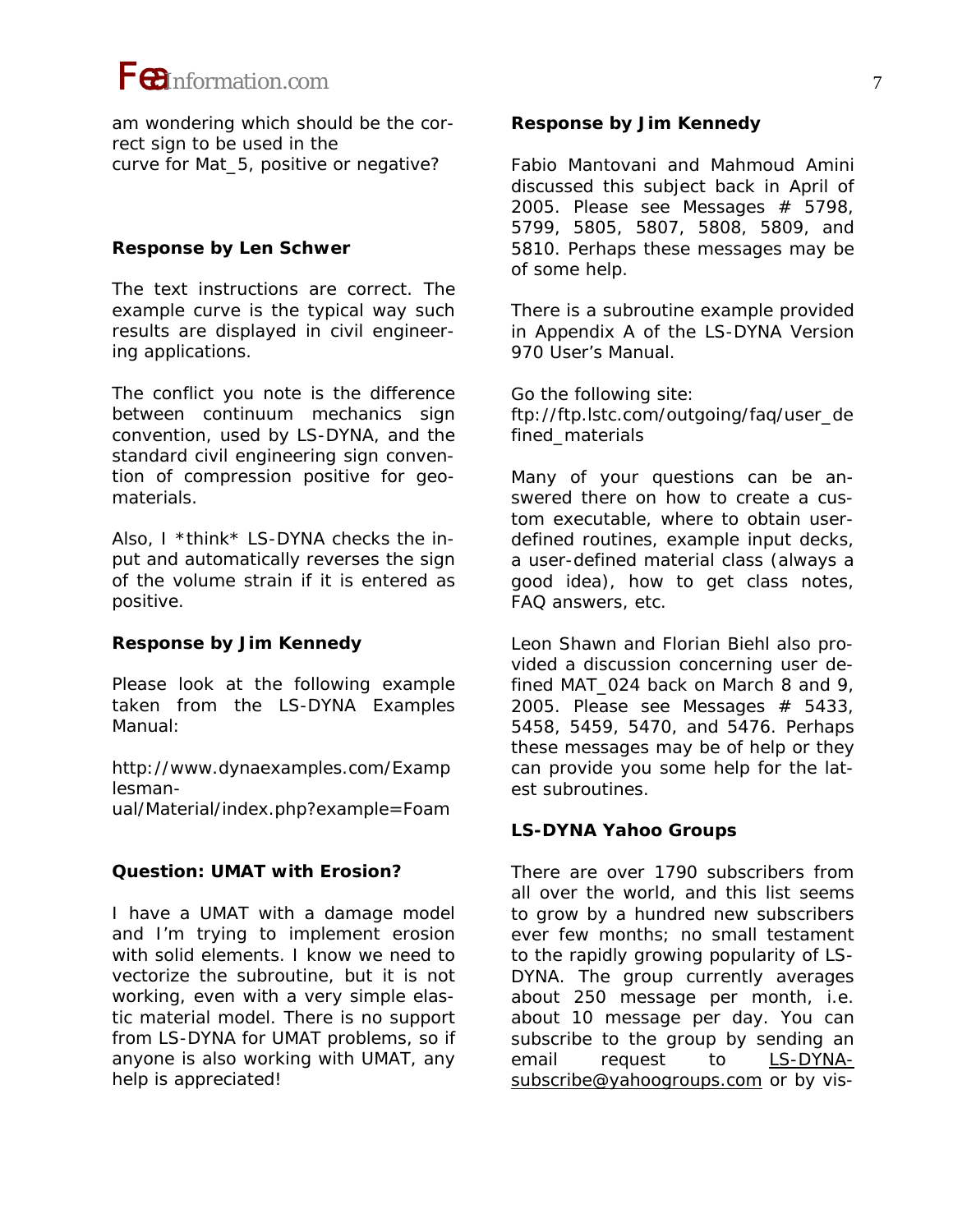

iting the Yahoo Groups web site http://groups.yahoo.com

Generally, the quickest/best responses are to those questions posed with the most specifics. General questions such as "How do I use XXX feature?" either go unanswered, or are answered by Jim Kennedy with links to appropriate references in the growing LS-DYNA related literature, e.g. see the archive of LS-DYNA Conference proceedings at www.dynalook.com .

## **On Monday June 5th at the LS-DYNA Conference**

### **Len Schwer will present his paper:**

*Perforation of Metal Plates: Laboratory Experiments and Numerical Simulation*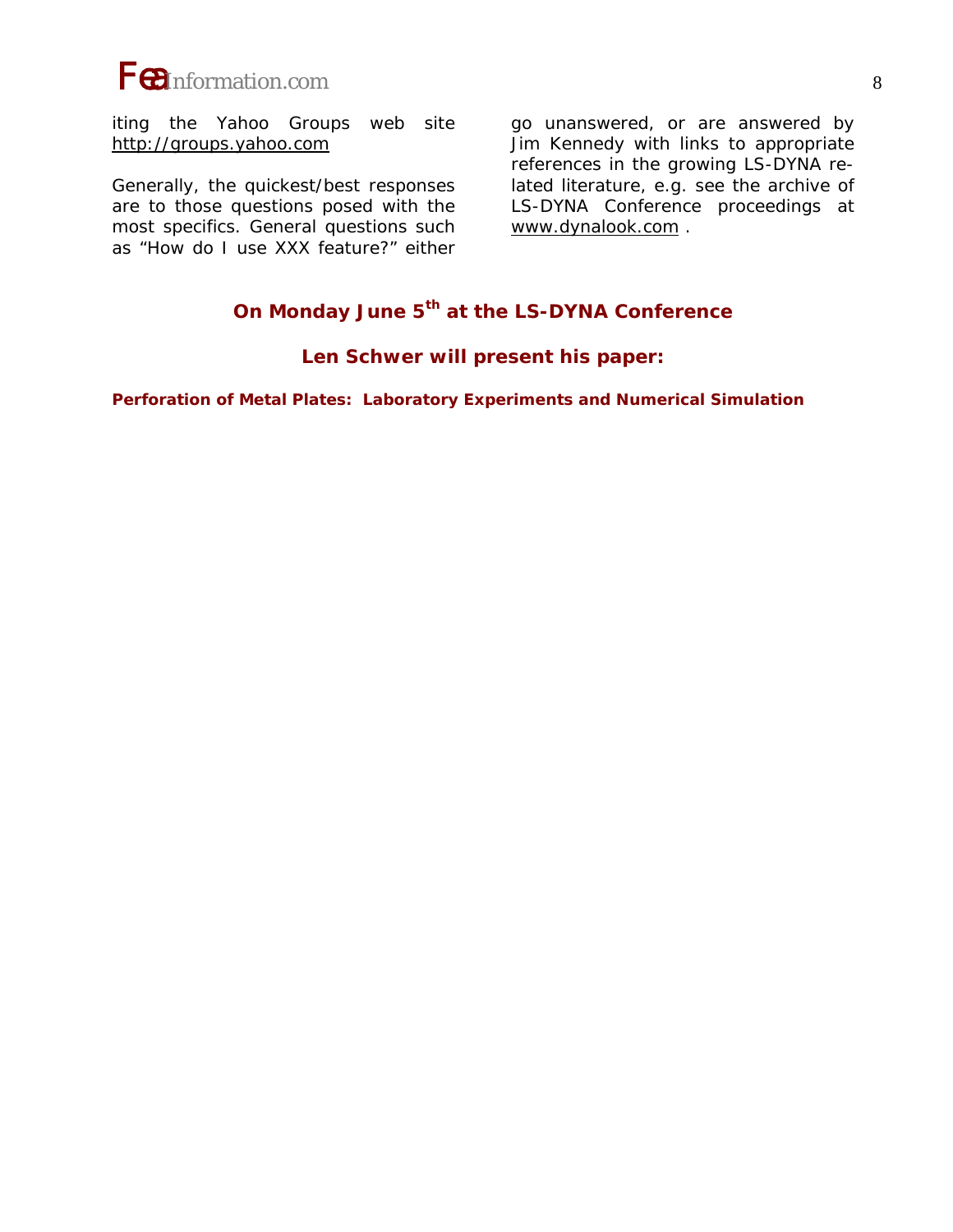### **LS-DYNA® THEORY Manual Now Available ISBN 0-9788540-0-0 2006 Edition: Theory Manual**

Pricing and your shipping address will be confirmed by e-mail prior to Credit Card Charge. Shipping within 24 hours of confirmation.

Pricing Includes Shipping – Visa, MC, AMEX accepted For any questions contact Marsha vic@lstc.com

| US, Canada, Mexico | \$100 USD |
|--------------------|-----------|
| Europe             | \$150 USD |
| Asia Pacific       | \$175 USD |

### **FAX TO: LSTC – 925 961 0806**

Visa \_\_\_\_\_\_\_\_\_\_\_ MC\_\_\_\_\_\_\_\_ AMEX\_\_\_\_\_\_\_\_

Name of Cardholder: **We are also asset to the case of Cardholder:**  $\blacksquare$ 

CC Numbers:\_\_\_\_\_\_\_\_\_\_\_\_\_\_\_\_\_\_\_\_\_\_\_\_\_\_\_\_\_\_\_\_\_\_\_\_\_\_\_

Expiration Date \_\_\_\_\_\_\_\_\_\_\_\_\_\_\_\_\_

E-mail for Confirmation\_\_\_\_\_\_\_\_\_\_\_\_\_\_\_\_\_\_\_\_\_\_\_\_\_\_\_\_\_

### **Shipping:**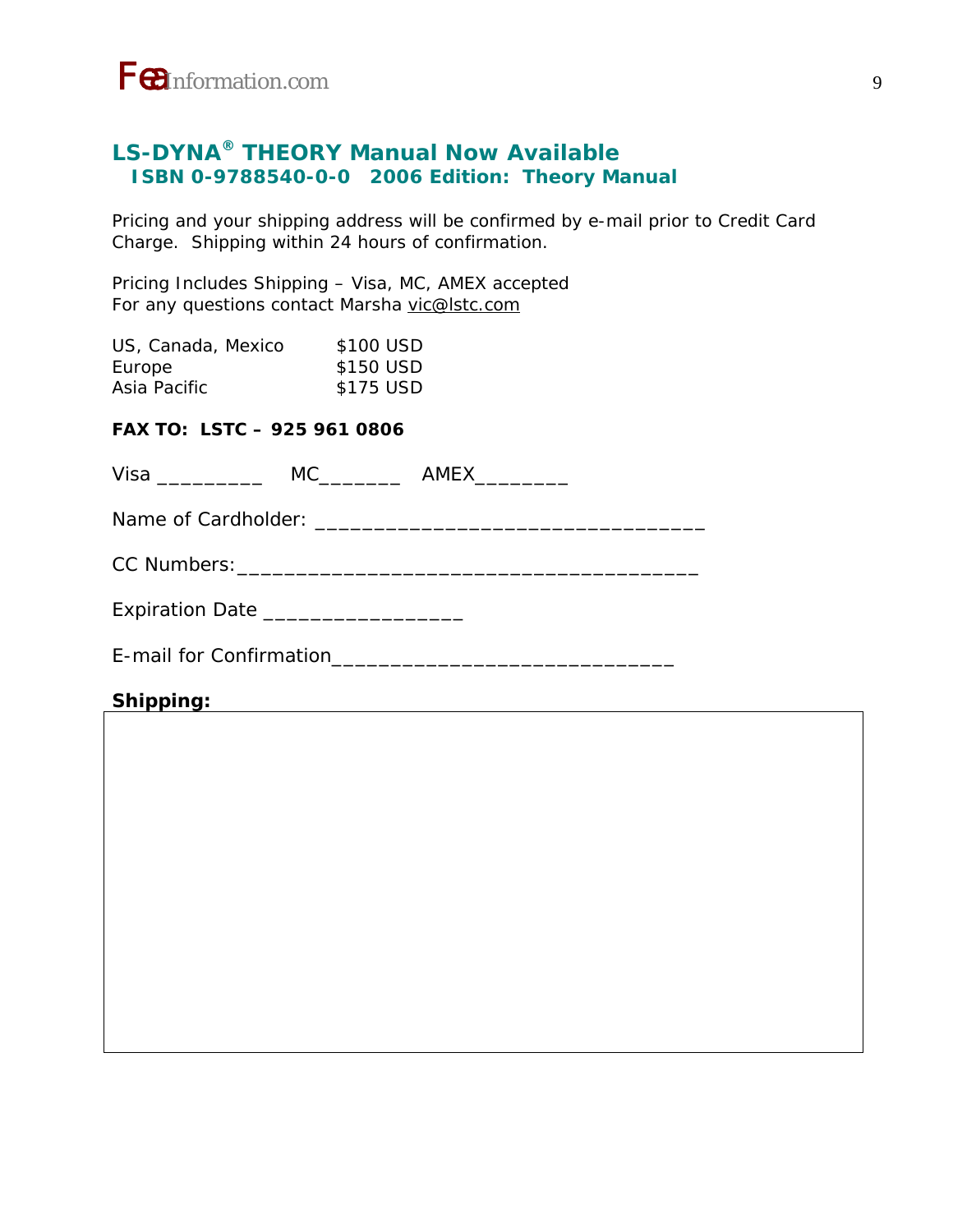

### **Technology Day 2006 - June 7, 2006**

# **JNIVERSITY OF MICHIGAN-DEARBORN**

### http://www.engin.umd.umich.edu/ceep.



The Center for Engineering Education and Practice (CEEP) supports relevant collaborative projects of faculty and industrial partners. Technology Day is an annual event sponsored by CEEP to provide an update of the University's collaborations with industry.

### **The Purpose of Technology Day**

- Showcase faculty research
- Encourage dialog between faculty and industry guests
- Exhibit student senior design and student competition projects
- Feature prominent external speakers on topics relevant to education & industry
- Exhibit industry advanced technology design concepts and products
- Look for collaborative applied research opportunities for faculty with industry

For Information Visit http://www.engin.umd.umich.edu/ceep.

Or contact:

Donna Goddard, Administrative Assistant Center for Engineering Education and Practice E-Mail: dgoddard@engin.umd.umich.edu Telephone: (313) 593-3403

Seminars from the 9th Int'l LS-DYNA Users Conference will be held at the University of Michigan-Dearborn June 7-8.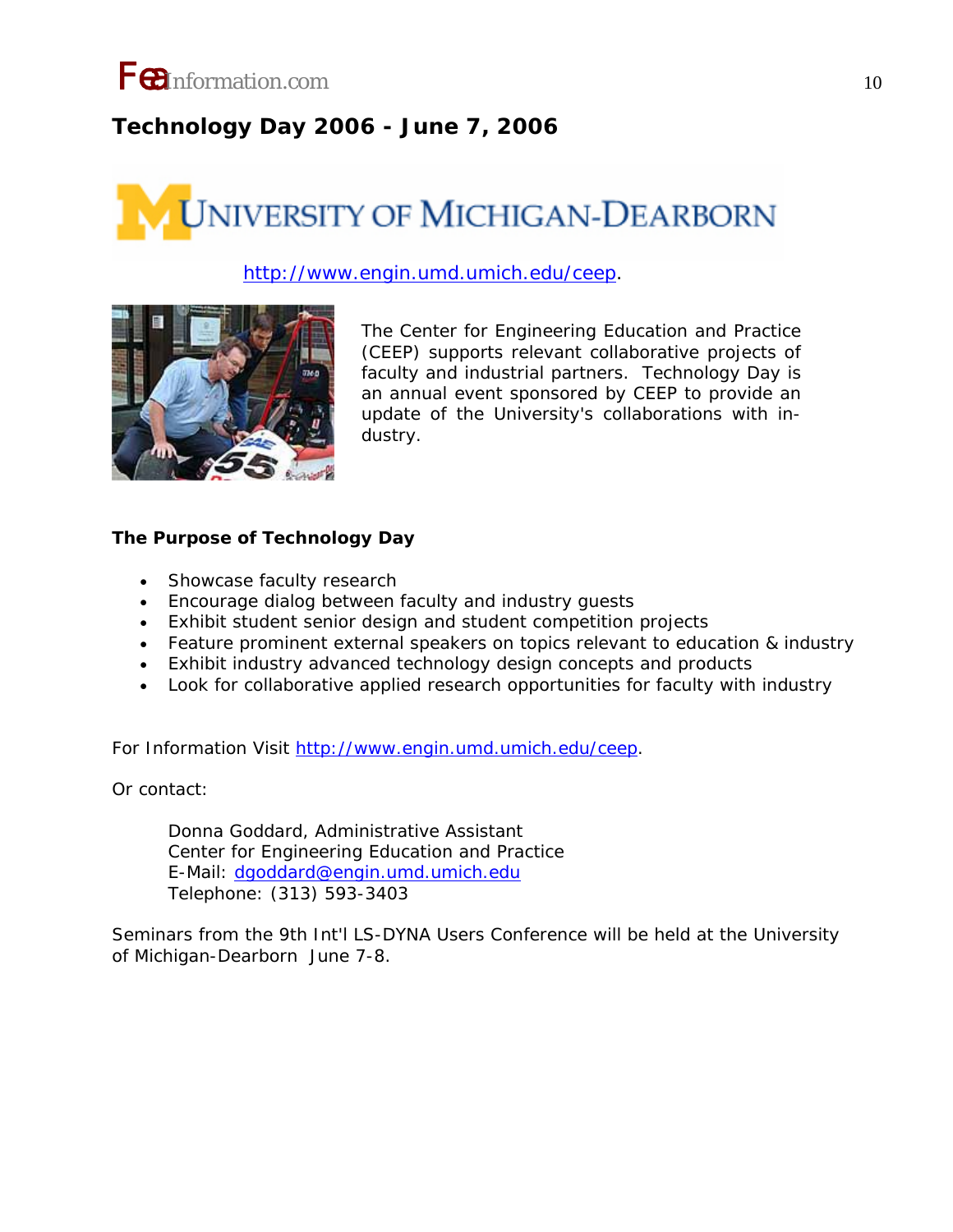

## **LSTC Training Classes – 2006**



 **Jane Hallquist**  Training Coordinator LSTC California & Michigan  *Email: jane@lstc.com Tel: 925-449-2500*

### **California Location**

LSTC California 7374 Las Positas Road Livermore, CA 94551

### **Michigan Location**

LSTC Michigan 1740 W. Big Beaver Rd Suite 100 Troy , MI 48084

## **LSTC Training Classes – 2006 - continued**

| <b>Training Class</b>                                                      | <b>US\$</b> | <b>Livermore, CA</b>          | <b>Detroit, MI</b> |
|----------------------------------------------------------------------------|-------------|-------------------------------|--------------------|
| Advanced LS-DYNA for Impact<br>Analysis                                    | \$950       | June 27-30<br><b>Sept 5-6</b> |                    |
| <b>Advanced Options in LS-DYNA</b>                                         | \$750       | <b>August 15-16</b>           |                    |
| <b>ALE/Eulerian &amp; Fluid/Structure</b><br><b>Interaction in LS-DYNA</b> | \$750       | <b>July 12-14</b>             |                    |
| <b>Concrete and Geomaterial Model-</b><br>ing with LS-DYNA                 | \$750       | Oct 24-25                     |                    |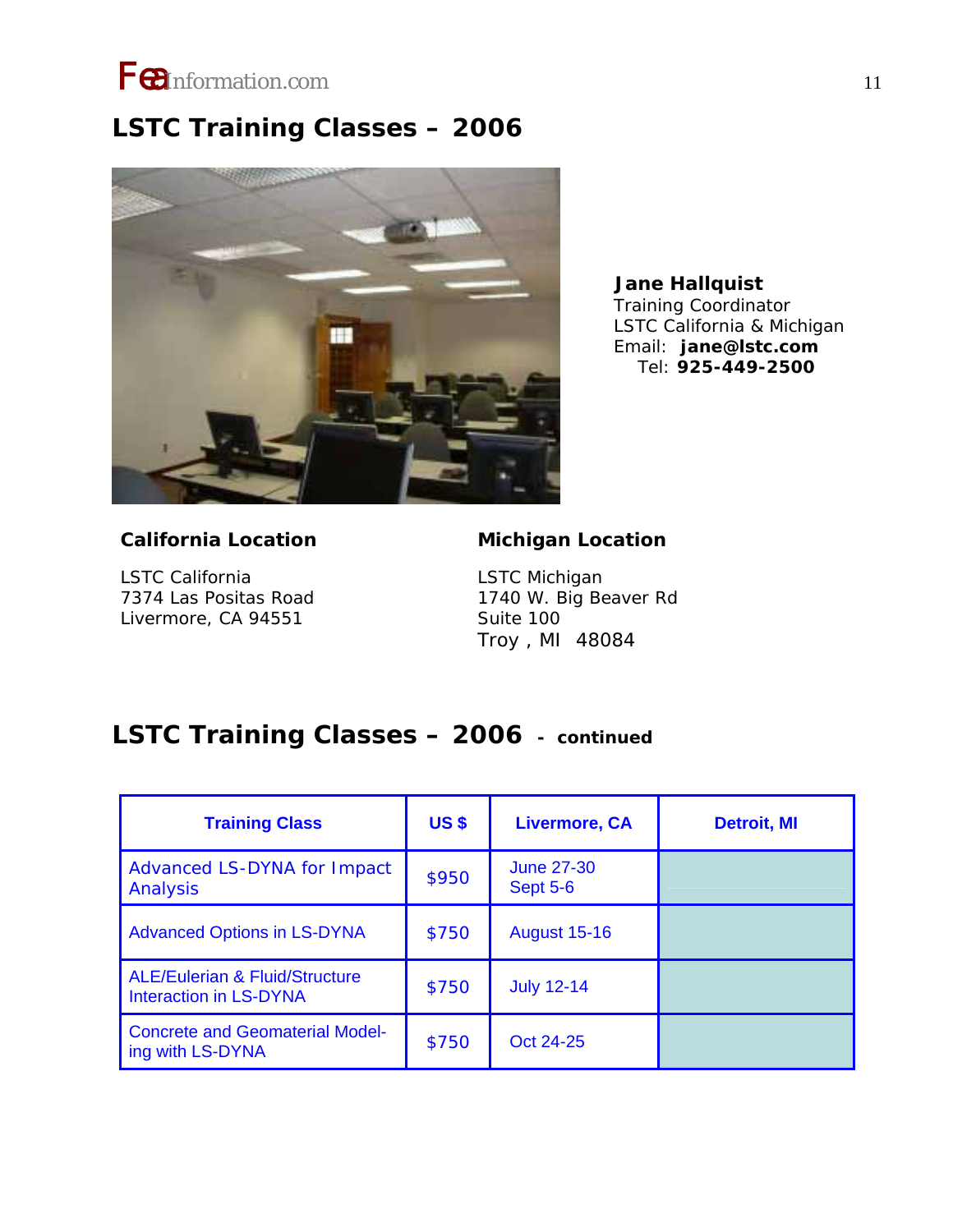# *Fea*Information.com <sup>12</sup>

| <b>Contact in LS-DYNA</b>                                             | \$750 | Sept. 12-13                           | Aug 15-16                                                          |
|-----------------------------------------------------------------------|-------|---------------------------------------|--------------------------------------------------------------------|
| <b>Introduction to LS-DYNA</b>                                        | \$750 | May 02-05<br>Aug. 01-04<br>Nov. 14-17 | <b>April 25-28</b><br><b>July 25-28</b><br>Oct 16-19<br>Dec. 11-14 |
| <b>Introduction to LS-OPT</b>                                         | \$750 | May 16-19<br>Nov. 07-10               |                                                                    |
| <b>LS-DYNA Composite Materials</b>                                    | \$750 | Sept. 14-15                           |                                                                    |
| <b>LS-DYNA Implicit</b>                                               | \$750 | <b>June 15-16</b>                     | Sept. 07-08                                                        |
| <b>LS-DYNA for Heat Transfer</b><br>& Thermal-Stress Problems         | \$500 |                                       |                                                                    |
| <b>Material Modeling Using LS-DYNA</b><br><b>User Defined Options</b> | \$750 | <b>June 13-14</b>                     |                                                                    |
| <b>MESH Free Methods in LS-DYNA</b><br>(SPH and EFG)                  | \$750 |                                       |                                                                    |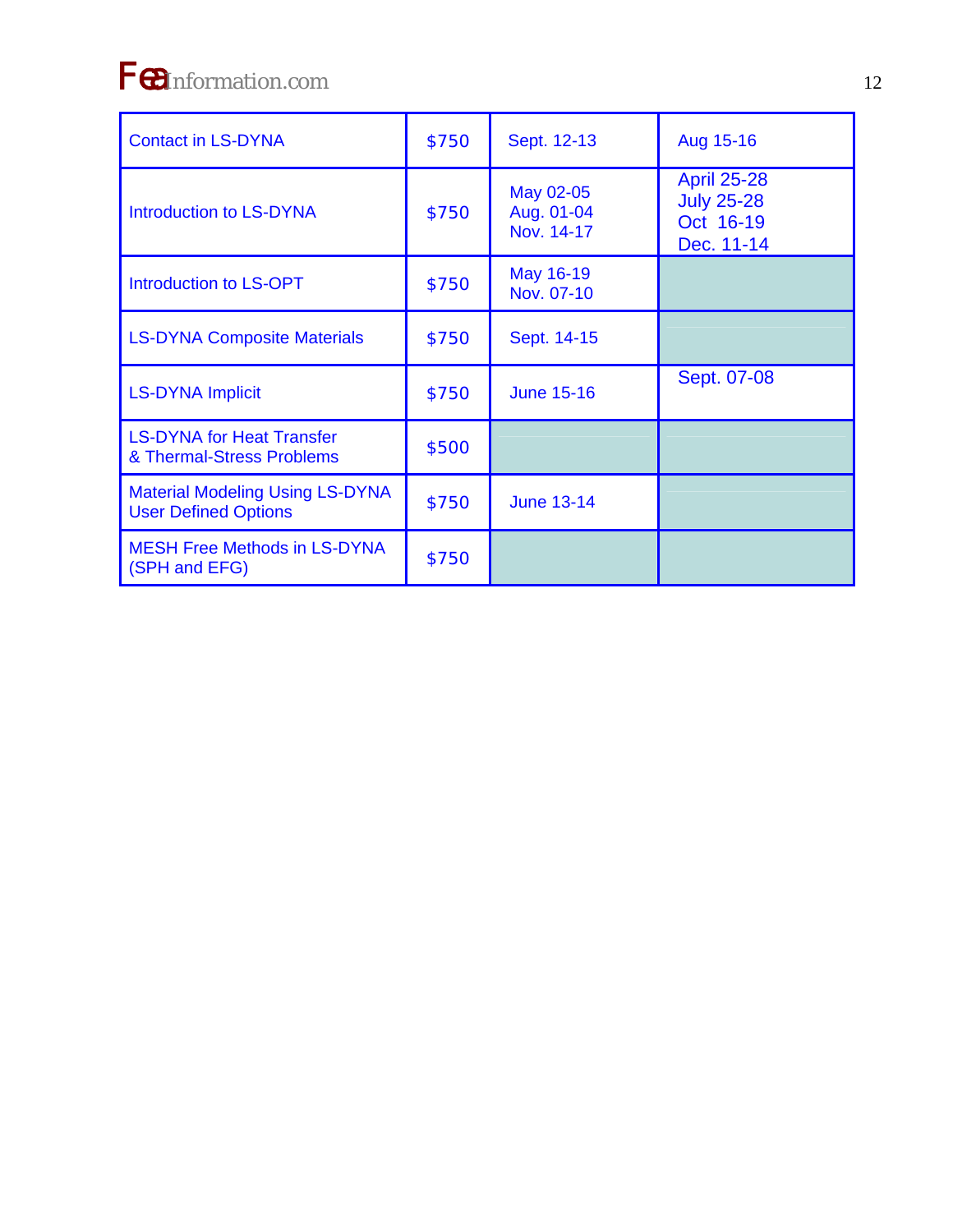

## **Participant Distribution & Consulting Channels**

### **Sales – Support –Training – Benchmark – Consulting.**

| Australia  | <b>Leading Engineering Analysis</b>   |
|------------|---------------------------------------|
|            | Providers (LEAP)                      |
|            | info@leapaust.com.au                  |
|            |                                       |
| Germany    | <b>CAD-FEM GmbH</b>                   |
|            | Isdyna@cadfem.de                      |
|            |                                       |
| Japan      | <b>CRC Solutions Corp.</b>            |
|            | ls-dyna@crc.co.jp                     |
|            |                                       |
| Korea      | <b>Korean Simulation Technologies</b> |
|            | young@kostech.co.kr                   |
|            |                                       |
| Canada     | <b>Metal Forming Analysis Corp.</b>   |
|            | galb@mfac.com                         |
|            |                                       |
| <b>USA</b> | <b>Dynamax</b>                        |
|            | sales@dynamax-inc.com                 |
|            |                                       |
| <b>UK</b>  | Oasys, Ltd.                           |
|            |                                       |
|            | dyna.sales@arup.com                   |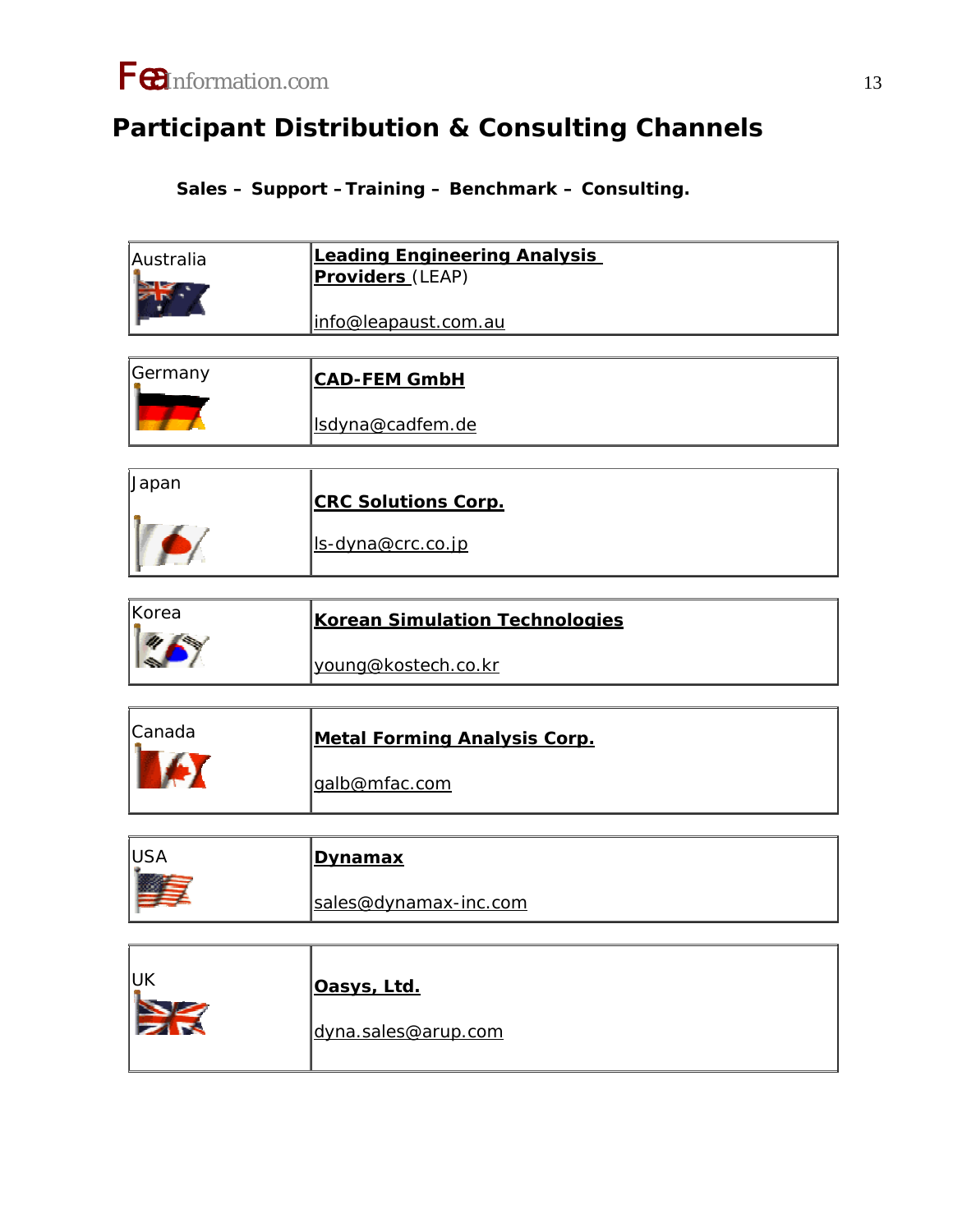

## **EVENTS – 2006**

**If you want your event listed please send the information to: mv@feainformation.com**

| 2006              |                                                                                                                                                                                  |
|-------------------|----------------------------------------------------------------------------------------------------------------------------------------------------------------------------------|
| <b>June 04-06</b> | 9th International LS-DYNA Users Conference<br>Dearborn, MI - US - Registration and Hotel available on line                                                                       |
| June 07           | <b>Technology Day - University of Michigan, Deaborn</b>                                                                                                                          |
| <b>July 02-06</b> | <b>ICSV13 Vienna</b><br>Vienna, Austria                                                                                                                                          |
| <b>July 5-7</b>   | <b>HEAT TRANSFER 2006</b><br>Ninth International Conference on Advanced Computational<br>Methods and Experimental Measurements in Heat and Mass<br>Transfer - The New Forest, UK |
| <b>August</b>     | <b>Altair Engineering's: South Asia CAE Users' Conference</b><br>2006                                                                                                            |
| <b>Sept 19-20</b> | <b>JAPAN LS-DYNA Users Conference 2006</b><br>Tokyo, Japan Hosted by JRI                                                                                                         |
| Sept 25           | 11th Korea LS-DYNA Users Conference 2006, Seoul, Korea<br>Hosted by Theme Engineering Inc.                                                                                       |
| Oct 12-13         | <b>LS-DYNA Users Meeting in Ulm.</b><br>Hosted by DYNAmore                                                                                                                       |
| Oct 25-27         | <b>2006 CADFEM Users Meeting</b><br>International Congress on FEM Technology<br>Stuttgart area - Germany                                                                         |
| Nov 14-16         | <b>Aerospace Design Expo 06</b><br>Anaheim, CA - US                                                                                                                              |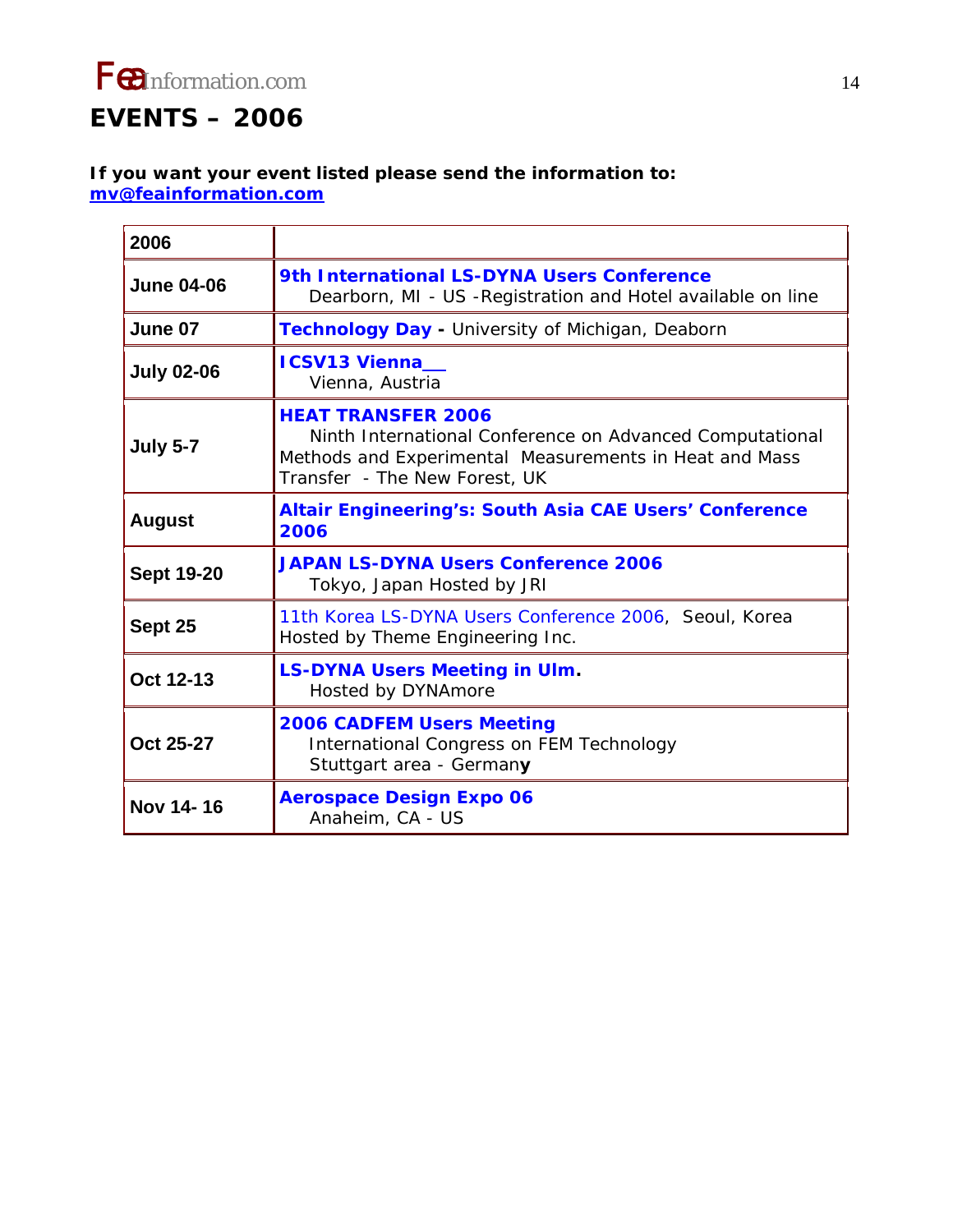

## **LS-DYNA Resource Page**

Interface - Hardware - OS And General Information

### **Participant Hardware/OS that run LS-DYNA (alphabetical order).**

LS-DYNA has been fully QA'd by Livermore Software Technology Corporation for All Hardware and OS listed below.

### **TABLE 1: SMP TABLE 2: MPP Interconnect and MPI**

| TABLE 1: SMP - Fully QA'd by LSTC |                                                          |  |
|-----------------------------------|----------------------------------------------------------|--|
| <b>AMD Opteron</b>                | <b>Linux</b>                                             |  |
| <b>FUJITSU Prime Power</b>        | <b>SUN OS 5.8</b>                                        |  |
| <b>FUJITSU VPP</b>                | Unix_System_V                                            |  |
| <b>HP PA-8x00</b>                 | HP-UX 11.11 and above                                    |  |
| <b>HP IA-64</b>                   | HP-UX 11.22 and above                                    |  |
| <b>HP Opteron</b>                 | Linux CP4000/XC                                          |  |
| <b>HP Alpha</b>                   | True 64                                                  |  |
| <b>IBM Power 4/5</b>              | AIX 5.1, 5.2, 5.3                                        |  |
| <b>IBM Power 5</b>                | <b>SUSE 9.0</b>                                          |  |
| <b>INTEL IA32</b>                 | Linux, Windows                                           |  |
| <b>INTEL IA64</b>                 | Linux                                                    |  |
| <b>INTEL Xeon EMT64</b>           | Linux                                                    |  |
| <b>NEC SX6</b>                    | Super-UX                                                 |  |
| <b>SGI Mips</b>                   | <b>IRIX 6.5 X</b>                                        |  |
| <b>SGI IA64</b>                   | <b>SUSE 9 with ProPack 4</b><br>Red Hat 3 with ProPack 3 |  |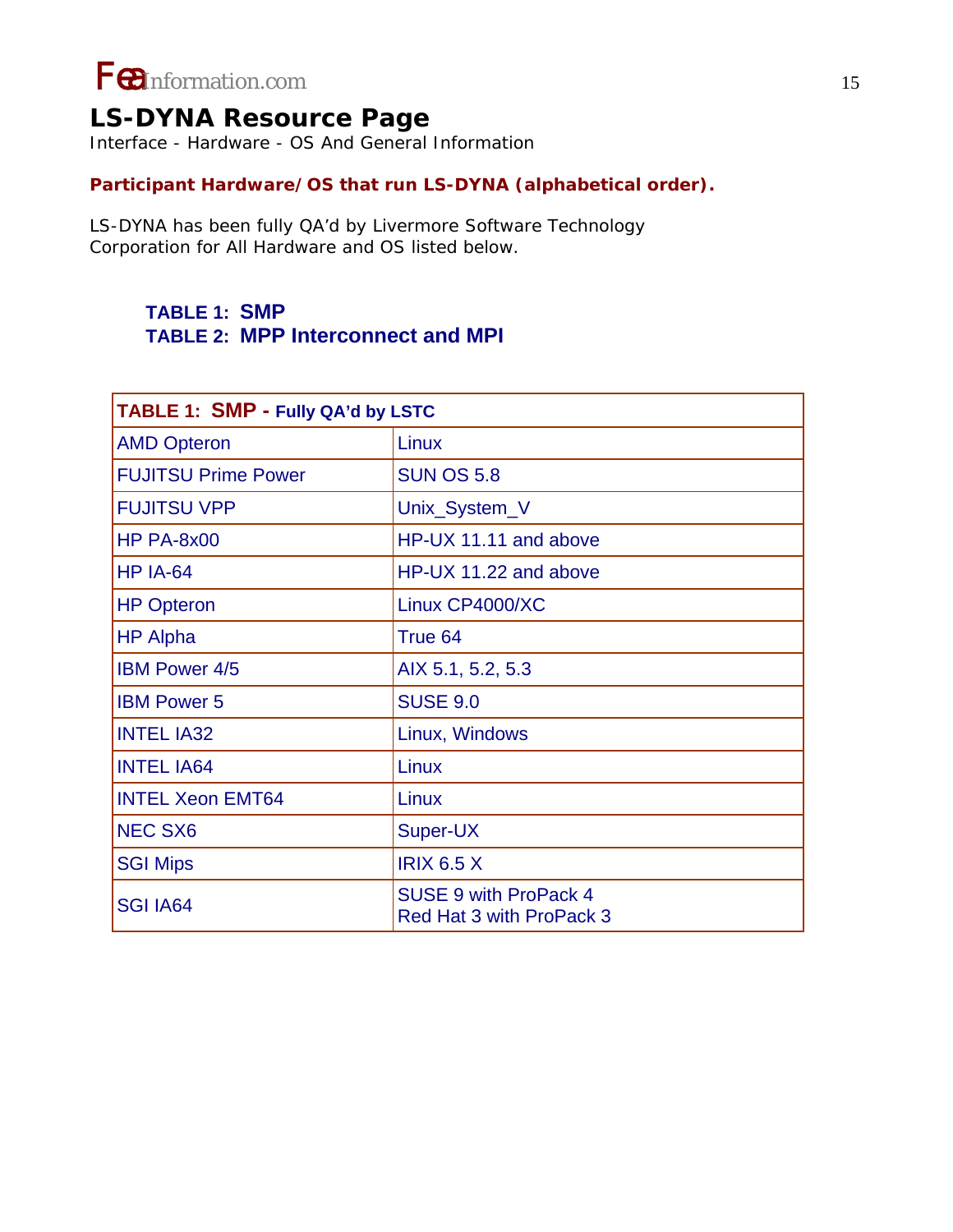## **LS-DYNA Resource Page MPP Interconnect and MPI FEA Information Inc. Participant's (alphabetical order)**

| TABLE 1: SMP - Fully QA'd by LSTC |                                                                 |  |
|-----------------------------------|-----------------------------------------------------------------|--|
| <b>AMD Opteron</b>                | Linux                                                           |  |
| <b>FUJITSU Prime Power</b>        | <b>SUN OS 5.8</b>                                               |  |
| <b>FUJITSU VPP</b>                | Unix_System_V                                                   |  |
| <b>HP PA-8x00</b>                 | HP-UX 11.11 and above                                           |  |
| <b>HP IA-64</b>                   | HP-UX 11.22 and above                                           |  |
| <b>HP Opteron</b>                 | Linux CP4000/XC                                                 |  |
| <b>HP Alpha</b>                   | True 64                                                         |  |
| <b>IBM Power 4/5</b>              | AIX 5.1, 5.2, 5.3                                               |  |
| <b>IBM Power 5</b>                | <b>SUSE 9.0</b>                                                 |  |
| <b>INTEL IA32</b>                 | Linux, Windows                                                  |  |
| <b>INTEL IA64</b>                 | Linux                                                           |  |
| <b>INTEL Xeon EMT64</b>           | Linux                                                           |  |
| <b>NEC SX6</b>                    | Super-UX                                                        |  |
| <b>SGI Mips</b>                   | <b>IRIX 6.5 X</b>                                               |  |
| <b>SGI IA64</b>                   | <b>SUSE 9 with ProPack 4</b><br><b>Red Hat 3 with ProPack 3</b> |  |

Fully QA'd by Livermore Software Technology Corporation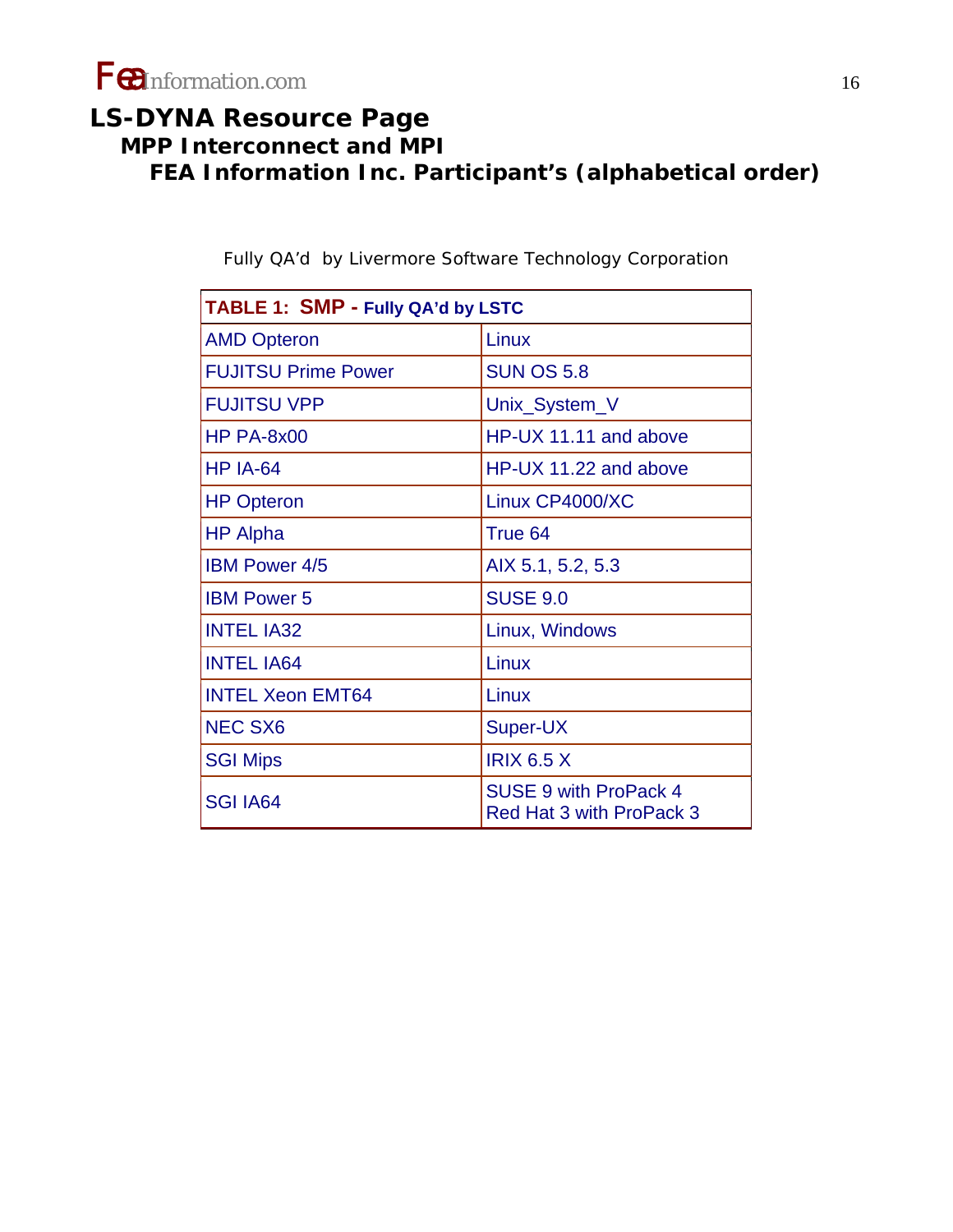| <b>TABLE 2: MPP Interconnect and MPI</b> |                                               |                                                                            |                                                       |
|------------------------------------------|-----------------------------------------------|----------------------------------------------------------------------------|-------------------------------------------------------|
| <b>Vendor</b>                            | O/S                                           | <b>HPC Intereconnect</b>                                                   | <b>MPI Software</b>                                   |
| <b>AMD Opteron</b>                       | Linux                                         | InfiniBand (SilverStorm),<br>MyriCom,<br><b>Pathscale InfiniPath</b>       | LAM/MPI, MPICH, HP<br><b>MPI, SCALI</b>               |
| <b>FUJITSU Prime</b><br>Power            | <b>SUN OS 5.8</b>                             |                                                                            |                                                       |
| <b>FUJITSU VPP</b>                       | Unix_System_V                                 |                                                                            |                                                       |
| <b>HP PA8000</b>                         | <b>HPUX</b>                                   |                                                                            |                                                       |
| HPIA64                                   | <b>HPUX</b>                                   |                                                                            |                                                       |
| <b>HP Alpha</b>                          | True 64                                       |                                                                            |                                                       |
| <b>IBM Power 4/5</b>                     | AIX 5.1, 5.2, 5.3                             |                                                                            |                                                       |
| <b>IBM Power 5</b>                       | <b>SUSE 9.0</b>                               |                                                                            | <b>LAM/MPI</b>                                        |
| <b>INTEL IA32</b>                        | Linux, Windows                                | InfiniBand (Voltaire),<br><b>MyriCom</b>                                   | LAM/MPI, MPICH, HP<br><b>MPI, SCALI</b>               |
| <b>INTEL IA64</b>                        | Linux                                         |                                                                            | LAM/MPI, MPICH, HP<br><b>MPI</b>                      |
| <b>INTEL Xeon</b><br><b>EMT64</b>        | Linux                                         | InfiniBand (Topspin, Voltaire),<br>MyriCom,<br><b>Pathscale InfiniPath</b> | LAM/MPI, MPICH, HP<br>MPI, INTEL MPI,<br><b>SCALI</b> |
| <b>NEC SX6</b>                           | Super-UX                                      |                                                                            |                                                       |
| <b>SGI Mips</b>                          | <b>IRIX 6.5</b>                               | <b>NUMAlink</b>                                                            | <b>MPT</b>                                            |
| SGI IA64                                 | SUSE 9 w/ProPack 4<br>RedHat 3 w/ProPack<br>3 | NUMAlink, InfiniBand, (Vol-<br>taire)                                      | MPT, Intel MPI,<br><b>MPICH</b>                       |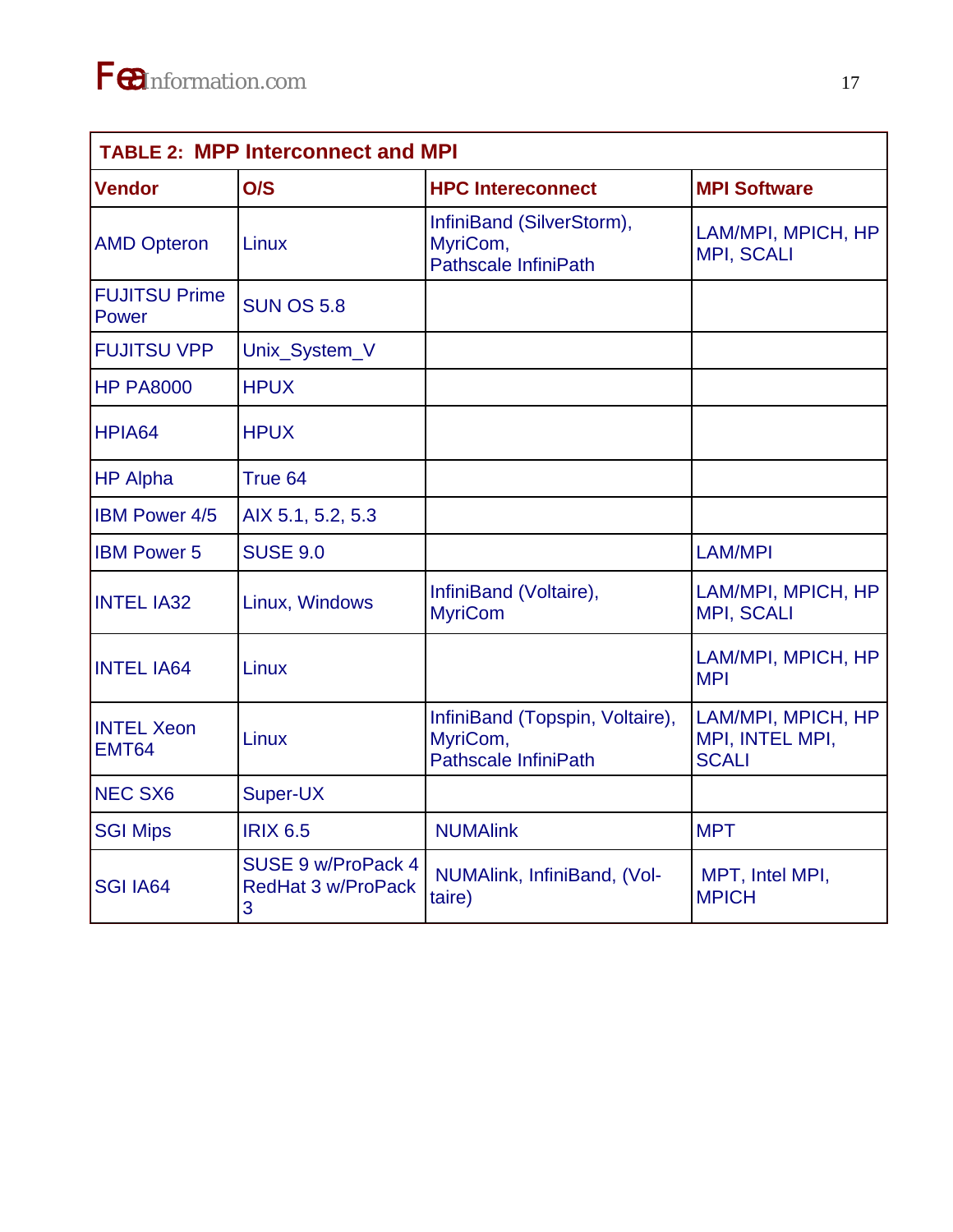

## **LS-DYNA Resource Page Participant Software Interfacing or Embedding LS-DYNA**

Each software program can interface to all, or a very specific and limited segment of the other software program. The following list are software programs interfacing to or having the LS-DYNA solver embedded within their product. For complete information on the software products visit the corporate website**.** 

### **ANSYS - ANSYS/LS-DYNA**

### **www.ansys.com/products/environment. asp**

ANSYS/LS-DYNA - Built upon the successful ANSYS interface, ANSYS/LS-DYNA is an integrated pre and postprocessor for the worlds most respected explicit dynamics solver, LS-DYNA. The combination makes it possible to solve combined explicit/implicit simulations in a very efficient manner, as well as perform extensive coupled simulations in Robust Design by using mature structural, thermal, electromagnetic and CFD technologies.

AI\*Environment: A high end pre and post processor for LS-DYNA, AI\*Environment is a powerful tool for advanced modeling of complex structures found in automotive, aerospace, electronic and medical fields. Solid, Shell, Beam, Fluid and Electromagnetic meshing and mesh editing tools are included under a single interface, making AI\*Environement highly capable, yet easy to use for advanced modeling needs.

#### **ETA – DYNAFORM www.eta.com**

Includes a complete CAD interface capable of importing, modeling and analyzing, any die design. Available for PC, LINUX and UNIX, DYNAFORM couples affordable software with today's high-end, low-cost hardware for a complete and affordable metal forming solution.

### **ETA – VPG www.eta.com**

Streamlined CAE software package provides an event-based simulation solution of nonlinear, dynamic problems. eta/VPG's single software package overcomes the limitations of existing CAE analysis methods. It is designed to analyze the behavior of mechanical and structural systems as simple as linkages, and as complex as full vehicles

### **MSC.Software "MSC.Dytran LS-DYNA"**

### **www.msc.software.com**

Tightly-integrated solution that combines MSC.Dytran's advanced fluid-structure interaction capabilities with LS-DYNA's high-performance structural DMP within a common simulation environment. Innovative explicit nonlinear technology enables extreme, short-duration dynamic events to be simulated for a variety of industrial and commercial applications on UNIX, Linux, and Windows platforms. Joint solution can also be used in conjunction with a full suite of Virtual Product Development tools via a flexible, cost-effective MSC.MasterKey License System**.** 

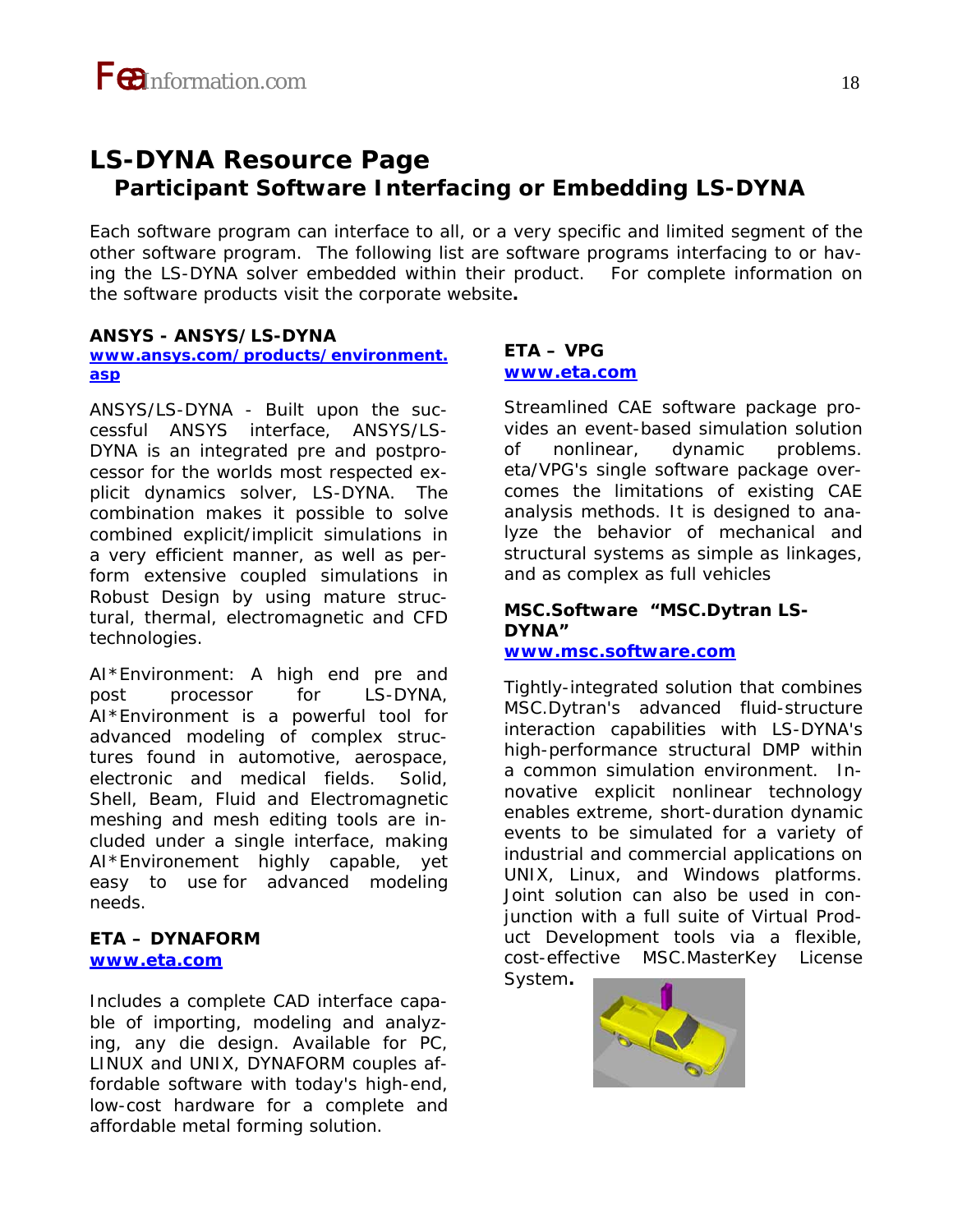## *Fea*Information.com <sup>19</sup>



**Side Impact With Fuel Oil Inside** 

### **MSC.Software - MSC.Nastran/SOL 700**

The MSC.Nastran<sup>™</sup> Explicit Nonlinear product module (SOL 700) provides MSC.Nastran users the ability access the explicit nonlinear structural simulation capabilities of the MSC.Dytran LS-DYNA solver using the MSC.Nastran Bulk Data input format. This product module offers unprecedented capabilities to analyze a variety of problems involving short duration, highly dynamic events with severe geometric and material nonlinearities.

MSC.Nastran Explicit Nonlinear will allow users to work within one common modeling environment using the same Bulk Data interface. NVH, linear, and nonlinear models can be used for explicit applications such as crash, crush, and drop test simulations. This reduces the time required to build additional models for another analysis programs, lowers risk due to information transfer or translation issues, and eliminates the need for additional software training.

### **MSC.Software – Gateway for LS-DYNA**

Gateway for LS-DYNA provides you with the ability to access basic LS-DYNA simulation capabilities in a fully integrated and generative way. Accessed via a specific Crash workbench on the GPS workspace, the application enhances CATIA V5 to allow finite element analysis models to be output to LS-DYNA and then results to be displayed back in CATIA. Gateway for LS-DYNA supports explicit nonlinear analysis such as crash, drop test, and rigid wall analysis.



Gateway products provide CATIA V5 users with the ability to directly interface with their existing corporate simulation resources, and exchange and archive associated simulation data.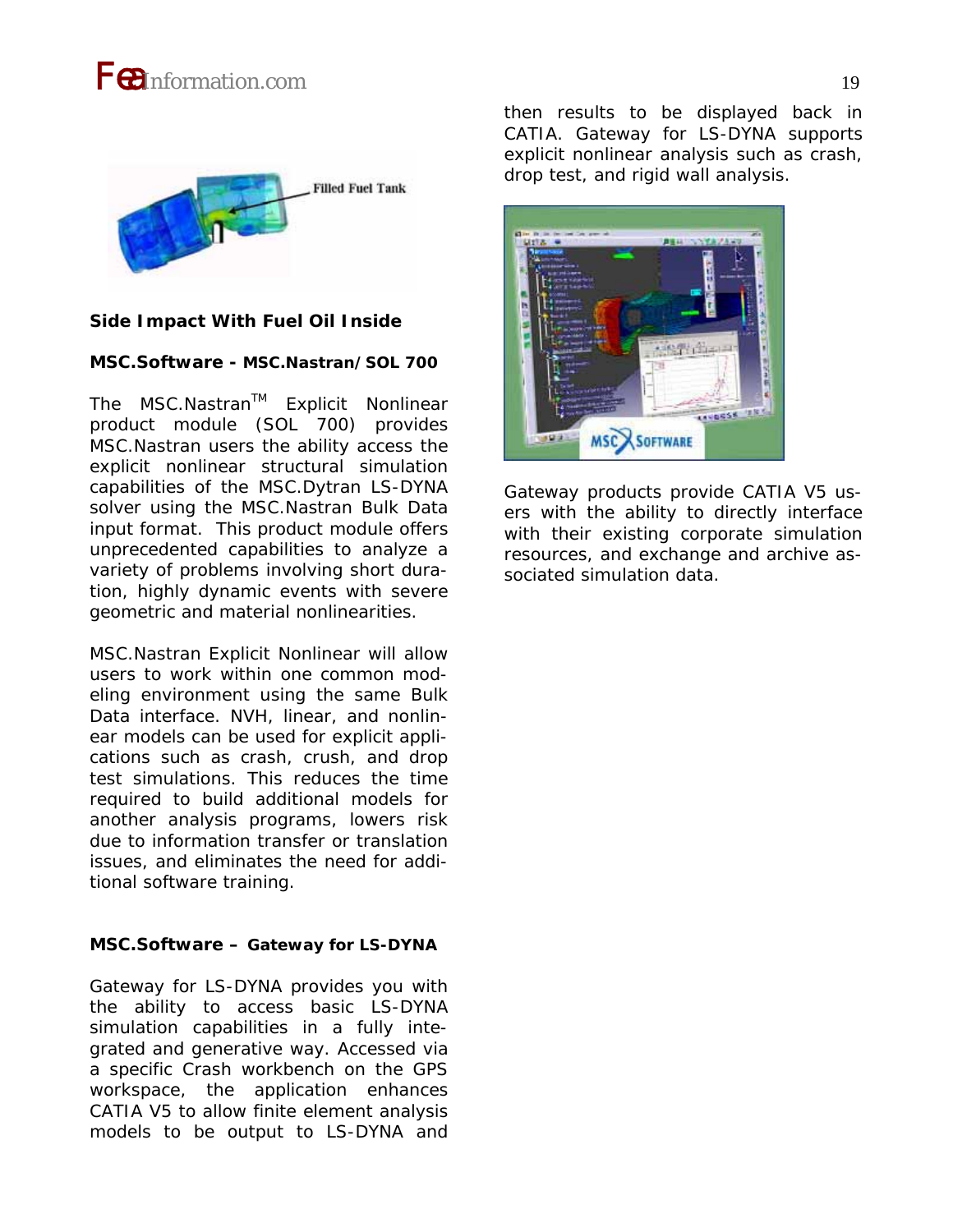

### **Oasys software for LS-DYNA www.arup.com/dyna**

Oasys software is custom-written for 100% compatibility with LS-DYNA. Oasys PRIMER offers model creation, editing and error removal, together with many specialist functions for rapid generation of error-free models. Oasys also offer post-processing software for in-depth analysis of results and automatic report generation.



### **EASi-CRASH DYNA**

http://www.esi-group.com/SimulationSoftware/EASi\_CRASH-DYNA/

EASi-CRASH DYNA is the first fully integrated environment for crashworthiness and occupant safety simulations with LS-DYNA, and covers the complete CAEprocess from model building and dataset preparation to result evaluation and design comparisons.

EASi-CRASH DYNA can be used for concept crash, FE crash and coupled rigid body/FE crash simulations in conjunction with MADYMO.

EASi-CRASH DYNA's main features include:

- Support of all keywords of LS-DYNA 970/971
- Powerful mesh editing features, such as automesh and remesh
- LS-DYNA/MADYMO coupling capabilities for pre- and post processing (support of MADYMO format till version 6.2.2)
- Model Assembler for organizing the model through sub assembly/sub models and included files
- Enhanced Weld tools for manipulation of connections and Weld comparison
- Simple dummy positing and seat belt routing
- Pre and Post processing in same environment
- Superpose and merge multiple models
- Animation and plotting
- Process compatible
- Full capability to handle IGES, CATIA V4, CATIA V5, UG and NASTRAN files

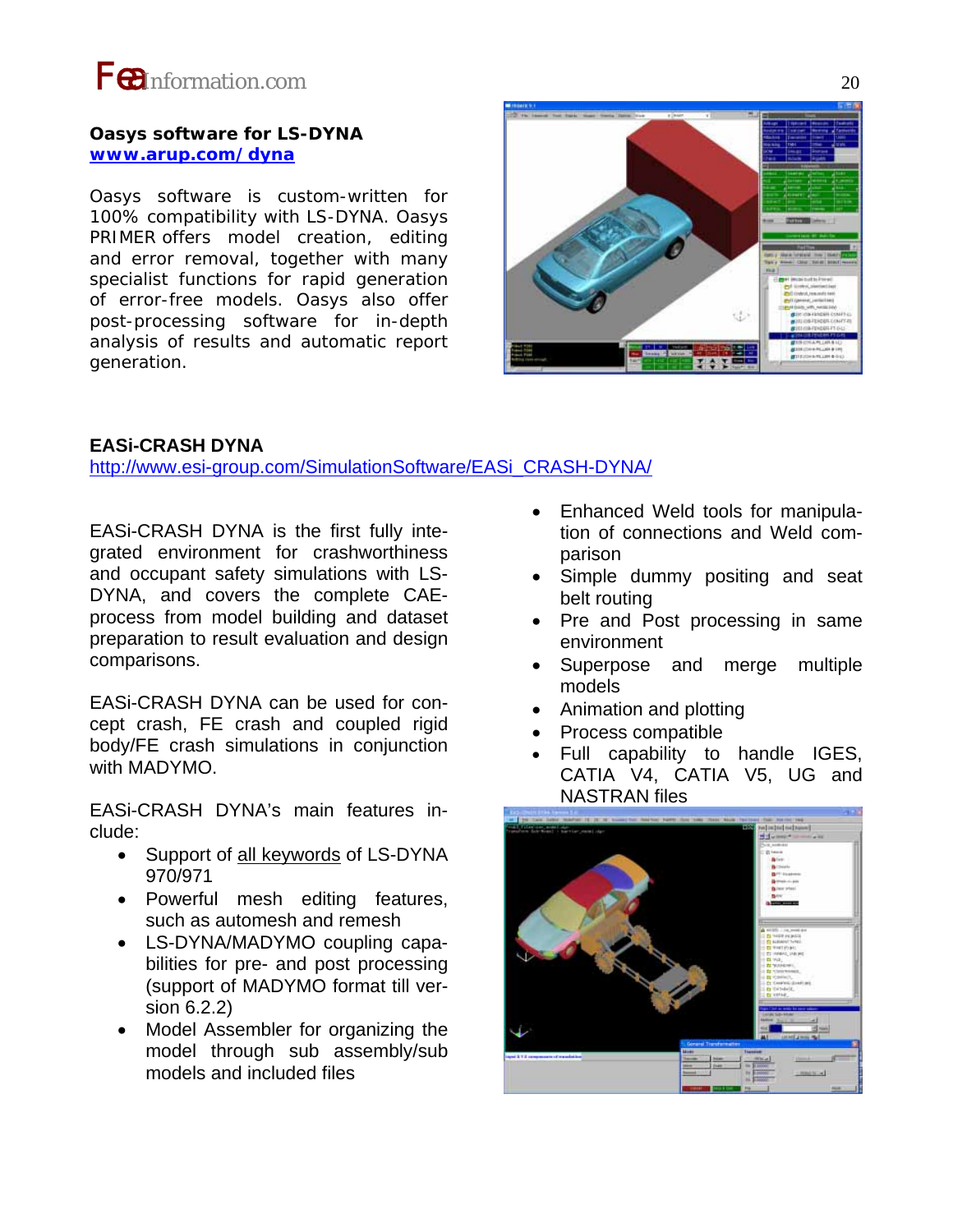

## **Hardware & Computing and Communication Products**





www.hp.com



www.intel.com

S www.sgi.com



www.microsoft.com





www-1.ibm.com/servers/deepcomputing



www.nec.com

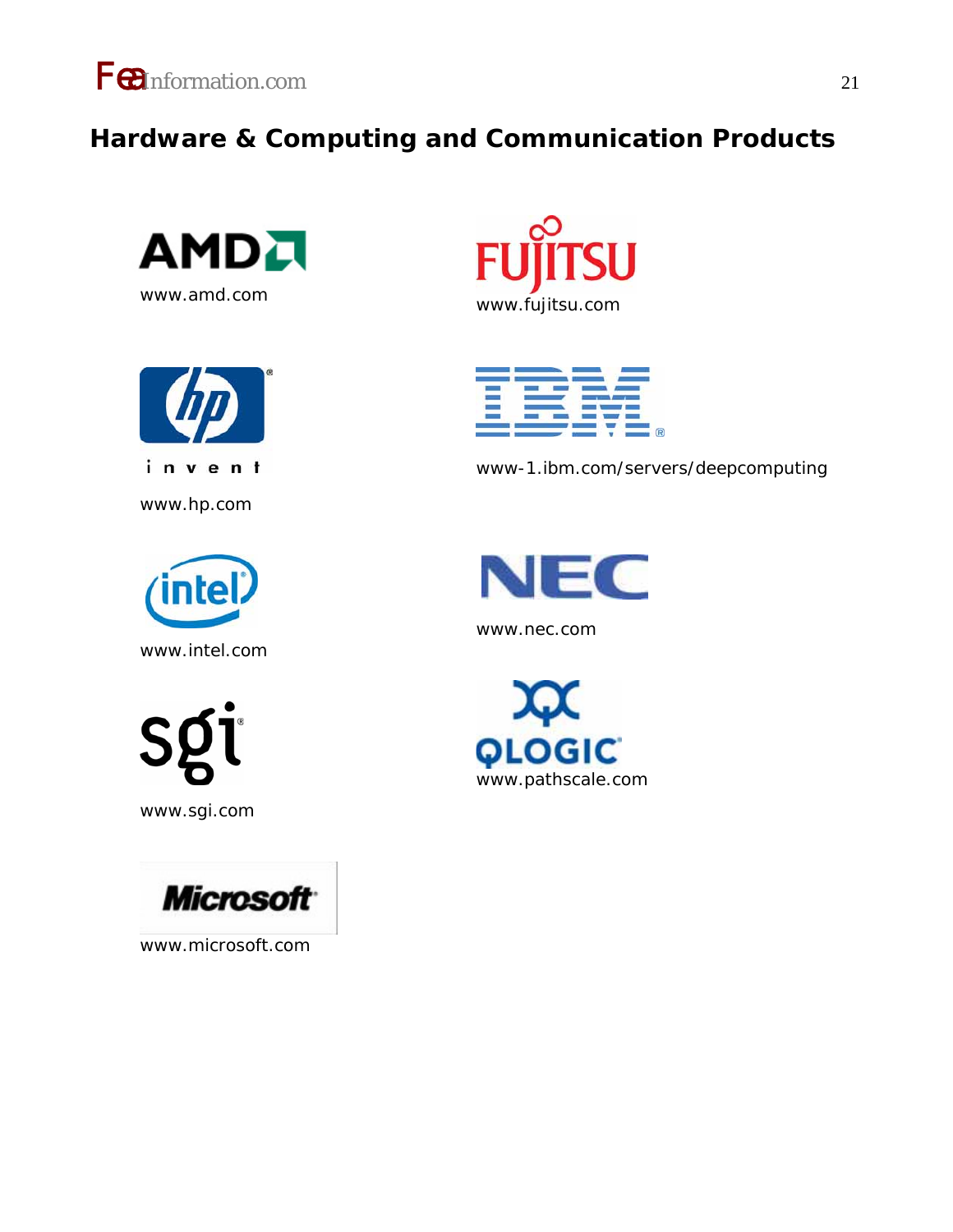## **Software Distributors Alphabetical order by Country**

| Australia | <b>Leading Engineering Analysis Providers</b><br>www.leapaust.com.au |
|-----------|----------------------------------------------------------------------|
| Canada    | <b>Metal Forming Analysis Corporation</b><br>www.mfac.com            |
| China     | <b>ANSYS China</b><br>www.ansys.cn                                   |
| China     | MSC. Software - China<br>www.mscsoftware.com.cn                      |
| Germany   | <b>CAD-FEM</b><br>www.cadfem.de                                      |
| Germany   | <b>DynaMore</b><br>www.dynamore.de                                   |
| India     | <b>GissETA</b><br>www.gisseta.com                                    |
| India     | <b>Altair Engineering India</b><br>www.altair-india.com              |
| Italy     | <b>Altair Engineering Italy</b><br>www.altairtorino.it               |
| Italy     | <b>Numerica SRL</b><br>www.numerica-srl.it                           |
| Japan     | <b>Fujitsu Limited</b><br>www.fujitsu.com                            |
| Japan     | The Japan Research Institute<br>www.jri.co.jp                        |
| Japan     | <b>CRC Solutions Corp.</b><br>www.engineering-eye.com                |
| Korea     | <b>Korean Simulation Technologies</b><br>www.kostech.co.kr           |
| Korea     | <b>Theme Engineering</b><br>www.lsdyna.co.kr                         |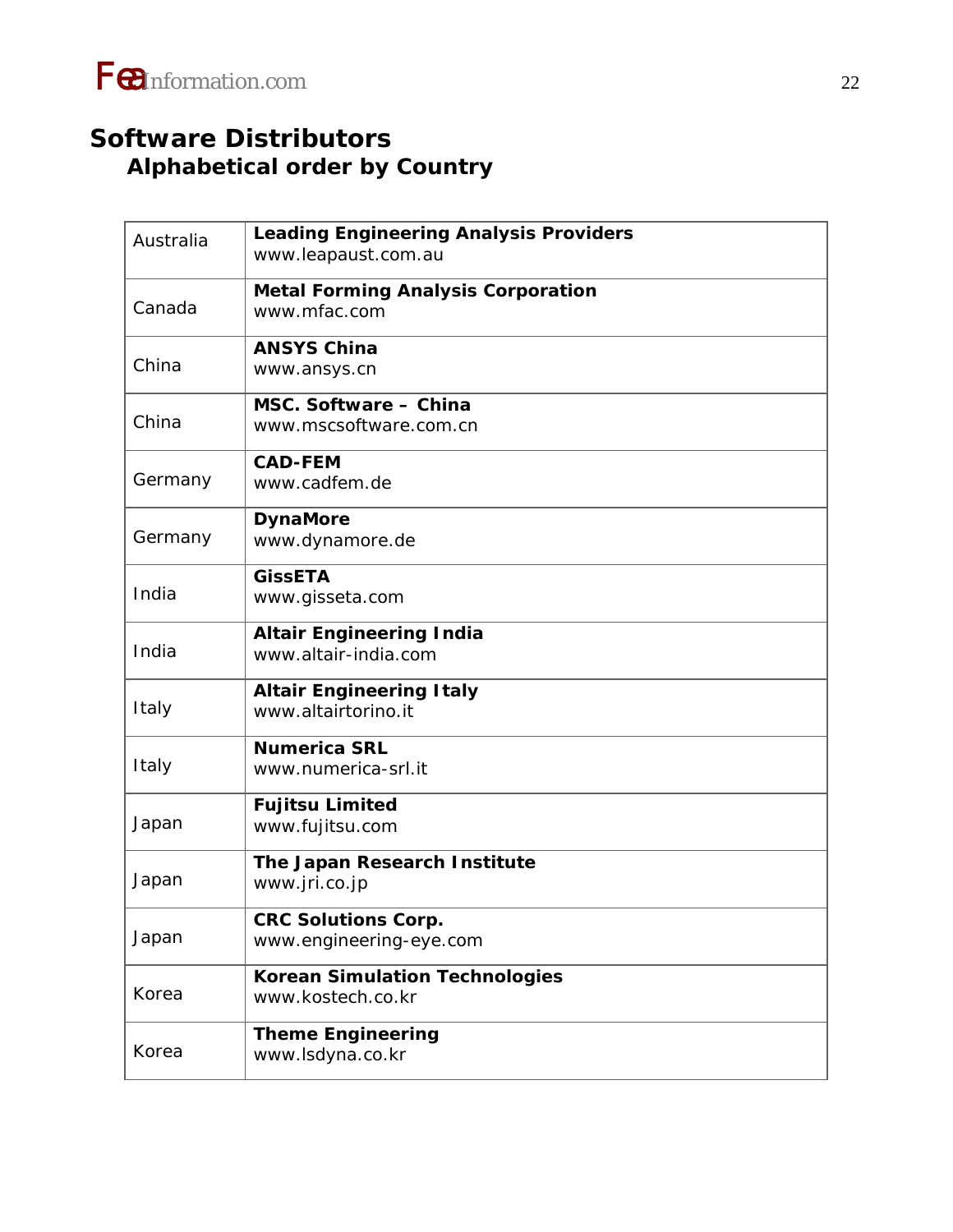## **Software Distributors (cont.) Alphabetical order by Country**

| <b>Netherlands</b> | <b>Infinite Simulation Systems B.V</b><br>www.infinite.nl |
|--------------------|-----------------------------------------------------------|
| Russia             | Strela, LLC<br>www.ls-dynarussia.com                      |
| Sweden             | <b>Engineering Research AB</b><br>www.erab.se             |
| Taiwan             | <b>Flotrend</b><br>www.flotrend.com.tw                    |
| <b>USA</b>         | <b>Engineering Technology Associates</b><br>www.eta.com   |
| <b>USA</b>         | <b>Dynamax</b><br>www.dynamax-inc.com                     |
| <b>USA</b>         | Livermore Software Technology Corp.<br>www.lstc.com       |
| <b>USA</b>         | <b>ANSYS Inc.</b><br>www.ansys.com                        |
| <b>UK</b>          | Oasys, LTD<br>www.arup.com/dyna/                          |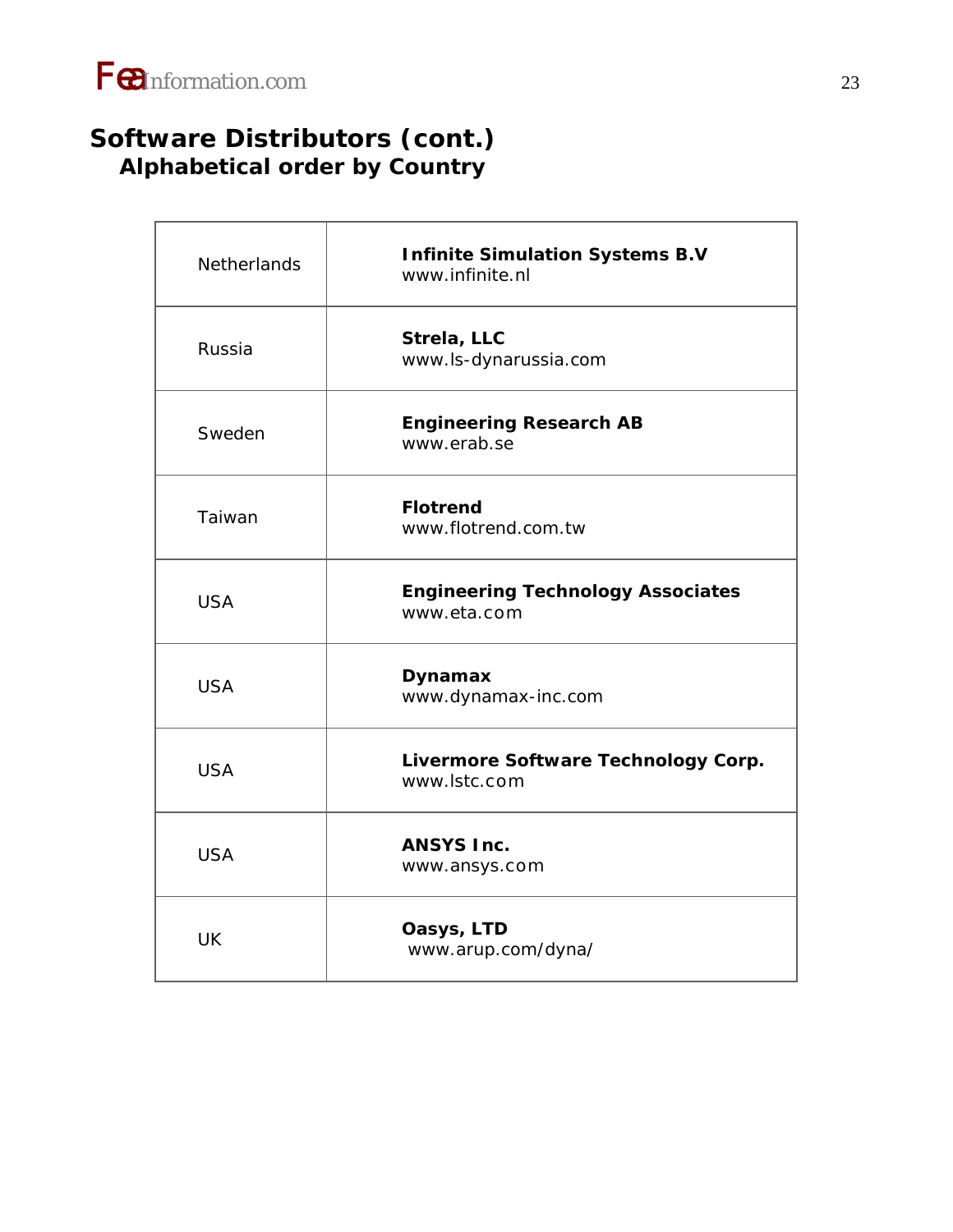## **Consulting and Engineering Services Alphabetical Order By Country**

| Australia                     | <b>Leading Engineering Analysis Providers</b> |  |
|-------------------------------|-----------------------------------------------|--|
| Manly, NSW                    | Greg Horner info@leapaust.com.au              |  |
| www.leapaust.com.au           | 02 8966 7888                                  |  |
| Canada                        | <b>Metal Forming Analysis Corporation</b>     |  |
| Kingston, Ontario             | Chris Galbraith galb@mfac.com                 |  |
| www.mfac.com                  | $(613) 547 - 5395$                            |  |
| India                         | <b>Altair Engineering India</b>               |  |
| Bangalore                     | Nelson Dias info-in@altair.com                |  |
| www.altair-india.com          | 91 (0)80 2658-8540                            |  |
| Italy                         | <b>Altair Engineering Italy</b>               |  |
| Torino                        | sales@altairtorino.it                         |  |
| www.altairtorino.it           |                                               |  |
| Italy                         | <b>Numerica SRL</b>                           |  |
| Firenze                       | info@numerica-srl.it                          |  |
| www.numerica-srl.it           | 39 055 432010                                 |  |
| <b>UK</b>                     | <b>ARUP</b>                                   |  |
| Solihull, West Midlands       | Brian Walker brian.walker@arup.com            |  |
| www.arup.com                  | 44 (0) 121 213 3317                           |  |
| <b>USA</b>                    | <b>KBEC L.C</b>                               |  |
| Austin, TX                    | Khanh Bui kdbui@sbcglobal.net                 |  |
|                               | $(512)$ 363-2739                              |  |
| <b>USA</b>                    | <b>SE&amp;CS</b>                              |  |
| Windsor, CA                   | Len Schwer len@schwer.net                     |  |
| www.schwer.net/SECS           | (707) 837-0559                                |  |
| <b>USA</b>                    | <b>Predictive Engineering</b>                 |  |
| Corvallis, OR                 | George Laird (1-800) 345-4671                 |  |
| www.predictiveengineering.com | george.laird@predictiveengineering.com        |  |
| <b>USA</b>                    | <b>Structure Incorporated</b>                 |  |
| Neenah, WI                    | Todd L. Peters                                |  |
| www.structuretechnology.com   | (920) 722 7060                                |  |
|                               | info@structuretechnology.com                  |  |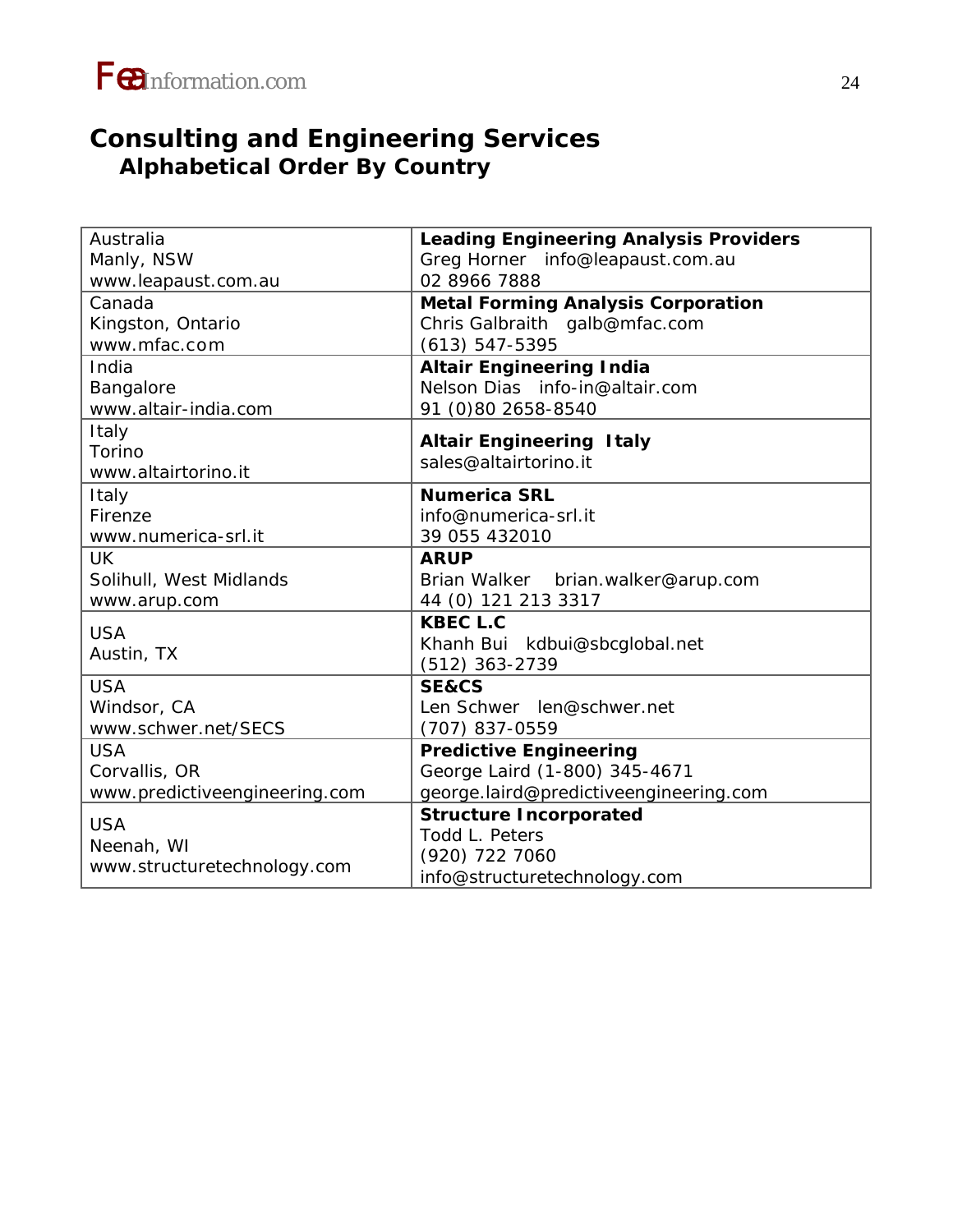## **Educational & Contributing Participants Alphabetical Order By Country**

| China         | Dr. Quing Zhou                     | <b>Tsinghua University</b>                               |
|---------------|------------------------------------|----------------------------------------------------------|
| India         | Dr. Anindya Deb                    | <b>Indian Institute of Science</b>                       |
| <b>Italy</b>  | <b>Professor Gennaro Monacelli</b> | Prode – Elasis & Univ. of Napoli,<br><b>Frederico II</b> |
| <b>Russia</b> | Dr. Alexey I. Borovkov             | St. Petersburg State Tech. University                    |
| <b>USA</b>    | Dr. Ted Belytschko                 | <b>Northwestern University</b>                           |
| <b>USA</b>    | <b>Dr. David Benson</b>            | University of California - San Diego                     |
| <b>USA</b>    | Dr. Bhavin V. Mehta                | <b>Ohio University</b>                                   |
| <b>USA</b>    | Dr. Taylan Altan                   | The Ohio State U - ERC/NSM                               |
| <b>USA</b>    | Dr. Ala Tabiei                     | <b>University of Cincinnati</b>                          |
| <b>USA</b>    | <b>Tony Taylor</b>                 | <b>Irvin Aerospace Inc.</b>                              |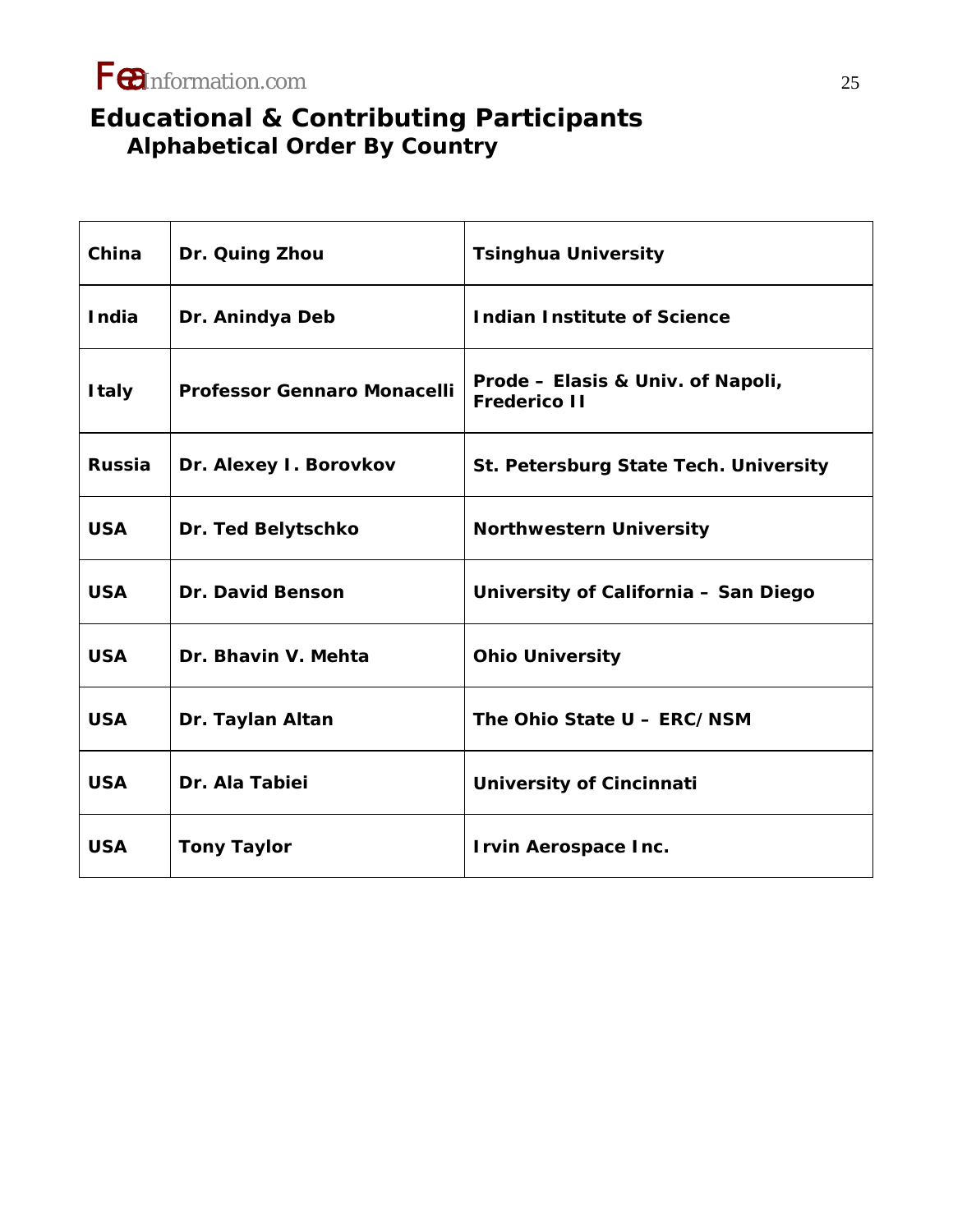

## **FEA Information China Participants**

Software, Hardware, Training, Consulting, Services

| <b>Altair Engineering Software</b><br>(Shanghai) Co., Ltd. | Herbert Qi<br>Tel: +86 (0)21 5393 0011<br>Website: www.altair.com.cn<br>Contact: support@altair.com.cn<br>Contact: sales@altair.com.cn)                        |
|------------------------------------------------------------|----------------------------------------------------------------------------------------------------------------------------------------------------------------|
| Ansys-China, Inc.                                          | Tel: 86-10-84085558<br>Website: www.ansys.com.cn<br>Contact: China@ansys.com.cn                                                                                |
| Oasys Software for LS-DYNA                                 | Kimbal Virdi<br>Tel: +86 21 5396 6633<br>Contact: Kimbal.virdi@arup.com<br>Website: www.arup.com/dyna                                                          |
| Beijing Yuntong Forever CPC.<br>Co. Ltd.                   | Tel: +86-10-82561200/01/03<br>Website: http://cpc.ytforever.com<br>Sole Distributor of LINUX NETWORX, INC. (USA) in<br>China<br>Contact: service@ytforever.com |
| <b>Engineering Technology Asso-</b><br>ciates (China) Inc. | Martin Ma<br>Tel: + 86-21-64385725<br>Contact: support@eta.com.cn                                                                                              |
| Hewlett-Packard<br>Asia Pacific Ltd.                       | Jerry Huang<br>Tel: +86-10-65645261<br>Contact: J.Huang@hp.com                                                                                                 |
| <b>IBM China</b>                                           | Ms. Ling WANG -<br>Tel: +86-10-6539-1188 x4463 (T/L:901-4463)<br>Website: http://www.ibm.com/cn/<br>Contact: wangling@cn.ibm.com                               |
| MSC. Software Corp.                                        | Tel: +86-10-6849-2777<br>Website: www.mscsoftware.com.cn<br>Contact: mscprc.contact@mscsoftware.com                                                            |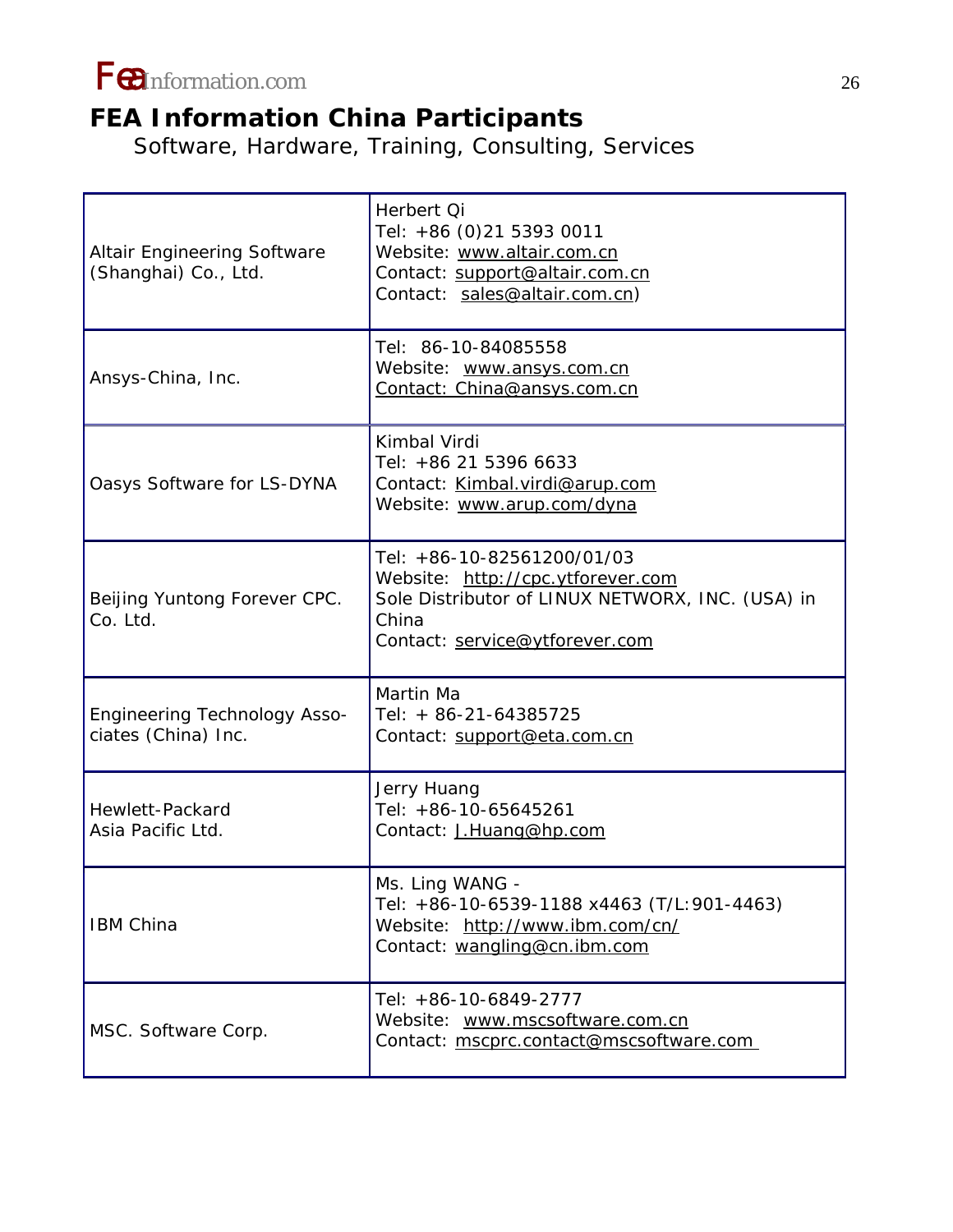

## **FEA Information China Participants**

Software, Hardware, Training, Consulting, Services

| SGI China                                      | Carl Zhang<br>Tel: +86 -10 - 65228868 Ext. 3362<br>Contact: carl@sgi.com                                |
|------------------------------------------------|---------------------------------------------------------------------------------------------------------|
| <b>Tsinghua University</b>                     | Qing Zhou, PhD. - Professor<br>Department of Automotive Engineering<br>Beijing, 100084, China           |
| Zhongfang Information<br><b>Technology Ltd</b> | Larry Liang<br>Tel: +86-21-54973162<br>Website: http://www.cntech.com.cn<br>Contact: info@cntech.com.cn |
| Zhong Guo ESI Co., Ltd                         | Yang Xiaojum<br>Phone: +86 (020) 8235 6272<br>Contact: Yang Xiaojun                                     |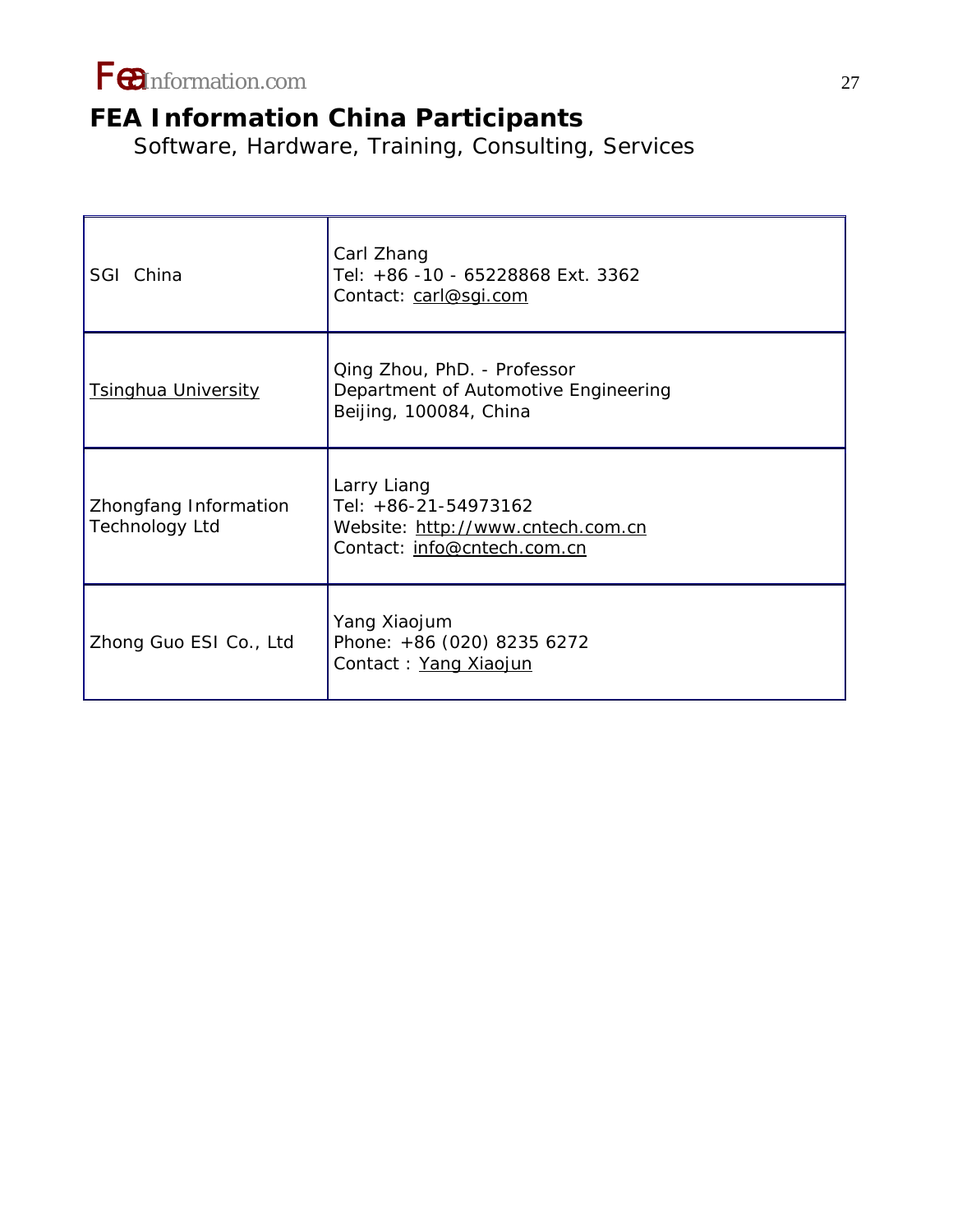

## **Informational Websites**

**The LSTC LS-DYNA Support site: www.dynasupport.com** 

| <b>LSTC LS-DYNA Support Site</b>                    | www.dynasupport.com        |
|-----------------------------------------------------|----------------------------|
| <b>FEA Informationwebsites</b>                      | www.feainformation.com     |
| <b>TopCrunch - Benchmarks</b>                       | www.topcrunch.org          |
| <b>LS-DYNA Examples</b><br>(more than 100 Examples) | www.dynaexamples.com       |
| <b>LS-DYNA Conference Site</b>                      | www.ls-dynaconferences.com |
| <b>LS-DYNA Publications</b><br>to Download On Line  | www.dynalook.com           |
| <b>LS-DYNA Publications</b>                         | www.feapublications.com    |
| <b>LS-DYNA CADFEM Portal</b>                        | www.lsdyna-portal.com.     |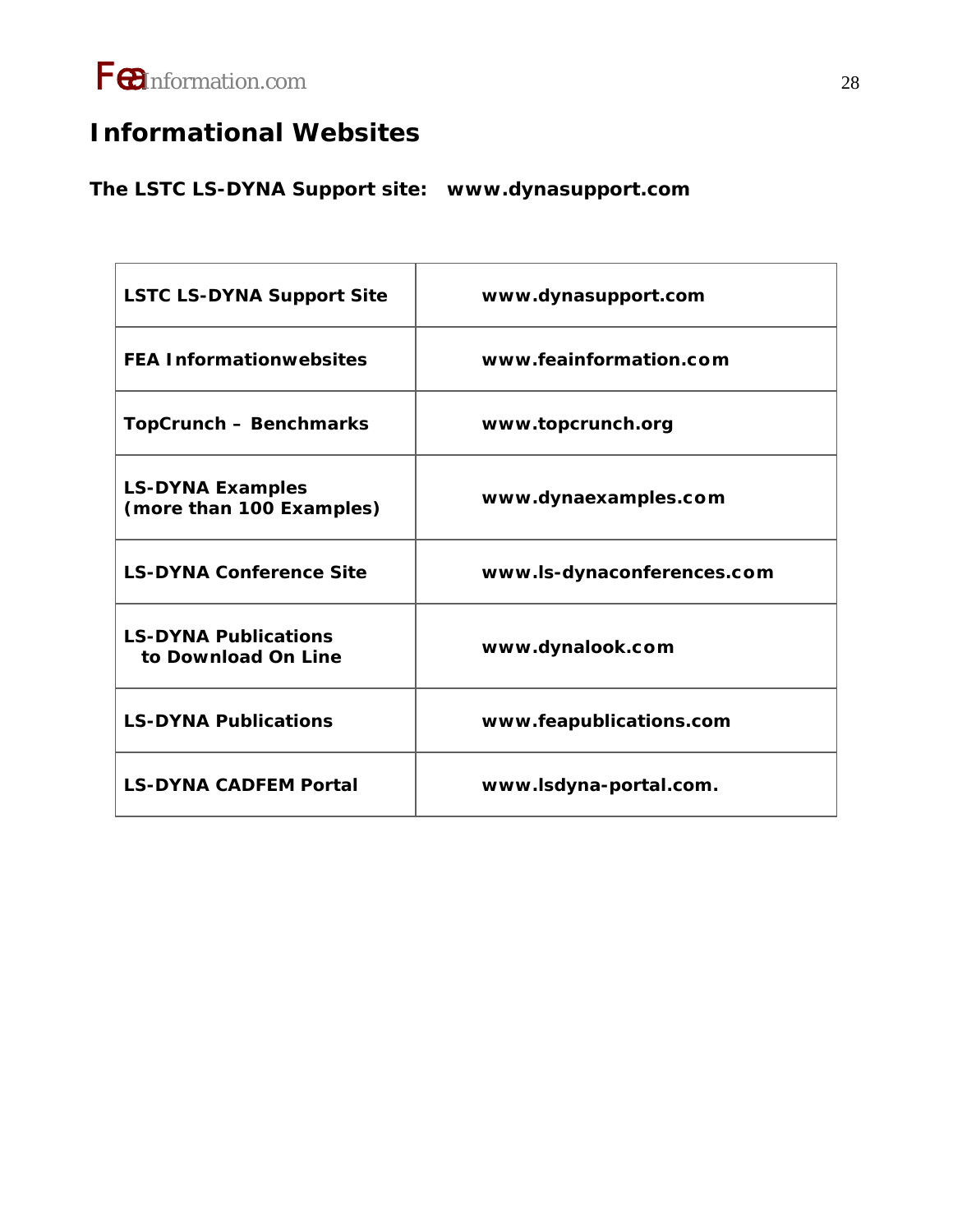

### **FEA Information Participants that are Sponsors of The 2006 LS-DYNA International Users Conference**

We are moving rapidly toward June  $4<sup>th</sup>$  and our opening day of the conference. The last minute preparations are being put in place and we look forward to meeting you at the conference.

Conference Proceedings is being printed and once again includes a wide range of applications. A CDROM of the proceedings will also be available so don't forget to sign up for the free conference proceeding CD that includes free shipping.

### **LS-DYNA Conference Sponsors**

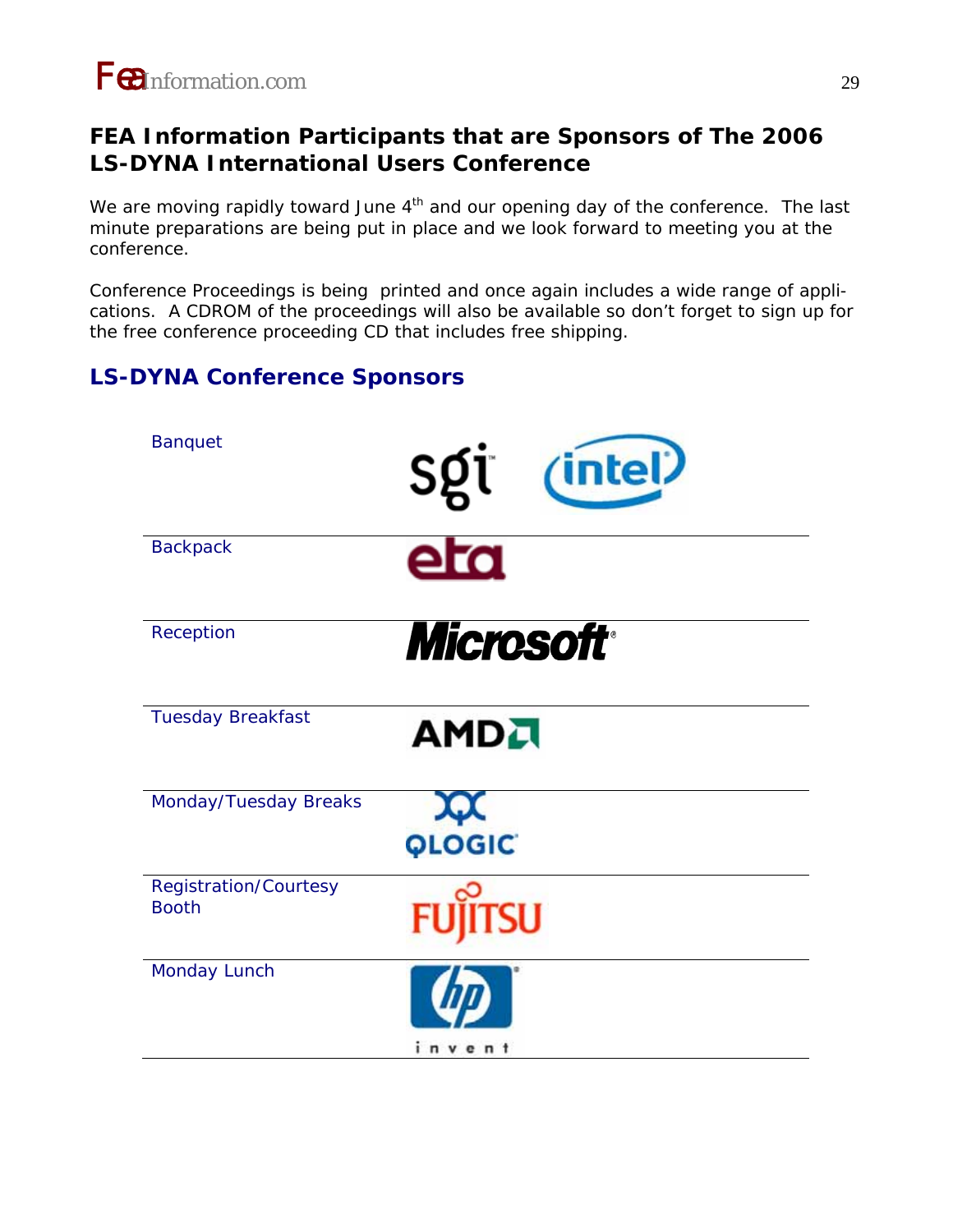## **FEA Information Participants Exhibiting at the LS-DYNA Users Conference**

| <b>Booth</b><br><b>Number</b> | <b>Alpha Order</b>  |
|-------------------------------|---------------------|
| 106                           | <b>ANSYS</b>        |
| 400                           | <b>AMD</b>          |
| 208                           | <b>ARUP</b>         |
| 305                           | <b>ESI</b>          |
| 200                           | <b>ETA</b>          |
| 303                           | <b>FUJITSU</b>      |
| 101                           | HР                  |
| 405                           | <b>IBM</b>          |
| 201                           | <b>INTEL</b>        |
| 103                           | <b>JRI</b>          |
| 301                           | <b>MICROSOFT</b>    |
| 308                           | <b>MSC SOFTWARE</b> |
| 207                           | <b>NEC</b>          |
| 102                           | <b>QLogic</b>       |
| 100                           | <b>SGI</b>          |

**(Full listing is on the exhibitor floor map in this issue)**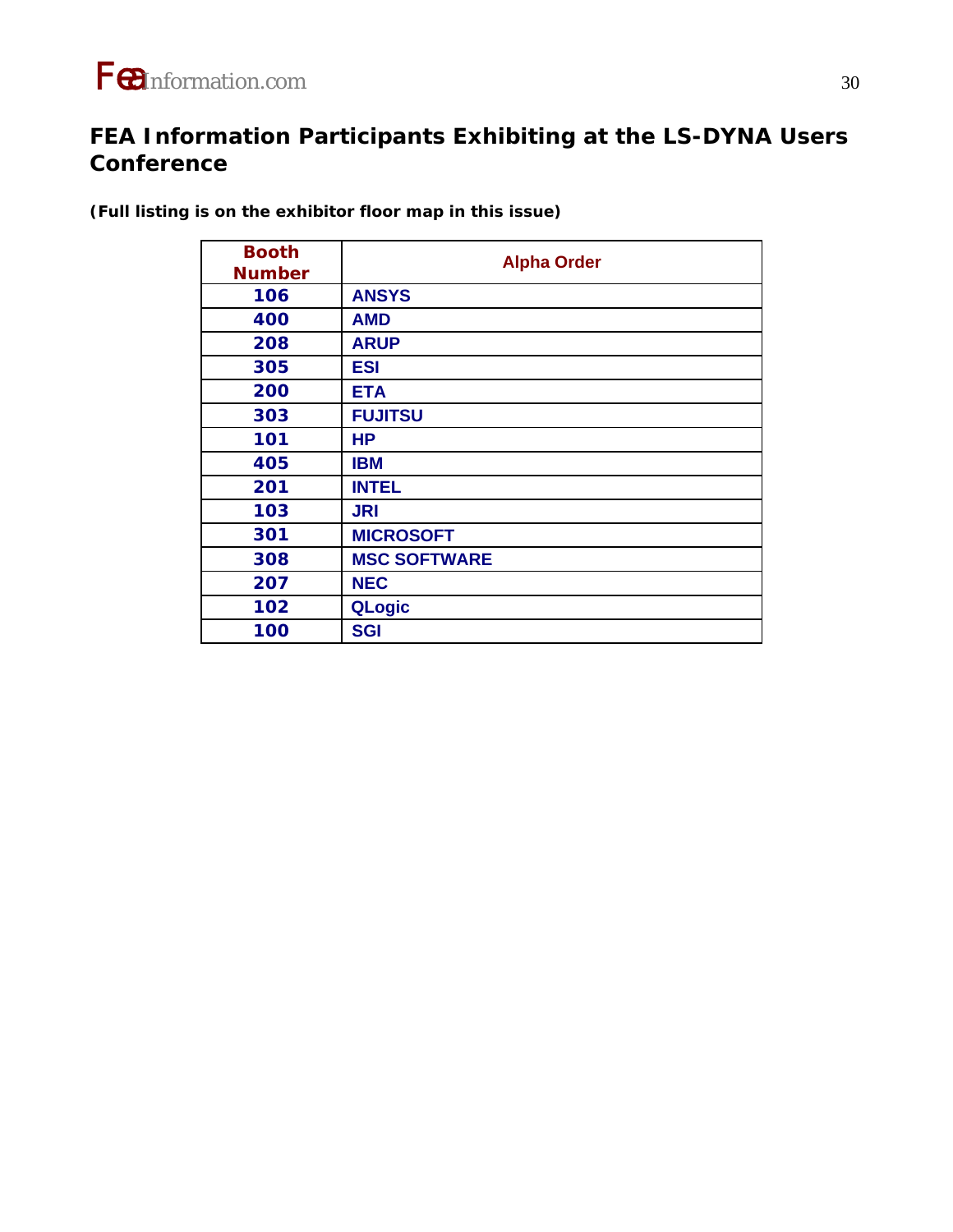

### **Presentations by FEA Information Participants**

 **(all presentations are listed in the agenda in this issue)**

### **Monday June 5th**

### **ARUP**

**A New Generation of Crash Barrier Models for LS-DYNA** 

### **Schwer Engineering & Consulting Services**

 **Perforation of Metal Plates: Laboratory Experiments and Numerical Simulation** 

### **Hewlett-Packard Company**

 **The Advantages of HP-MPI for MPP LS-DYNA** 

#### **DYNA***more* **G***mb***H**

 **BioRID II Dummy Model Development – Influence of Parameters In Validation and Consumer Tests** 

### **LSTC**

 **New Features in LS-OPT® Version 3** 

#### **Arup**

 **An assessment of the Robustness of the European Pedestrian Leg Impact Test Using LS-OPT® and LS-DYNA®** 

### **DYNA***more* **G***mb***H**

 **Optimization of and Adaptive Restraint System Using LS-OPT® and Visual Exploration of the Design Space Using D-SPEX** 

### **INTEL**

 **LS-DYNA® Peformance on 64-Bit Intel® Xeon® Processor-Based Clusters** 

### **SGI**

 **Considerations for LS-DYNA Workflow Efficiencies in an HPC Linux Environment**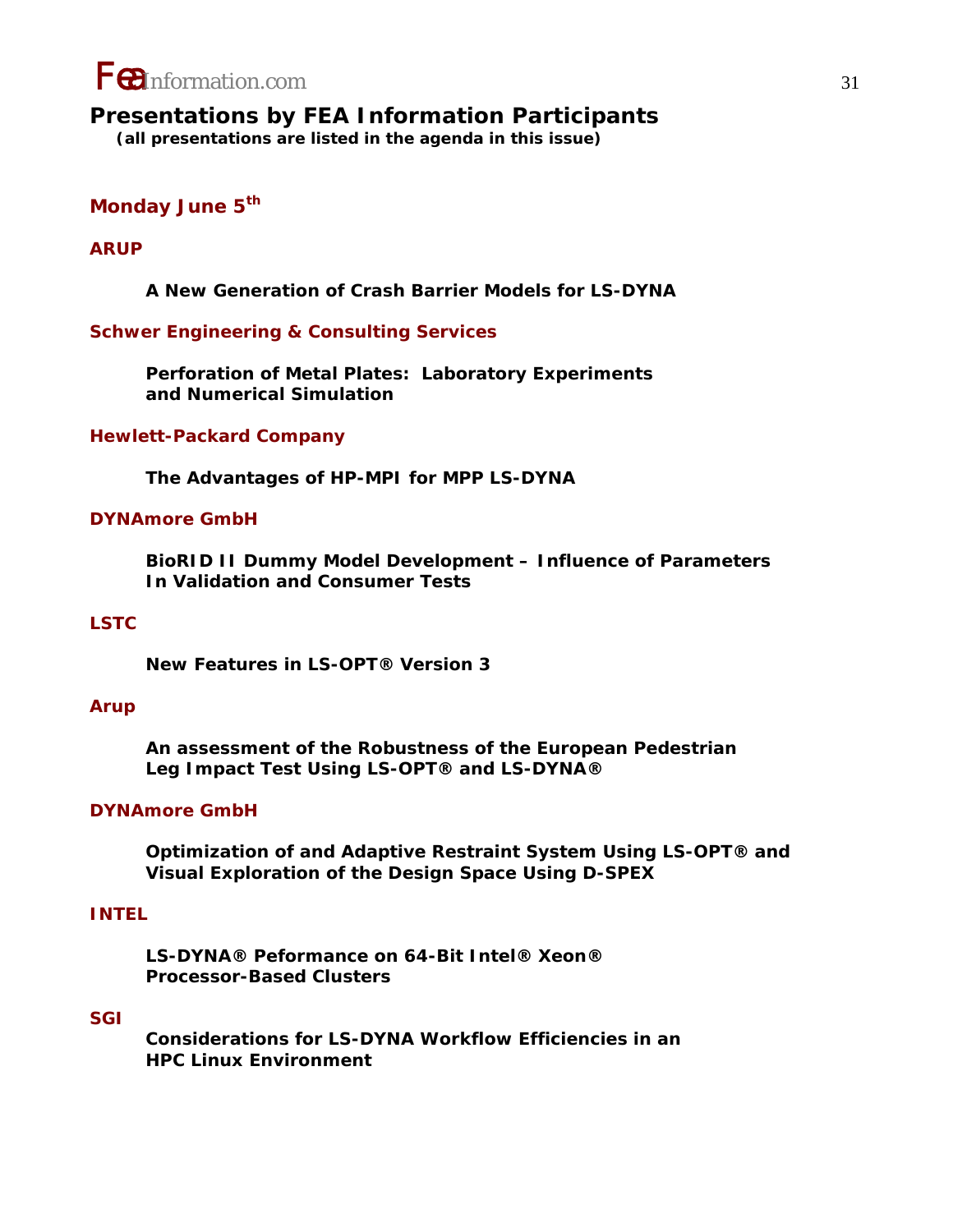

### **TUESDAY – June 6th**

### **ESI Group**

 **Productive Environment for Quick CAE Modeling and Simulation – Visual Environment** 

**Engineering Technology Associates, Inc.** 

 **The Evolution of Sheet Metal Forming Simulations In Stamping Industry** 

### **LSTC**

 **LS-DYNA Features for Hot Stamping** 

### **Flotrend**

 **Process Automation for LS-DYNA Based Shock and Impact Studies (Drop Testing) in eta/VPG Environment** 

### **MSC.Software Corporation**

 **Flexible Body Suspension Modeling and Simulation Using MD/NASTRAN SOL 700 in VPG Environment** 

### **LSTC**

 **Introduction of an Electromagnetism Module in LS-DYNA for Couples Mechanical-Thermal-Electromagnetic Simulations** 

### **LSTC**

 **A Grid-Based Adaptive Scheme for the Three-Dimensional Forging and Extrusion Problems with EFG Method** 

#### **Engineering Research Nordic AB**

 **A User-Defined Element Interface in LS-DYNA V. 971** 

### **LSTC**

 **The New CE/SE Fluid Solver and Fluid/Structures Coupling**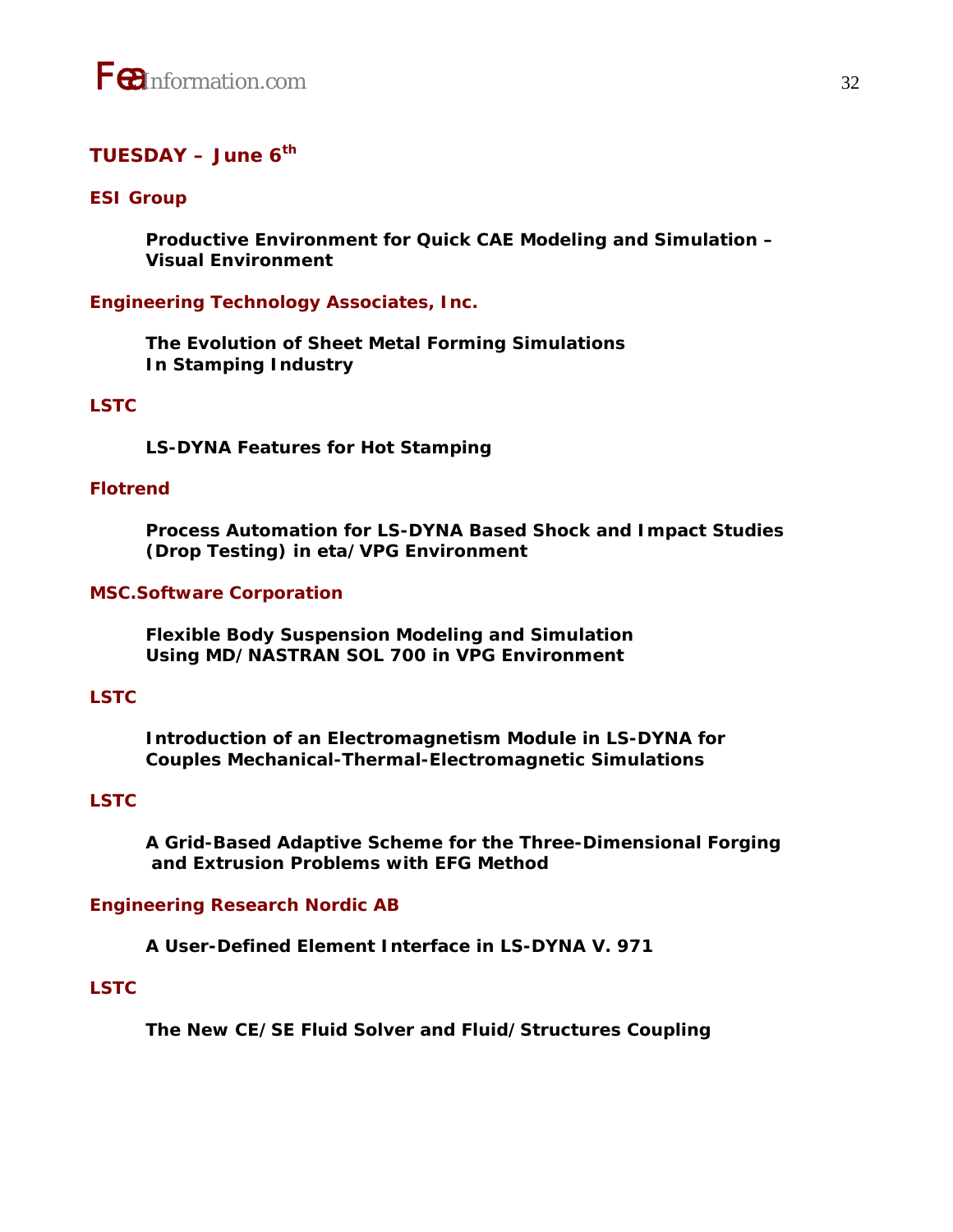

### **LSTC**

 **Fluid Structure Interaction in LS-DYNA Using Lagrangian Interfaces, Automatic Re-meshing and Adaptivity** 

### **LSTC**

 **Porous Euler-Lagrange Couling: Application to Parachute Dynamics** 

### **Computing Infrastructure**

 **QLogic Corporation (formerly PathScale)** 

 **Fuijtsu** 

 **Advanced Micro Devices Inc.** 

 **Hewlett-Packard Company** 

 **Microsoft Corporation** 

 **Engineering Technology Associates** 

 **Silicon Graphics, Inc.** 

 **Intel Corporation** 

### **Keynote Presentation**

 **LSTC – LS-DYNA Development**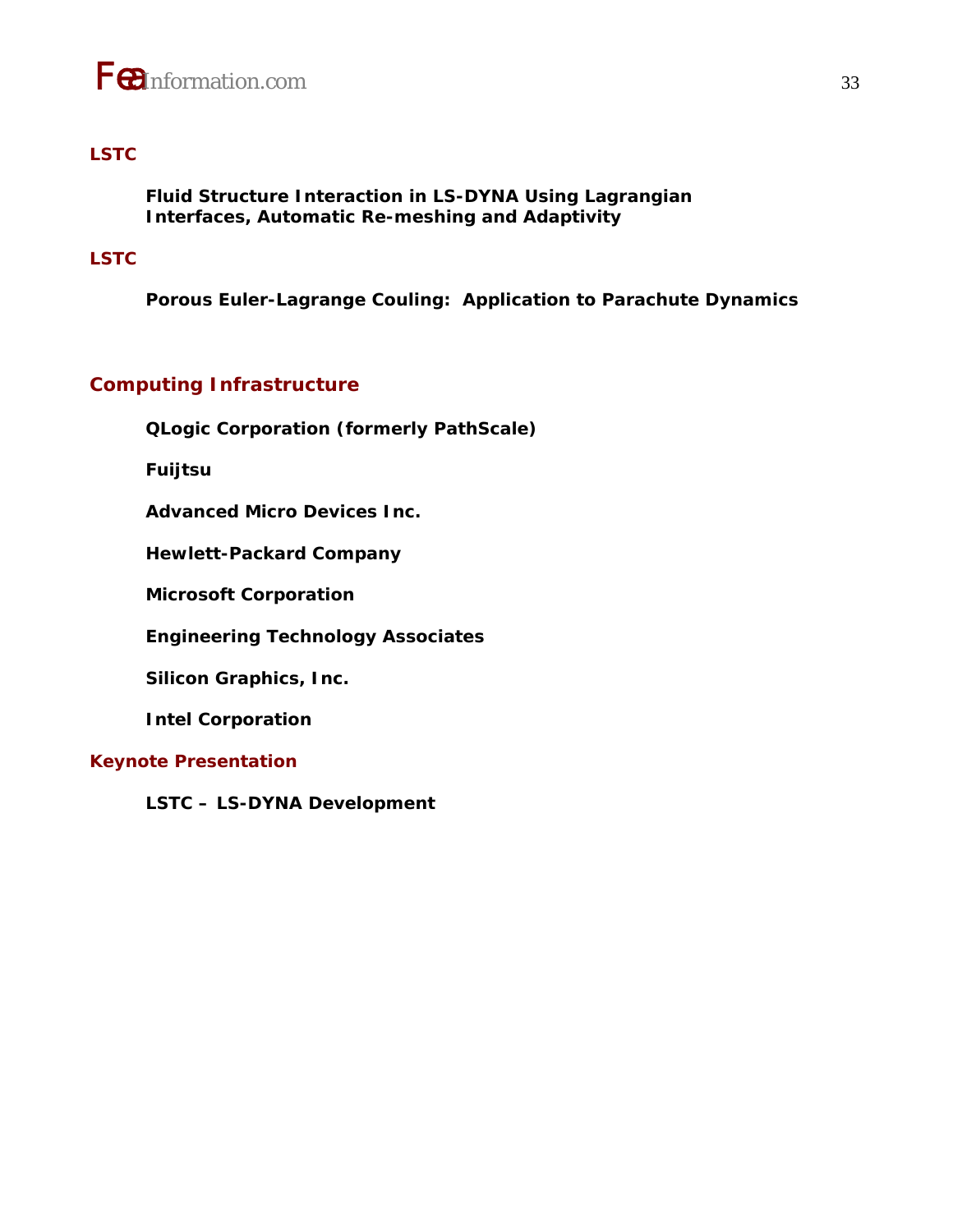# **9th International LS-DYNA® Users Conference 2006**

## June 4- 6, 2006 Hyatt Regency Dearborn Dearborn, Michigan USA

| <b>Sunday June 4th</b>                                                                                |                                                                                                                                                                |                                                                                                                  |
|-------------------------------------------------------------------------------------------------------|----------------------------------------------------------------------------------------------------------------------------------------------------------------|------------------------------------------------------------------------------------------------------------------|
| 12:30 p.m. - 4:00 p.m.<br>$5:00$ p.m. $-8:00$ p.m.<br>6:00 p.m. $-8:00$ p.m.<br>5:00 p.m. - 8:00 p.m. | <b>Rouge Factory Tour</b><br><b>Registration</b> Sponsored by Fujitsu<br><b>Welcome Reception Sponsored by Microsoft</b><br><b>Exhibition</b>                  | <b>Great Lakes Center</b><br><b>Great Lakes Center</b><br><b>Great Lakes Center</b>                              |
|                                                                                                       | Monday June 5th                                                                                                                                                |                                                                                                                  |
| 7:30 a.m. $-4:00$ p.m.<br>7:30 a.m. $-8:20$ p.m.<br>$8:00$ a.m. $-6:00$ p.m.<br>8:20 a.m.             | Registration Sponsored by Fujitsu<br>Continental Breakfast Sponsored by Sun Microsystems<br>Exhibition<br>Welcome and Opening Remarks – Wayne L. Mindle (LSTC) | <b>Great Lakes Center</b><br><b>Great Lakes Center</b><br><b>Great Lakes Center</b><br><b>Great Lakes Center</b> |
| $8:35$ a.m.                                                                                           | <b>Keynote Presentations</b><br><b>Session Chair: John O. Hallquist (LSTC)</b>                                                                                 | <b>Great Lakes Center</b>                                                                                        |
| 8:35 Dr. Ted Belytschko<br>Walter P. Murphy Professor<br>Northwestern University                      | "Trends in Nonlinear Simulation"                                                                                                                               |                                                                                                                  |
| 9:15<br>Director<br><b>General Motors Corporation</b>                                                 | Mr. James W. Welton "LS-DYNA at GM – Current & Future"<br>Global CAE Development and Integration                                                               |                                                                                                                  |
| 9:55 a.m.                                                                                             | Coffee Break - Sponsored by OLogic                                                                                                                             | <b>Great Lakes Center</b>                                                                                        |
| 10:05 Mr. Kwan-Hum Park<br><b>Director</b><br>Hyundai Motor Company                                   | "Virtual Vehicle Development in HMC"                                                                                                                           |                                                                                                                  |
| 10:45 Mr. Paul Du Bois<br><b>Consulting Engineer</b>                                                  | "A Constitutive Formulation for Polymers Subjected to High Strain Rates"                                                                                       |                                                                                                                  |
| 12:00 p.m.                                                                                            | Lunch - Sponsored by HP                                                                                                                                        | <b>Great Lakes Center</b>                                                                                        |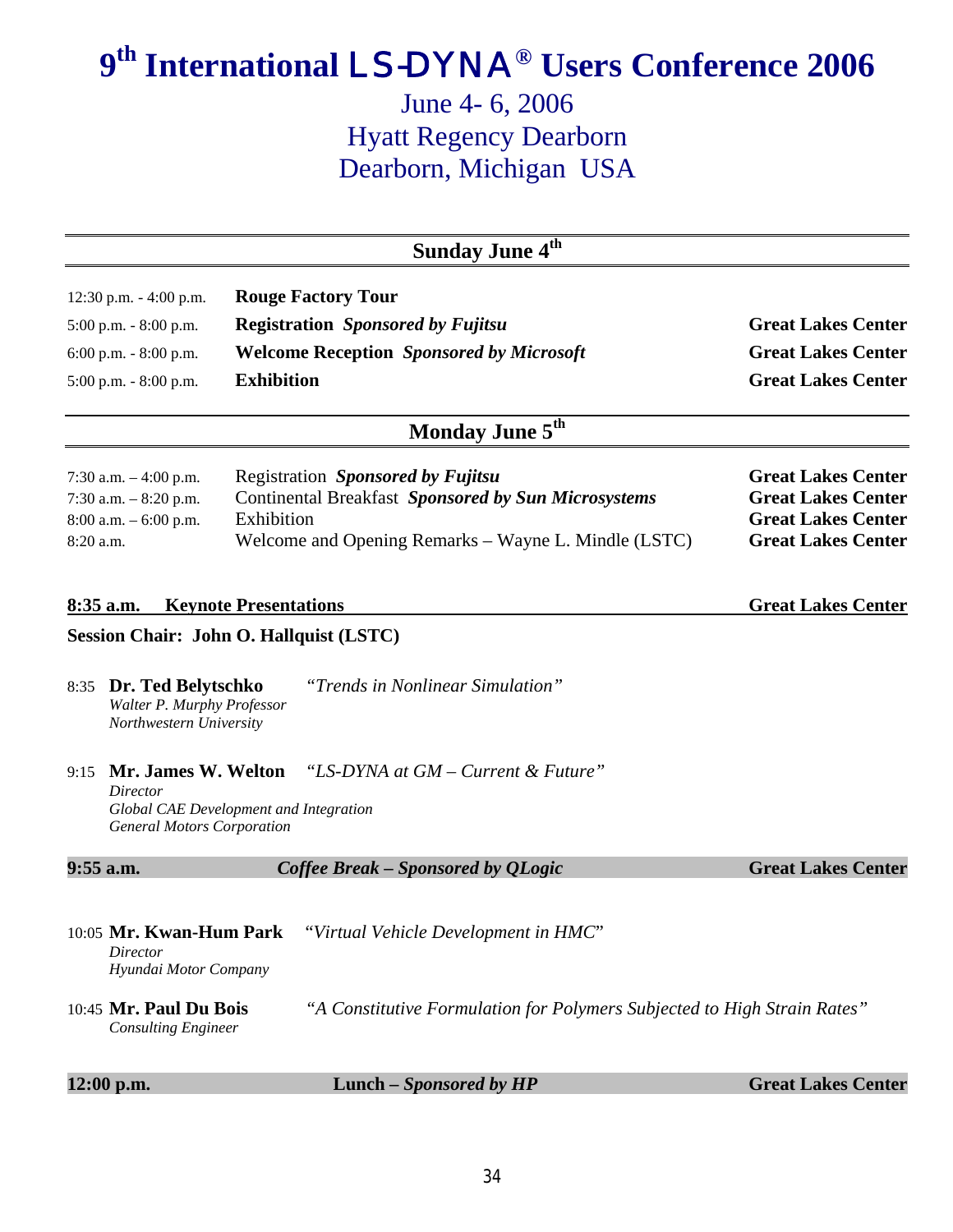## **Monday June 5th**

**1:00 p.m. Session 1 -- Crash / Safety (1) Marquis Ballroom**

### **Session Chair: TBA**

- 1:00 *Abu-Odeh, A., Texas Transportation Institute, The Texas A&M University System*   **Application of New Concrete Model to Roadside Safety Barriers**
- 1:25 *Tryland, T., Hydro Automotive Structures*   **Alternative Models of the Offset and Side Impact Deformable Barriers**
- 1:50 *Walker, B., Arup*  **A New Generation of Crash Barrier Models for LS-DYNA**
- 2:15 *Gupta, R., North Carolina A & T State University*  **Nonlinear Crash Dynamics Simulation of Novel Airbag Based Next Generation Energy Absorbing Barrier**
- 2:40 *Sheikh, N.M., Texas Transportation Institute, Texas A&M University System*  **Development of an Energy Absorbing End Terminal for Open Box Beam Guardrail**

### **1:00 p.m.** Session 2 -- Penetration / Explosive Modeling Stanley Steamer Suite

- 1:00 *Schwer, L.E., Schwer Engineering & Consulting Services*  **Perforation of Metal Plates: Laboratory Experiments and Numerical Simulations**
- 1:25 *Chen, M.M., U.S. Army Research Laboratory*  **Structural Design and Analysis of Hit-To-Kill Projectile**
- 1:50 *Hinrichsen, R.L., Rhamm Technologies, LLC*  **High Velocity Impacts of Man Portable Air Defense Systems (MANPADS) on Selected Targets**
- 2:15 *Fox, D.M., US Army Tank Automotive Research*  **Development, Optimization and Design for Robustness of a Novel FMVSS 201U Energy Absorber**
- 2:40 *Raguraman, M., Indian Institute of Science*  **Accurate Prediction of Projectile Residual Velocity for Impact on Single and Multi-Layered Steel and Aluminum Plates**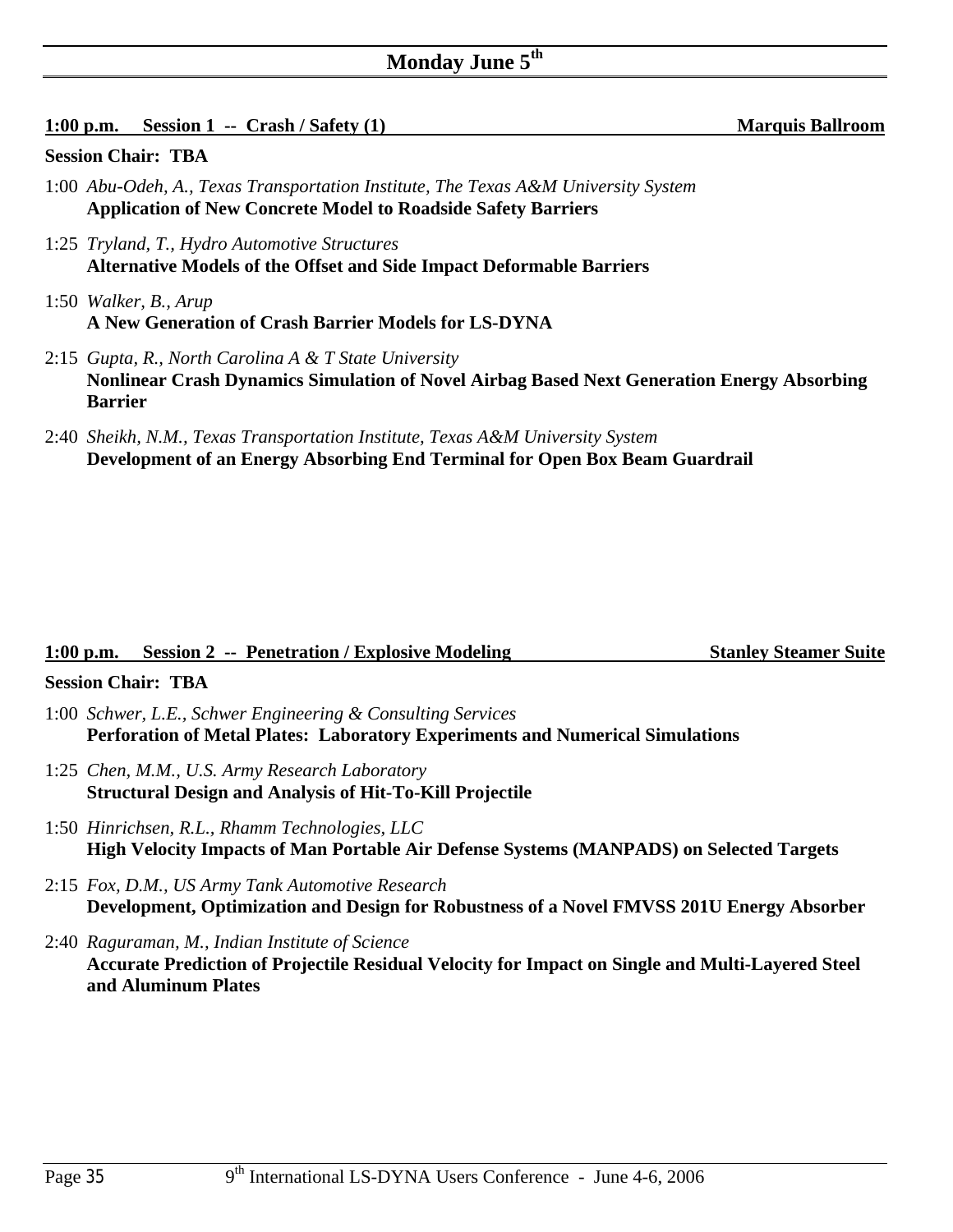| Session $3$ -- Simulation Technology $(1)$<br>$1:00$ p.m.                                                                                                          | <b>Desoto Ballroom</b> |
|--------------------------------------------------------------------------------------------------------------------------------------------------------------------|------------------------|
| <b>Session Chair:</b>                                                                                                                                              |                        |
| 1:00 <i>Wu, J.</i><br><b>Advanced Modeling and Drop Simulation With New Features of LS-DYNA</b>                                                                    |                        |
| 1:25 Shkolnikov, M.B.<br><b>Thin-Walled Beams Research and Development</b>                                                                                         |                        |
| 1:50 Bhargava, A., The George Washington University<br>Analysis of Extended End-Plate Connections Under Cyclic Loading Using the LS-DYNA Implicit<br><b>Solver</b> |                        |
| 2:15 Han, H., Dalhousie University                                                                                                                                 |                        |

- **Comparison of LS-DYNA and NISA in Solving Dynamic Pulse Buckling Problems in Laminated Composite Beams**
- 2:40 *Song, G.G., DaimlerChrysler Corporation*  **CAE Correlation with Test for Door Slam in Nonlinear Dynamic Stress and Fatigue Life Analysis**

### **1:00 p.m. Session 4 -- Impact Analysis (1) Pierce Arrow Suite**

- 1:00 *Shahkarami, A., The University of British Columbia*  **An Efficient Shell Element Based Approach to Modeling the Impact Response of Fabrics**
- 1:25 *Cheng, J., The University of Akron*  **A Numerical Model for Tri-Axially Braided Composites Under High Velocity Soft Projectile Impact**
- 1:50 *Zheng, D., The University of Akron*  **Numerical Modeling of Friction Effects on the Ballistic Impact Response of Single-Ply Tri-Axial Braided Fabric**
- 2:15 *Xin, X, Karagozian & Case*  **A New Way for Multi-piece and Multi-hit Fragment Impact Simulation Using LS-DYNA**
- 2:40 *Deka, L.J., University of Alabama at Birmingham*  **Damage Evaluation and Energy Absorption of FRP Plates Subjected to Ballistic Impact Using a Numerical Model**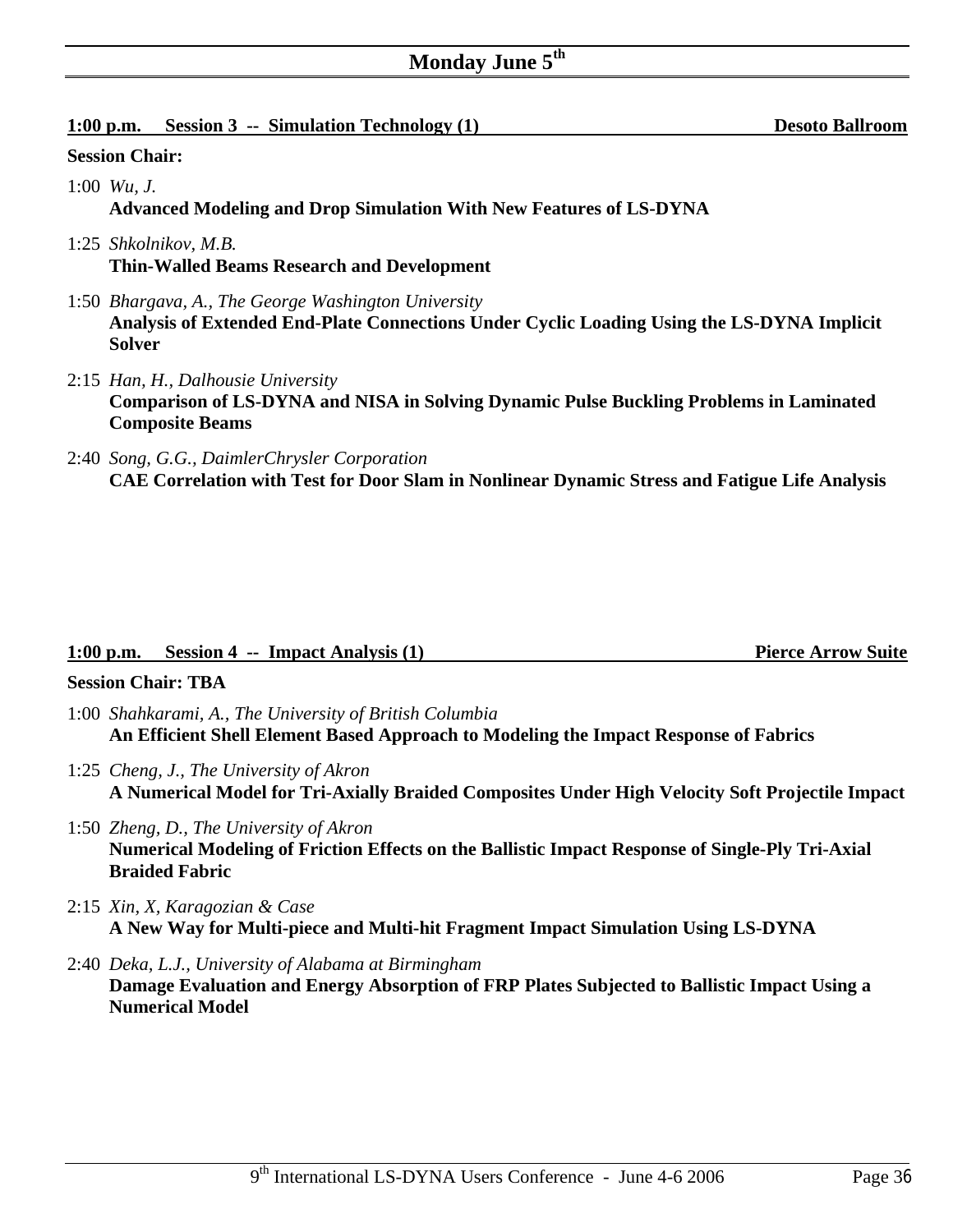## **Monday June 5th**

| 1:00 p.m.Session 5 -- Computing / Code Technology (1)                                                                                                                 | <b>Stearns Knight Suite</b> |
|-----------------------------------------------------------------------------------------------------------------------------------------------------------------------|-----------------------------|
| <b>Session Chair: TBA</b>                                                                                                                                             |                             |
| 1:00 Makino, M., Fujitsu Limited<br>The Performance of Large Car Model by MPP Version of LS-DYNA on Fujitsu PrimePower                                                |                             |
| 1:25 Dunlap, D., Platform Computing<br>Using Platform LSF to Harness Non-Dedicated Computational Resources for LS-DYNA Crash<br><b>Simulations at DaimlerChrysler</b> |                             |
| 1:50 Burke, M., Sun Microsystems, Inc.                                                                                                                                |                             |

- **LS-DYNA® Performance and Scalability on Sun(TM) x64 Systems**
- 2:15 *Lin, Y.Y., Hewlett-Packard Company*  **The Advantages of HP-MPI for MPP LS-DYNA**

**3:05 p.m. Coffee Break** *– Sponsored by QLogic* **Great Lakes Center** 

### **3:20 p.m.** Session 6 -- Crash / Safety (2) Marquis Ballroom

**Session Chair: TBA** 

- 3:20 *Untariou, C., Center for Applied Biomechanics, University of Virginia*  **Development and Validation of a Headform Impactor Finite Element Model with Application to Vehicle Hood Design for Pedestrian Protection**
- 3:45 *Hamid, M.S., Delphi Corporation*  **Systems Engineering Approach in Development of Delphi Driver Protection Module (DDPM) by Virtual Engineering**
- 4:10 *Wang, Q., University of Windsor*

**A Numerical Investigation into the Injury Potential of Three-year-old Children Seated in Forward Facing Child Safety Seats During Side Impact Crashes in Far Side Configurations** 

4:35 *Stahlschmidt, S., DYNAmore GmbH*  **BioRID II Dummy Model Development - Influence of Parameters in Validation and Consumer Tests**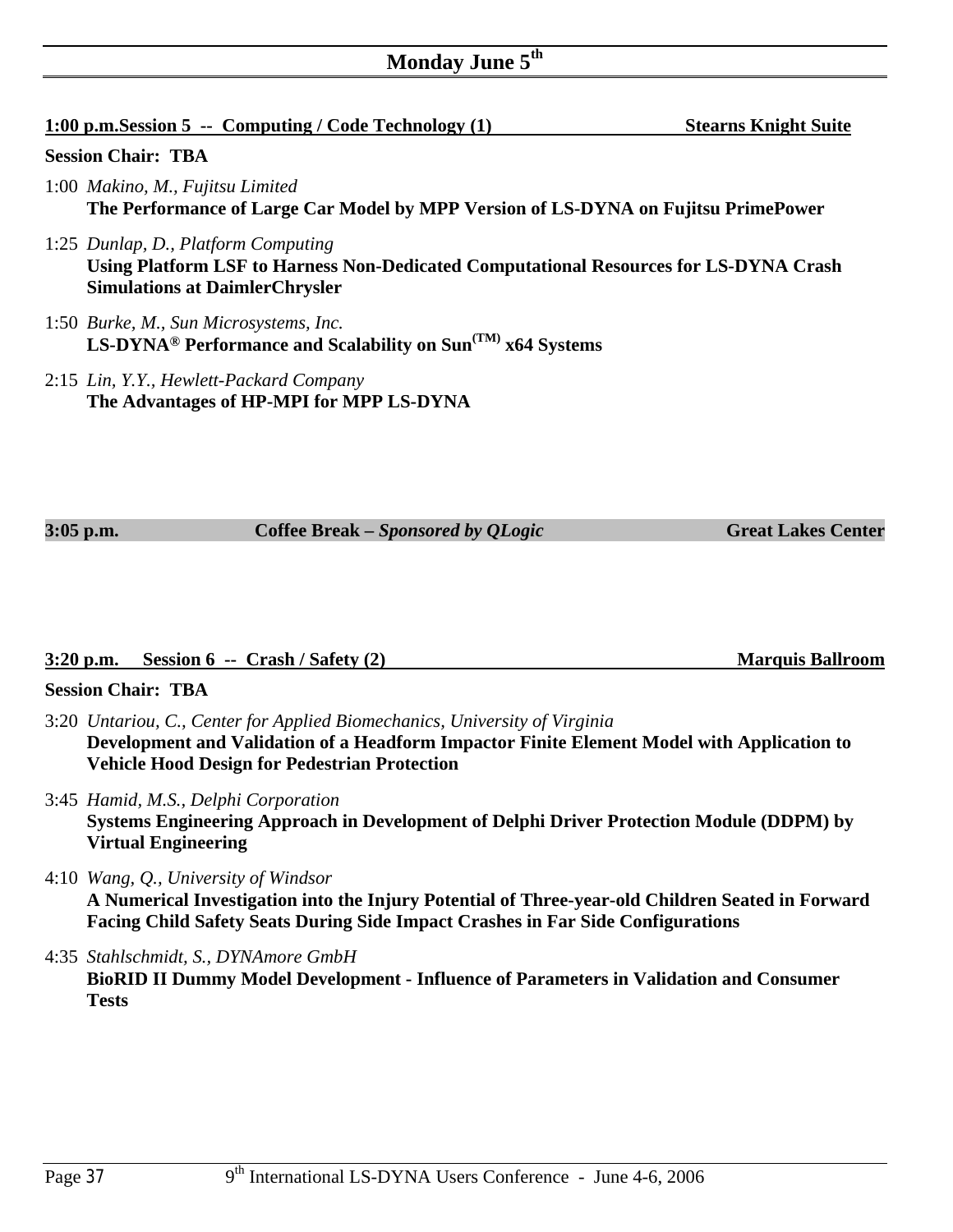## **Monday June 5th**

### **3:20 p.m.** Session 7 -- Optimization Stanley Steamer Suite

### **Session Chair: TBA**

- 3:20 *McLundie, B., Jaguar and Land Rover*  **Pedestrian Hood Generation & Optimization Using Knowledge-Based Engineering**
- 3:45 *Stander, N., Livermore Software Technology Corporation*  **New Features in LS-OPT® Version 3**
- 4:10 *Magistrali, S., Omega Srl, Research and Innovation Centre*  **Calibration and Experimental Validation of LS-DYNA Composite Material Models by Multi Objective Optimization Techniques**
- 4:35 *Keer, T., Arup*  **An Assessment of the Robustness of the European Pedestrian Leg Impact Test Using LS-OPT and LS-DYNA**
- 5:00 *Seo, S.Y., Samsung Electronics Co. Ltd.*  **A Study on a Multi-Disciplinary Optimization Method for the PMP**
- 5:25 *Thiele. M., DYNAmore GmbH*  **Optimization of and Adaptive Restraint System Using LS-OPT and Visual Exploration of the Design Space Using D-SPEX**

### **3:20 p.m. Session 8 -- Simulation Technology (2) Desoto Ballroom**

- 3:20 *Siebert, A., University Karlsruhe*  **Investigating the Vibration Behavior and Sound of Church Bells Considering Ornaments and Reliefs Using LS-DYNA**
- 3:45 *Grytten, F., Norwegian University of Science and Technology*  **On the Qausi-Static Perforation Resistance of Circular AA5083-H116 Aluminium Plates**
- 4:10 *Hua, J., The Ohio State University*  **Process Modeling of Piercing Micro-hole with High Pressure Water Beam**
- 4:35 *Sinha, K., DaimlerChrysler Research and Technology*  **A Simulation-Driven System Design Methodology with Manufacturing Constraints**
- 5:00 *Rentschler, M., University of Nebraska*  **LS-DYNA Simulation of** *in vivo* **Surgical Robot Mobility**
- 5:25 *Shoukry, S.N., West Virginia University*  **Application of Dynamic Relaxation in Thermo-Elastic Structural Analysis of Highway Pavement Structures**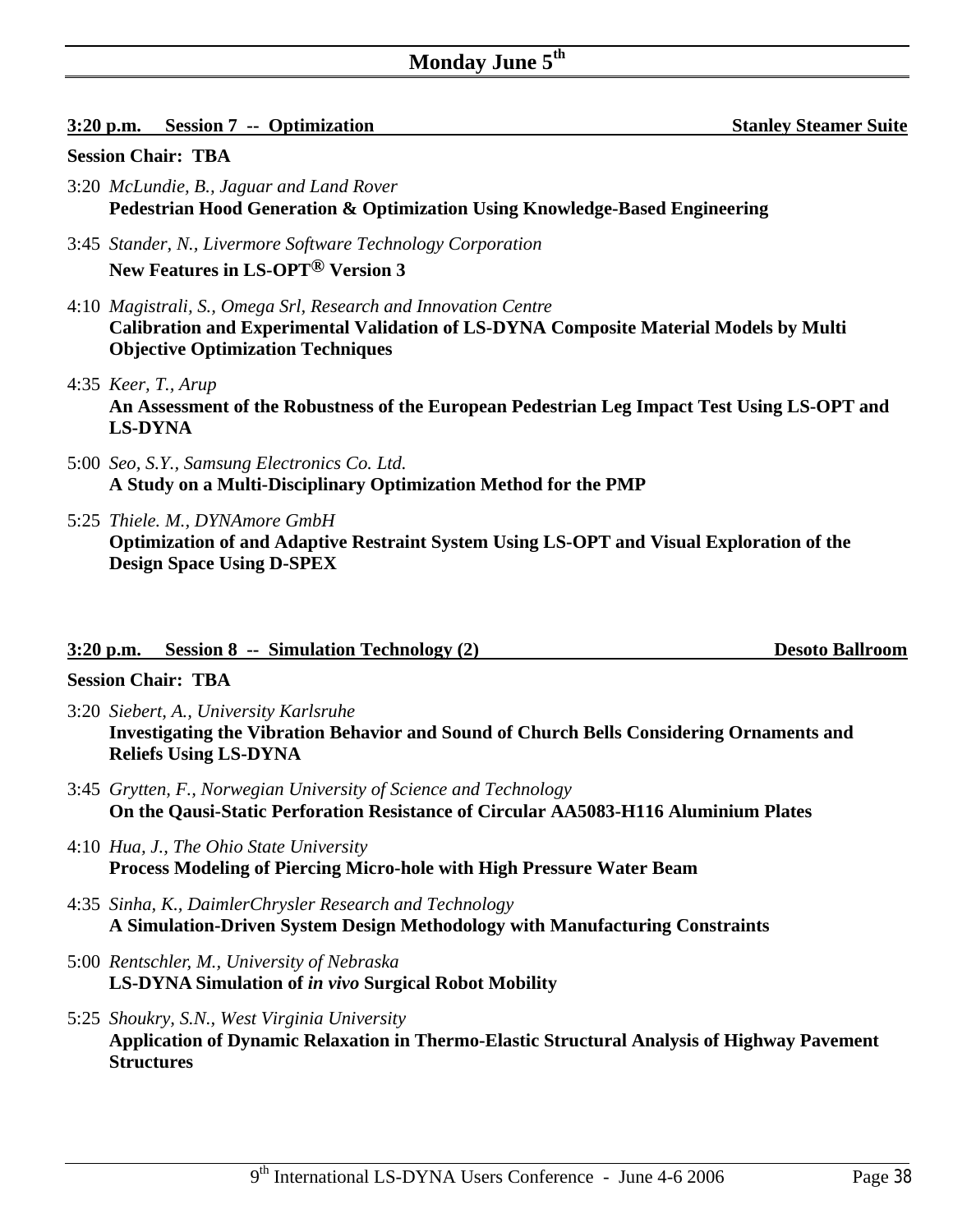| <b>Session Chair: TBA</b>                                                                                                                                                  |
|----------------------------------------------------------------------------------------------------------------------------------------------------------------------------|
| 3:20 Jackson, K.E., US Army Research Laboratory, VTD<br>A Mesh Refinement Study on the Impact Response of a Shuttle Leading-Edge Panel Finite Element<br><b>Simulation</b> |
| 3:45 Raftenberg, M.N., U.S. Army Research Laboratory<br>A Brittle Damage Model: Implementation into LS-DYNA and Application to Normal Plate-on-<br><b>Plate Impact</b>     |
| 4:10 Yashin, A., Sarov Laboratories North America<br>Design and Finite Element Analysis of Type C Shipping Cask for International Licensing                                |

**3:20 p.m.Session 9 -- Impact Analysis (2) Pierce Arrow Suite**

4:35 *Kirkpatrick, S.W., Applied Research Associates, Inc.*  **Modeling Methodologies for Assessment of Aircraft Impact Damage to the World Trade Center Towers**

| $3:20$ p.m. Session $10 - \text{Code}/\text{Technology}$ (2) |  |  |
|--------------------------------------------------------------|--|--|
|                                                              |  |  |

**Stearns Knight Suite** 

- 3:20 *Prince, T., Intel® Software and Solutions Group*  **LS-DYNA® Performance on 64-Bit Intel® Xeon® Processor-Based Clusters**
- 3:45 *Rustagi, P., Sun Microsystems, Inc.*  **Projecting Performance of LS-DYNA Implicit for Large Multiprocessor Systems**
- 4:10 *Posey, S., SGI*  **Considerations for LS-DYNA Workflow Efficiencies in an HPC Linux Environment**

| $7:00 \text{ p.m.} - 9:00 \text{ p.m.}$ | Conference Banquet – Sponsored by Intel and SGI | <b>Great Lakes Center</b> |
|-----------------------------------------|-------------------------------------------------|---------------------------|
|                                         | <b>Entertainment</b> – Sponsored by LSTC        |                           |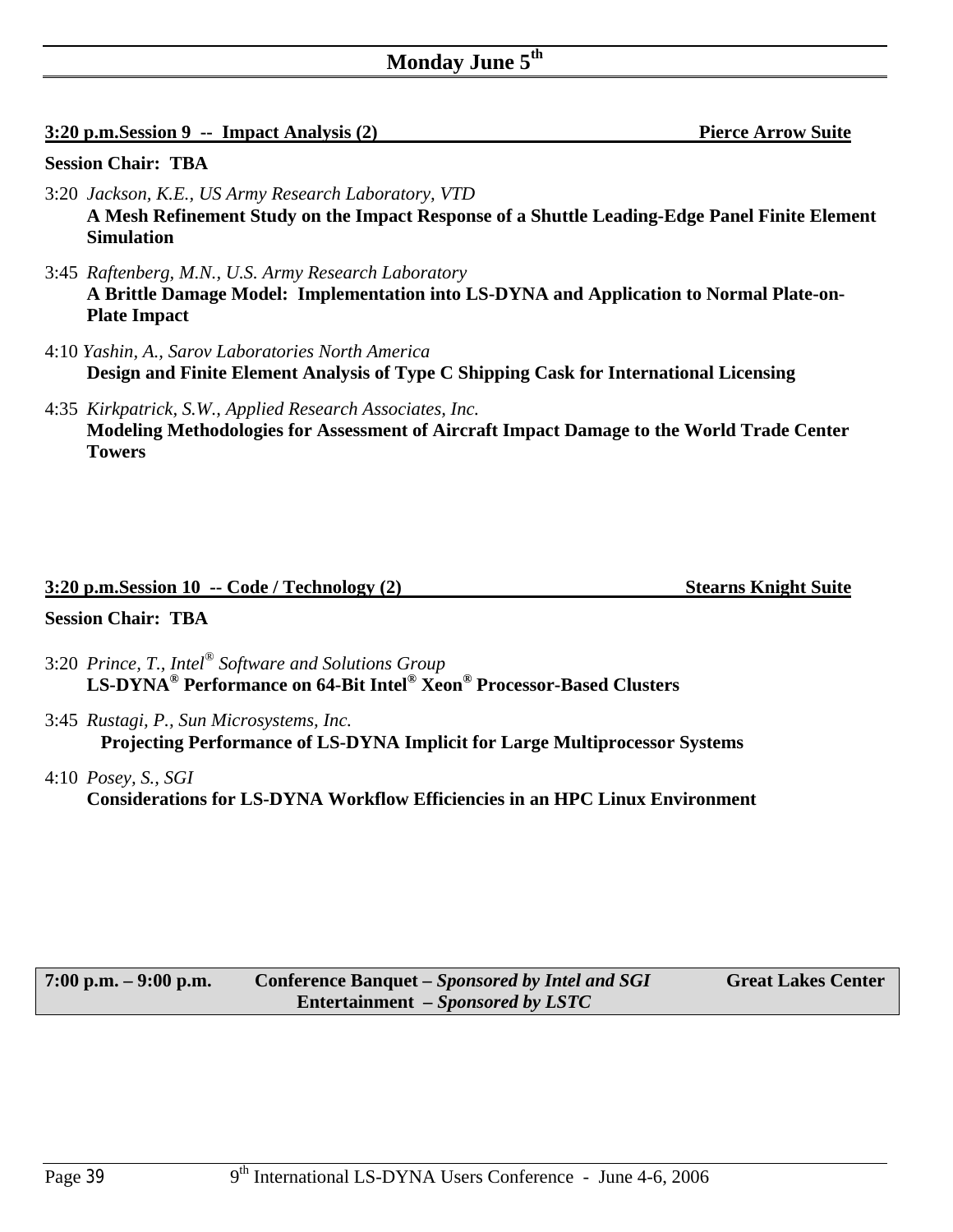|                                                                                                                                                                               | Tuesday June 6th                                                                                                                                                  |                              |  |
|-------------------------------------------------------------------------------------------------------------------------------------------------------------------------------|-------------------------------------------------------------------------------------------------------------------------------------------------------------------|------------------------------|--|
| 7:30 a.m. $-8:20$ a.m.                                                                                                                                                        | Continental Breakfast Sponsored by AMD                                                                                                                            | <b>Great Lakes Center</b>    |  |
| $7:30$ a.m.                                                                                                                                                                   | Registration Sponsored by Fujitsu                                                                                                                                 | <b>Great Lakes Center</b>    |  |
| $8:00$ a.m. $-4:00$ p.m.                                                                                                                                                      | Exhibition                                                                                                                                                        | <b>Great Lakes Center</b>    |  |
|                                                                                                                                                                               | <u>8:25 a.m. Session 11 -- Crash / Safety (3)</u>                                                                                                                 | <b>Marquis Ballroom</b>      |  |
| <b>Session Chair: TBA</b>                                                                                                                                                     |                                                                                                                                                                   |                              |  |
|                                                                                                                                                                               | 8:25 Nutwell, E., Honda R&D Americas<br>Material Model Development for Impact Strength Validation of a Composite Truck Bed Design                                 |                              |  |
|                                                                                                                                                                               | 8:50 Thole, C.A., Fraunhofer Institute for Algorithms and Scientific Computing<br><b>Scatter Analysis of Crash Simulation Results Enabled by Data Compression</b> |                              |  |
| 9:15 Elitok , K., TEMSA A.S.                                                                                                                                                  | An Investigation on the Roll-Over Crashworthiness of an Intercity Coach, Influence of Seat<br><b>Structure and Passenger Weight</b>                               |                              |  |
| 9:40 Shetty, S.H., ESI Group                                                                                                                                                  | <b>Productive Environment for Quick CAE Modeling and Simulation – Visual Environment</b>                                                                          |                              |  |
|                                                                                                                                                                               | <u>8:25 a.m. Session 12 -- Metal Forming (1)</u>                                                                                                                  | <b>Stanley Steamer Suite</b> |  |
| <b>Session Chair: TBA</b>                                                                                                                                                     |                                                                                                                                                                   |                              |  |
| 8:25 Li, K., Daimler Chrysler                                                                                                                                                 | <b>MPP in Stamping Simulations with LS-DYNA</b>                                                                                                                   |                              |  |
| 8:50 Tang, A., Engineering Technology Associates, Inc.<br>The Evolution of Sheet Metal Forming Simulation in Stamping Industry                                                |                                                                                                                                                                   |                              |  |
| 9:15 Ren, F., Ford Motor Company                                                                                                                                              | Prediction of Impact Marks for a Stamped Panel with LS-DYNA                                                                                                       |                              |  |
|                                                                                                                                                                               | 9:40 Shapiro, A.B., Livermore Software Technology Corporation<br><b>LS-DYNA Features for Hot Stamping</b>                                                         |                              |  |
| $8:25$ a.m.<br>$\mathbf{C}_{\text{c}}$ of $\mathbf{C}_{\text{c}}$ of $\mathbf{C}_{\text{c}}$ of $\mathbf{C}_{\text{c}}$ of $\mathbf{C}_{\text{c}}$ of $\mathbf{C}_{\text{c}}$ | Session 13 -- Simulation Technology (3)                                                                                                                           | <b>Desoto Ballroom</b>       |  |

- 8:25 *Fyllingen, Ø., Norwegian University of Science and Technology*  **Simulations of Axially Loaded Straight Aluminium Profiles with Random Geometric Imperfections**
- 8:50 *Xue, L., Massachusetts Institute of Technology*  **Verification of a New Fracture Criterion Using LS-DYNA**
- 9:15 *Petrushina, M., UIIP NAS of Belarus*  **Thermomechanical Analysis of the Turbo-Compressor Sliding Bearing Mount Units**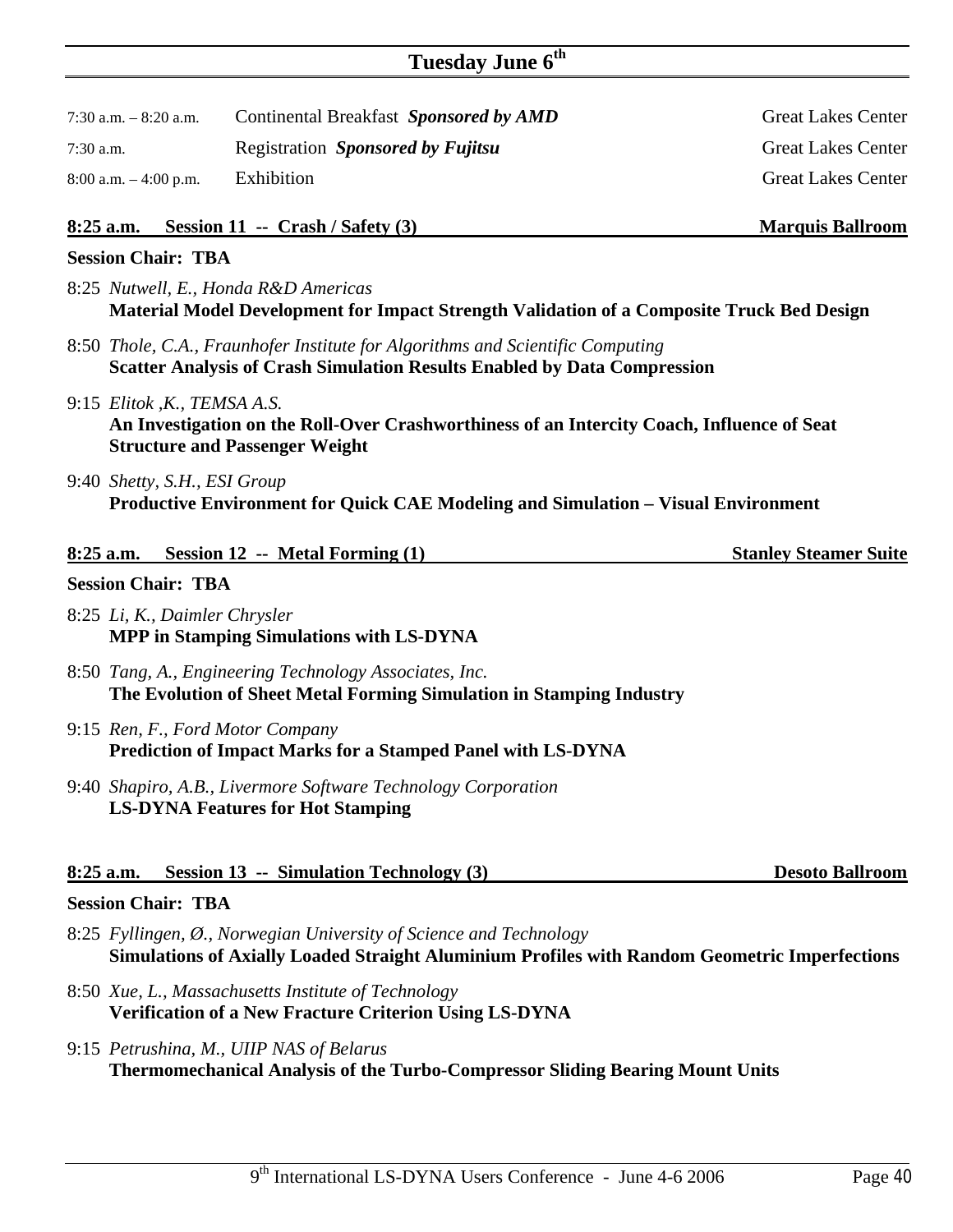**8:25 a.m. Session 14 -- Impact Analysis (3) Pierce Arrow Suite**

| <b>Session Chair: TBA</b>                                                                                                                                                                  |  |  |
|--------------------------------------------------------------------------------------------------------------------------------------------------------------------------------------------|--|--|
| 8:25 Yang, H.M., Flotrend Corporation<br>Process Automation for LS-DYNA Based Shock and Impact Studies (Drop Testing) in eta/VPG<br><b>Environment</b>                                     |  |  |
| 8:50 Yaksh, M., NAC International Inc.<br><b>Evaluation of the Impact Condition for a High Capacity Spent Nuclear Fuel System</b>                                                          |  |  |
| 9:15 Fasanella, E.L., NASA Langley Research Center<br>Test and Analysis Correlation of High Speed Impacts of Ice Cylinders                                                                 |  |  |
| 9:40 <i>Borovkov, A., St. Petersburg State Polytechnical University</i><br>Finite Element Modeling and Analysis of Crash Safe Composite Lighting Columns, Contact-Impact<br><b>Problem</b> |  |  |
| Session 15 -- Material Modeling (1)<br><b>Stearns Knight Suite</b><br>$8:25$ a.m.<br><b>Session Chair: TBA</b>                                                                             |  |  |

- 8:25 *Carney, K.S., NASA Glenn Research Center*  **A High Strain Rate Model with Failure for Ice in LS-DYNA**
- 8:50 *Bergström, J.S., Exponent, Inc.*  **Development and Implementation of an Advanced User Material Model for UHMWPE**
- 9:15 *Benson, D.J., University of California San Diego*  **A Simplified Approach for Strain-Rate Dependent Hyperelastic Materials with Damage**
- 9:40 *Donadon, M.V., Imperial College London*  **A Constitutive Formulation for Polymers Subjected to High Strain Rates**

**10:05 a.m. Coffee Break** *– Sponsored by QLogic* **Great Lakes Center**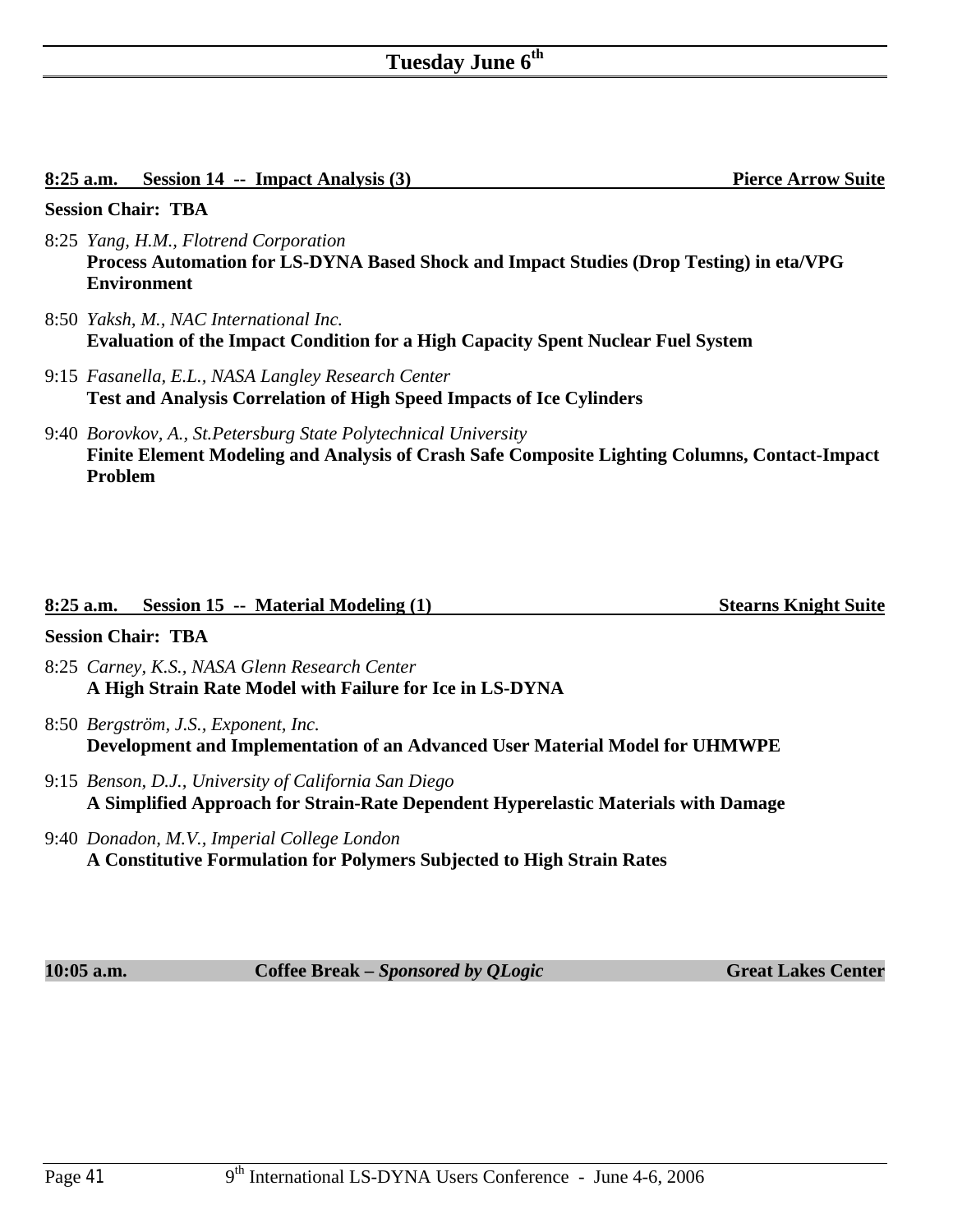### **10:25 a.m. Session 16 -- Crash / Safety (4) Marquis Ballroom**

### **Session Chair: TBA**

- 10:25 *Wang, H.P., General Motors Corporation*  **Crashworthiness Simulation Using Coupled Meshfree/Finite Element Formulations in LS-DYNA**
- 10:50 *Heydari, C., MSC.Software Corporation*  **Flexible Body Suspension System Modeling and Simulation Using MD/NASTRAN SOL700 in VPG Environment**
- 11:15 *Wood, P.K.C., University of Warwick*  **Validating Performance of Automotive Materials at High Strain Rate for Improved Crash Design**
- 11:40 *McGregor, C., The University of British Columbia*  **Simulation of Progressive Damage Development in Braided Composite Tubes Undergoing Axial Crushing**

### **10:25 a.m.** Session 17 -- Metal Forming (2) Stanley Steamer Suite

### **Session Chair: TBA**

- 10:25 *L'Eplattenier, P., Livermore Software Technology Corporation*  **Introduction of an Electromagnetism Module in LS-DYNA for Coupled Mechanical-Thermal-Electromagnetic Simulations**
- 10:50 *Lim, T., Dofasco Inc*  **Springback Predictions of the Numisheet 2005 Benchmark II Using DP600: The Effect of Using 21 Through Thickness Integration Points and Using a Static Implicit Finish to the Forming Simulation**
- 11:15 *Kuldiwar, A.A.*  **Finite Element Modeling of Strip Curvature During Hot Rolling**
- 11:40 *Lu, H.S., Livermore Software Technology Corporation*  **A Grid-based Adaptive Scheme for the Three-Dimensional Forging and Extrusion Problems with the EFG Method**
- **10:25 a.m.** Session 18 -- Simulation Technology (4) Desoto Ballroom

- 10:25 *Kojima, S., Toyota Technical Development Corporation*  **Development of Aluminum Honeycomb Model Using Shell Elements**
- 10:50 *Borrvall, T., Engineering Research Nordic AB*  **A User-Defined Element Interface in LS-DYNA v971**
- 11:15 *Tho, C.H., Bell Helicopter Textron Inc.*  **Bird Strike Simulation for BA609 Spinner and Rotor Controls**
- 11:40 *Akarca, S.S., University of Windsor*  **A Coupled Thermal and Mechanical Model of Sliding Wear**
- 12:05 *Neumayer, D., Bosch-Siemens-Hausgeräte*  **Drop Test Simulation of a Cooker Including Foam Packaging and Pre-stressed Plastic Foil Wrapping**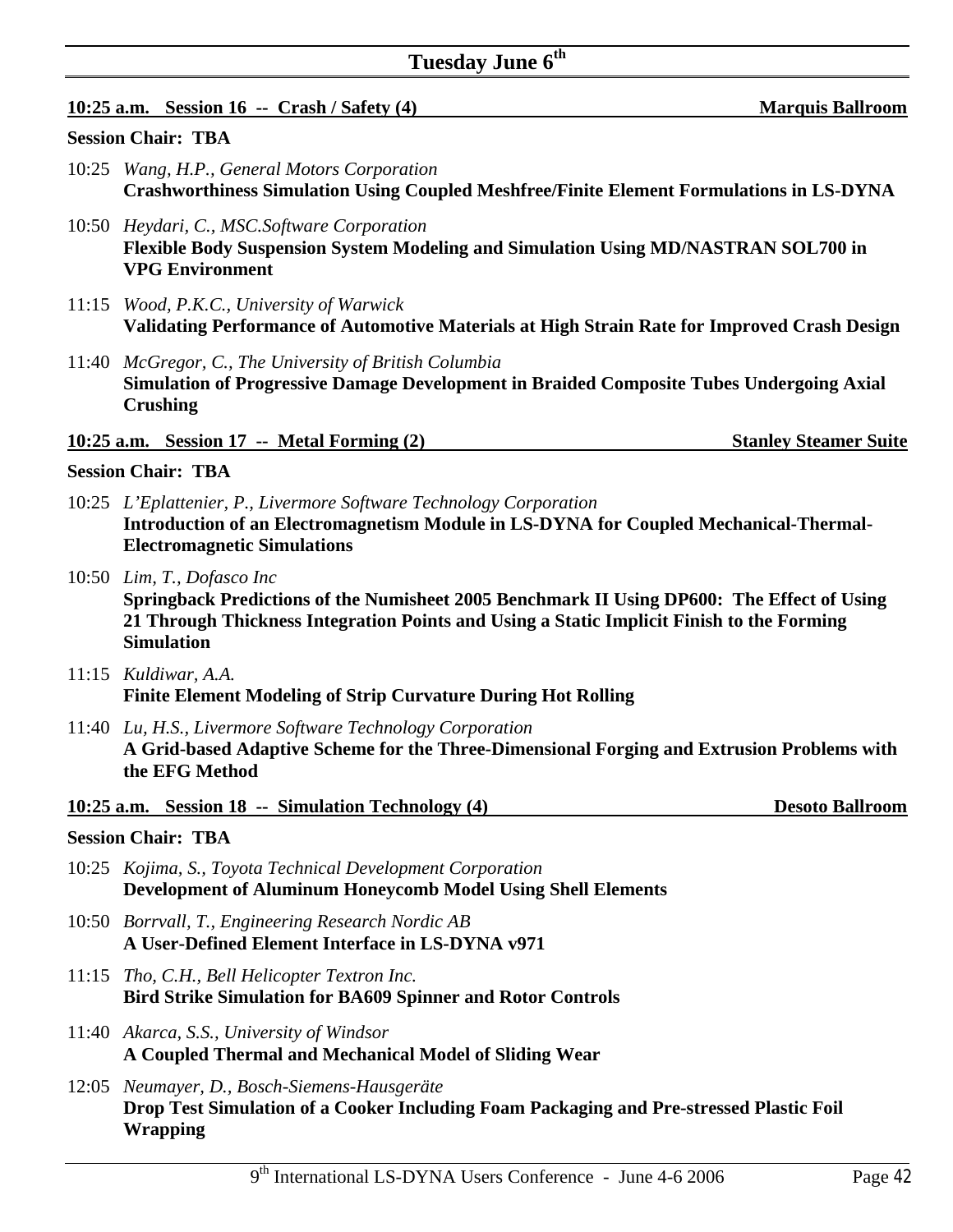|                           | <u> 10:25 a.m. Session 19 -- Fluid / Structure</u>                                                                                                                         | <b>Pierce Arrow Suite</b>   |  |
|---------------------------|----------------------------------------------------------------------------------------------------------------------------------------------------------------------------|-----------------------------|--|
| <b>Session Chair: TBA</b> |                                                                                                                                                                            |                             |  |
|                           | 10:25 Tutt, B., Irvin Aerospace Inc<br>The Application of a New Material Porosity Algorithm for Parachute Analysis                                                         |                             |  |
|                           | 10:50 Zhang, N., Toyoda Gosei North America<br><b>Issues on Gas-Fabric Interaction in Airbag Simulation Using LS-DYNA ALE</b>                                              |                             |  |
|                           | 11:15 Zhang, Z.C., Livermore Software Technology Corporation<br>The New CE/SE Fluid Solver and Fluid/Structure Coupling                                                    |                             |  |
|                           | 11:40 Del Pin, F., Livermore Software Technology Corporation<br>Fluid Structure Interaction in LS-DYNA Using Lagrangian Interfaces, Automatic Re-meshing<br>and Adaptivity |                             |  |
|                           | 12:05 Wang, J., Livermore Software Technology Corporation<br><b>Porous Euler-Lagrange Coupling: Application to Parachute Dynamics</b>                                      |                             |  |
|                           |                                                                                                                                                                            |                             |  |
|                           | 10:25 a.m. Session 20 -- Material Modeling (2)                                                                                                                             | <b>Stearns Knight Suite</b> |  |
|                           | <b>Session Chair: TBA</b>                                                                                                                                                  |                             |  |
|                           | 10:25 Heimbs, S., EADS, Corporate Research Center<br>Honeycomb Sandwich Material Modeling for Dynamic Simulations of Aircraft Interior<br><b>Components</b>                |                             |  |
|                           | 10:50 Berstad, T., SINTEF Materials and Chemistry<br><b>Implementation of Constitutive Model for Thermoplastics with Some Preliminary Results</b>                          |                             |  |
|                           | 11:15 Murray, Y.D., Aptek, Inc.<br><b>Mixed Mode Constitutive Driver</b>                                                                                                   |                             |  |
|                           | 11:40 Yoon, J.W., Alcoa Technical Center<br><b>Implementations of User Defined Shell Elements and Material Models to LS-DYNA and Their</b><br><b>Application</b>           |                             |  |

12:05 *Lobo, H., DatapointsLabs*  **Advances in the Measurement and Modeling of Plastics for Impact Simulations** 

**12:30 p.m. Lunch** *– Sponsored by Penguin Computing* **Great Lakes Center**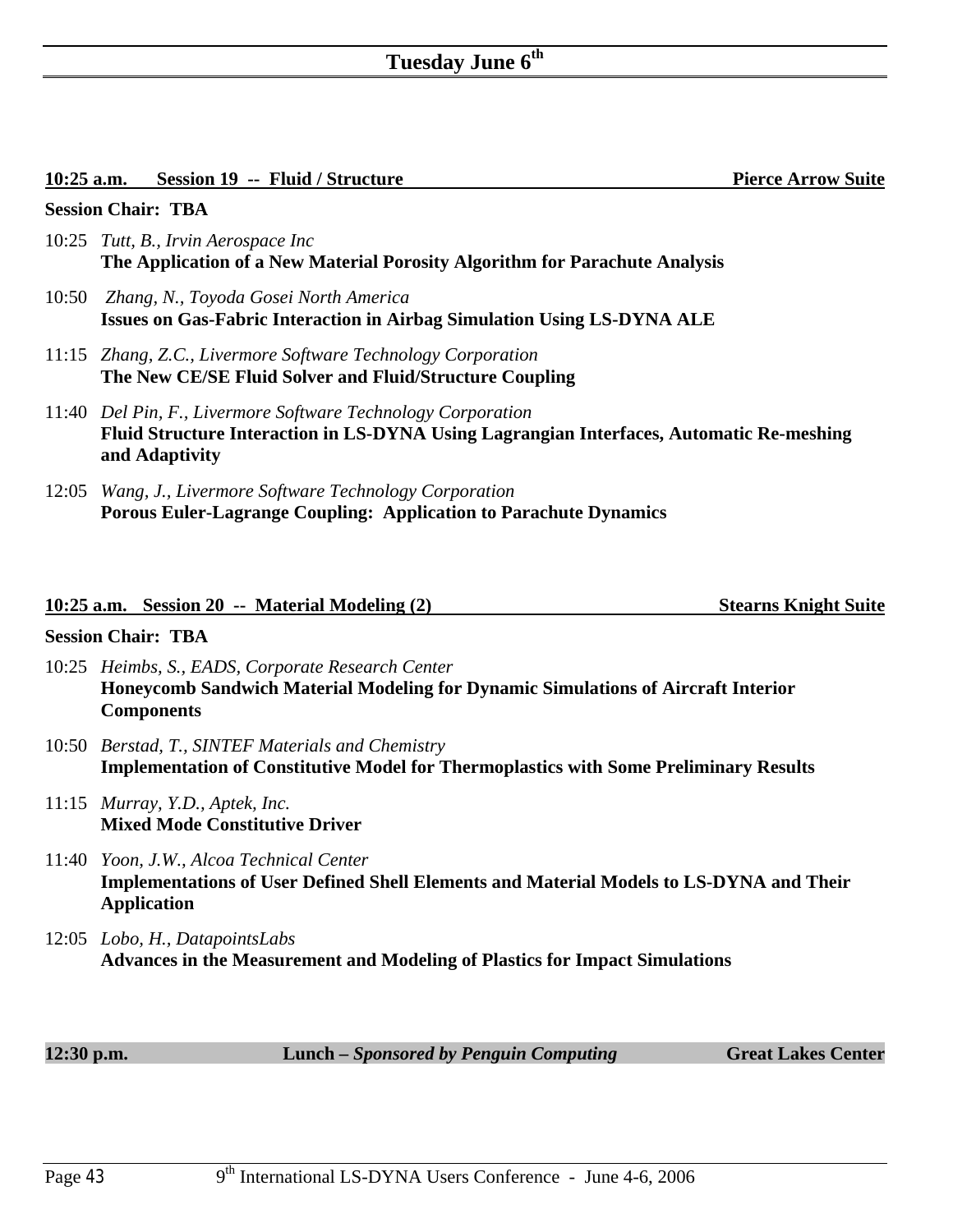| $1:30$ p.m.               | <b>Common Session -- Computing Infrastructure</b>         | <b>Great Lakes Center</b> |
|---------------------------|-----------------------------------------------------------|---------------------------|
| <b>Session Chair: TBA</b> |                                                           |                           |
|                           | Sun Microsystems, Inc.                                    |                           |
|                           | Penguin Computing                                         |                           |
|                           | <b>QLogic Corporation (Formerly PathScale)</b><br>Fujitsu |                           |
|                           | Advanced Micro Devices, Inc.                              |                           |
|                           | <b>Hewlett-Packard Company</b>                            |                           |
|                           | <b>Microsoft Corporation</b>                              |                           |
|                           | Engineering Technology Associates, Inc.                   |                           |
|                           | Silicon Graphics, Inc.                                    |                           |
|                           | <b>Intel Corporation</b>                                  |                           |
|                           |                                                           |                           |
| $3:45$ p.m.               | Coffee Break - Sponsored by QLogic                        | <b>Great Lakes Center</b> |
|                           |                                                           |                           |

**4:00 p.m. Keynote Presentation Great Lakes Center**

**Session Chair: TBA** 

John O. Hallquist, President, LSTC **"***LS-DYNA Development***"** 

**Closing Remarks: Wayne L. Mindle, LSTC** 

Thank you for your participation in the 9<sup>th</sup> International LS-DYNA<sup>®</sup> Users Conference!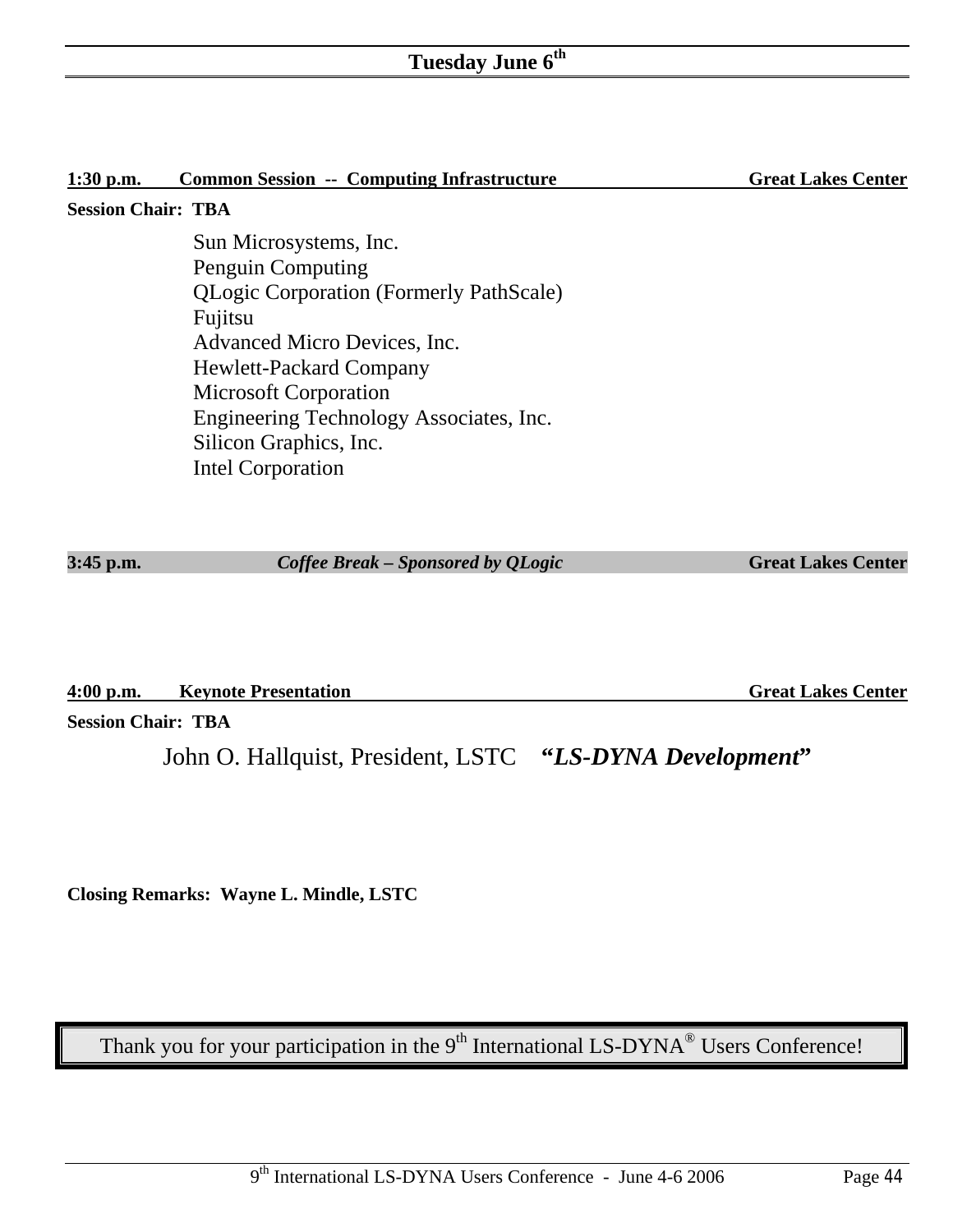# **Post-Conference Training Seminars June 7th & 8th**

## **( Seminars are conducted at the University of Michigan-Dearborn ) 9:00 a.m. – 5:00 p.m. (Lunch is provided)**

| <b>Advanced Crashworthiness</b> Paul A. Du Bois           |                       |
|-----------------------------------------------------------|-----------------------|
| <b>ALE/Eulerian</b><br><b>Fluid/Structure Interaction</b> | M'hamed Souli, Ph.D.  |
| <b>Heat Transfer Analysis</b>                             | Arthur Shapiro, Ph.D. |
| <b>Implicit Analysis</b>                                  | Ala Tabiei, Ph.D.     |
| $LS-OPT^{\circledR}$                                      | Nielen Stander, Ph.D. |
| $LS$ -PrePost <sup>®</sup>                                | Philip Ho             |
| <b>Metal Forming</b>                                      | Xinhai Zhu, Ph.D.     |

LS-DYNA®, LS-OPT<sup>®</sup> and LS-PrePost<sup>®</sup> are registered trademarks of Livermore Software Technology Corporation.